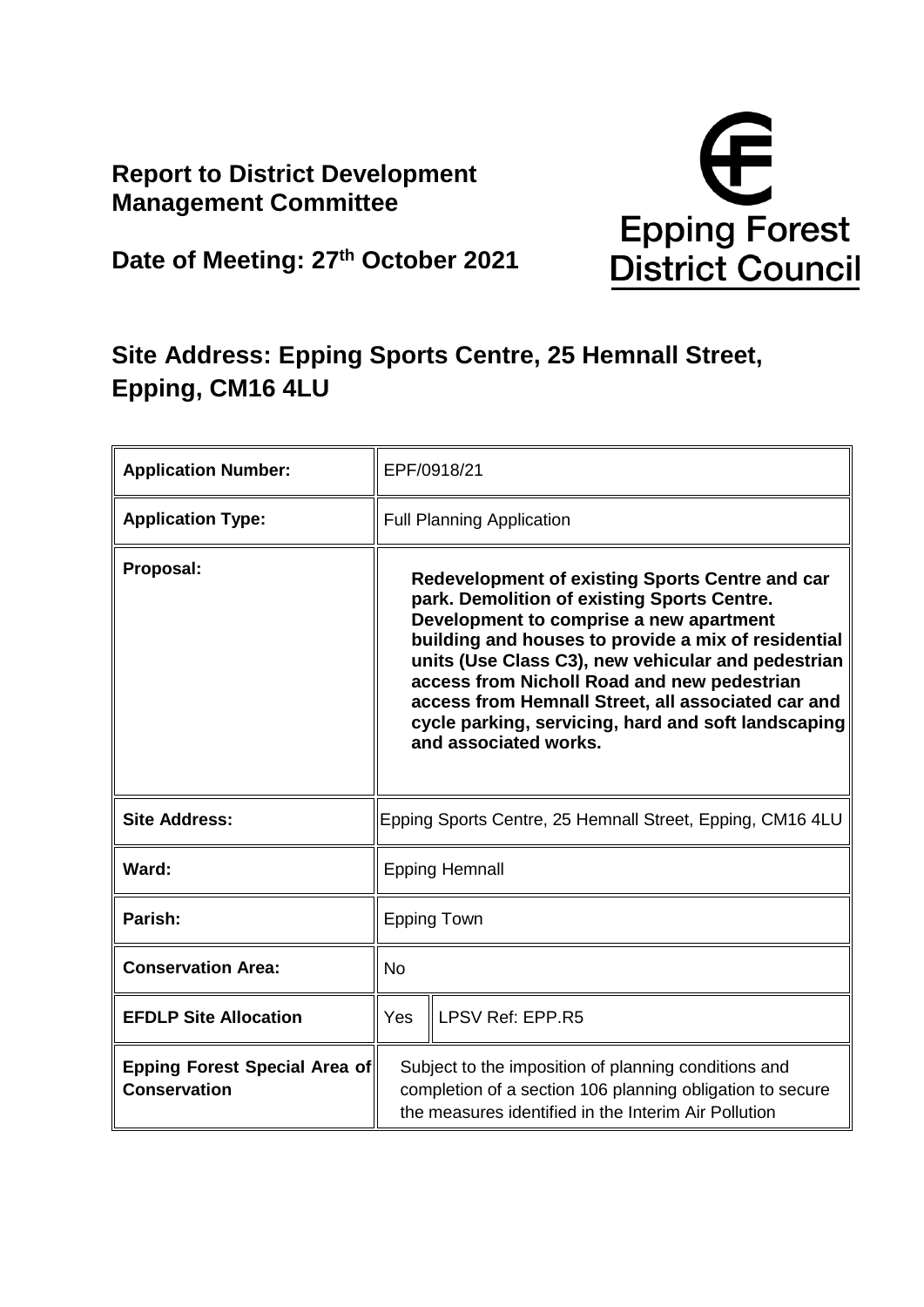| Mitigation Strategy and electric vehicle charging<br>infrastructure, the Council can conclude that there will be<br>no adverse impact on the integrity of the Epping Forest<br>Special Area of Conservation. |
|--------------------------------------------------------------------------------------------------------------------------------------------------------------------------------------------------------------|
|                                                                                                                                                                                                              |

| <b>Applicant:</b>                                      | Qualis Commercial Ltd (part of Qualis Group Ltd)<br>Qualis Group Ltd is a company wholly owned by Epping Forest<br><b>District Council</b>                                                                                                                                                                                                                                                              |
|--------------------------------------------------------|---------------------------------------------------------------------------------------------------------------------------------------------------------------------------------------------------------------------------------------------------------------------------------------------------------------------------------------------------------------------------------------------------------|
| Agent:                                                 | Q+A Planning Ltd                                                                                                                                                                                                                                                                                                                                                                                        |
| <b>Case officer:</b>                                   | Nick Finney / Emily Holton-Walsh                                                                                                                                                                                                                                                                                                                                                                        |
| <b>Democratic Services Officer</b>                     | Gary Woodhall. Contact number: 01992 564 470                                                                                                                                                                                                                                                                                                                                                            |
| <b>Validation date:</b>                                | 21 <sup>st</sup> April 2021                                                                                                                                                                                                                                                                                                                                                                             |
| <b>Reason for reporting</b><br>application to Members: | This application is before this committee since it proposes a<br>'major' development where the Council is a landowner as<br>defined in Article 10 of the Constitution.<br>The site is to have transferred from Council ownership to<br>Qualis Commercial Ltd, however given that this is a wholly<br>owned company of the Council the application is considered<br>to meet the DDMC terms of reference. |

## **1. RECOMMENDATION**

That planning permission be **GRANTED** subject to:

1. the prior completion of a Legal Agreement within four months of the resolution to grant planning permission to secure the planning obligations within section 3 and subject to planning conditions listed in Appendix 1 of this report.

## **2. SUMMARY OF KEY REASONS FOR RECOMMENDATION**

2.1 The application site has been proposed for allocation (ref: EPP.R5) in the Epping Forest District Local Plan Submission Version (**LPSV**) to provide new residential accommodation within Epping Forest District to meet an identified need.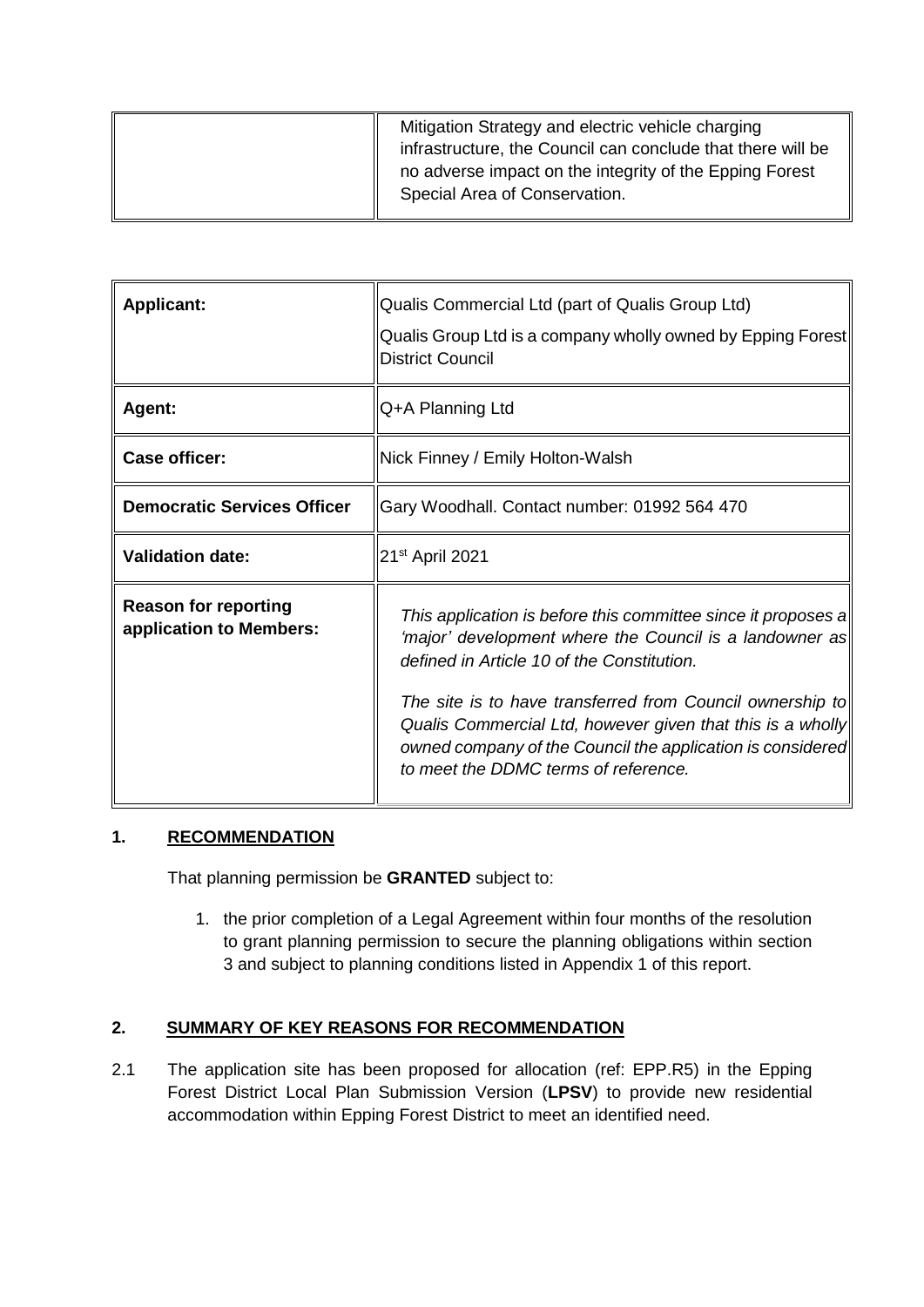- 2.2 Overall, the proposal is for the sustainable re-use of brownfield land, in general accordance with the site allocations within the LPSV. The proposal would provide additional housing which is a benefit that should be afforded significant weight in the planning balance, particularly in light of the acute housing shortage within the District. The scheme would also provide a significant amount of affordable housing, albeit noting that full policy compliance would not be viable. In terms of the quality of the proposed homes, these would meet prescribed space standards, accessibility standards, benefit from amenity space and include a large proportion of dual aspect flats.
- 2.3 The proposals would integrate satisfactorily with the surrounding townscape in terms of scale, massing and overall design. The proposals would have an acceptable impact on the living conditions of neighbouring properties in terms of light, privacy and outlook. Furthermore, no undue harm would arise from noise or light emitted from the development.
- 2.4 In terms of transport, the extent of car and cycle parking is acceptable and, in combination with the submitted Travel Plan, would help reduce reliance on the private car and the transition to sustainable modes of travel. The sustainability aspects of the proposal are in compliance with policy.
- 2.5 The application demonstrates that the environmental impact of the proposal would be acceptable, subject to appropriate mitigation. There would be no adverse effect on the integrity of the EFSAC, no air quality degradation, no increased flood risk and no significant risk to human health from contamination. Archaeological and ecological assets would be safeguarded as a result of the proposal, and biodiversity net gain secured.
- 2.6 On the basis of the analysis undertaken within this report, it is considered that the proposed development is compliant with the requirements of the Development Plan and the LPSV.

## **3. PLANNING OBLIGATIONS AND CONDITIONS**

- 3.1 The recommendation is given subject to conditions as set out in Appendix 1 of this report. In addition, a section 106 agreement will secure the following planning obligations and financial contributions. The obligations are grouped into sections for ease of reference:
- 3.2 Affordable Housing
	- 25% Affordable Housing
		- o Either as Build to Rent (BtR) Affordable Private Rent or RSL managed 80% Affordable Social Rent / 20% Shared Ownership
	- Unit mix to mirror private mix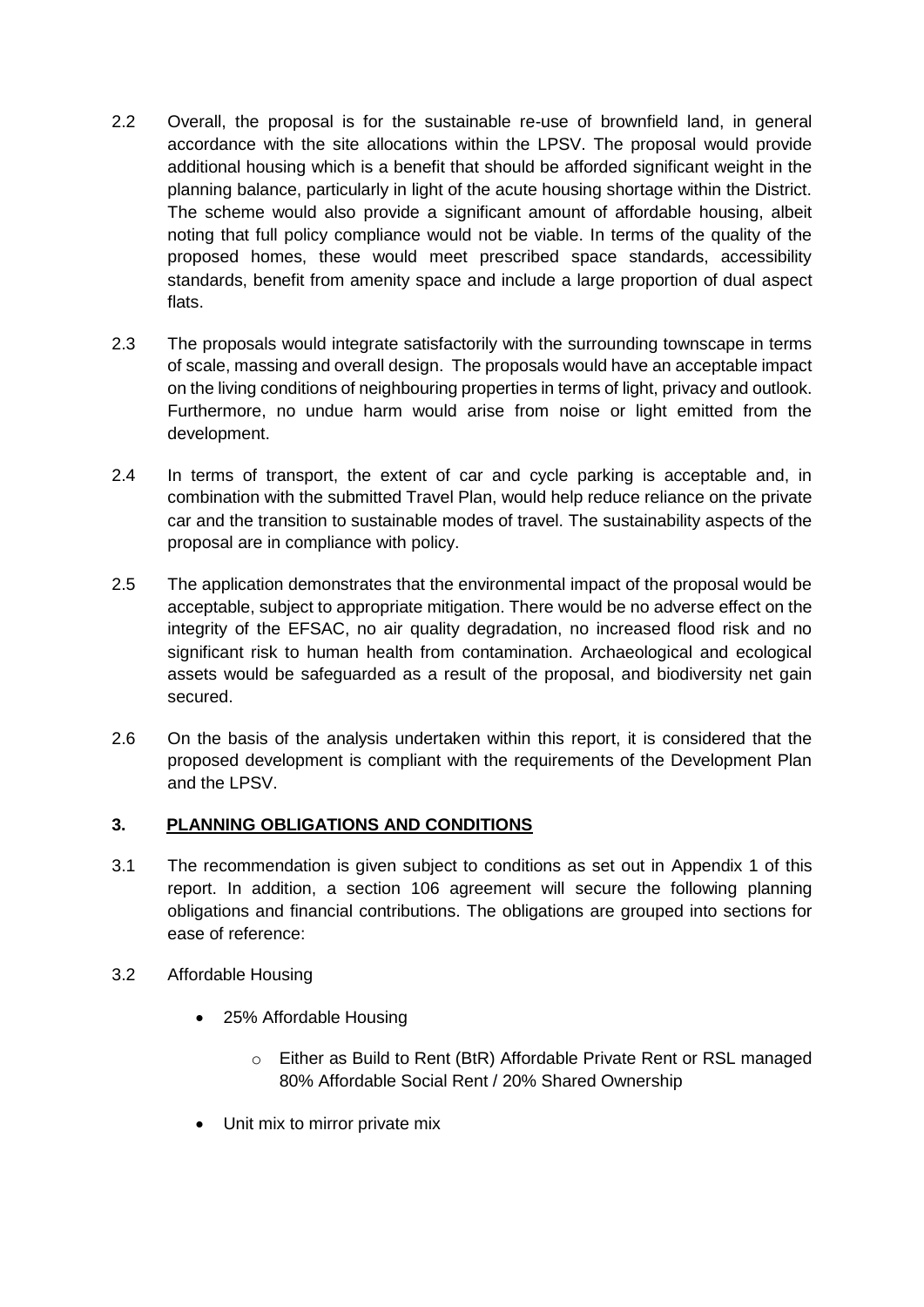- Viability reviews
- BtR rental value capped at 80% of open market rent
- BtR eligibility/nomination criteria
- BtR clawback mechanism if BtR units sold
- 3.3 Build to Rent (BtR)
	- BtR management and operation requirements
- 3.4 Transport
	- Travel Plan (Monitoring Fee £1,533)
	- Active Transport Improvements (£70,360)
	- Controlled Parking Zones Management
- 3.5 Open Space and Green Infrastructure
	- Provision and Enhancement of public parks and amenity space (£258,851)
- 3.6 Healthcare
	- Primary Healthcare contribution (£19,740)
- 3.7 Education
	- Early Years (£29,528)
	- Primary Education (£98,428)
	- Secondary Education (£90,345)
- 3.8 Community Facilities
	- Library Services (£3,112)
- 3.9 EFSAC HRA Mitigation
	- **EFSAC recreational pressure (£14,080)**
	- **EFSAC Air Pollution Mitigation (£13,400)**
- 3.10 Employment and Skills
	- An employment and skills plan to be agreed for the development.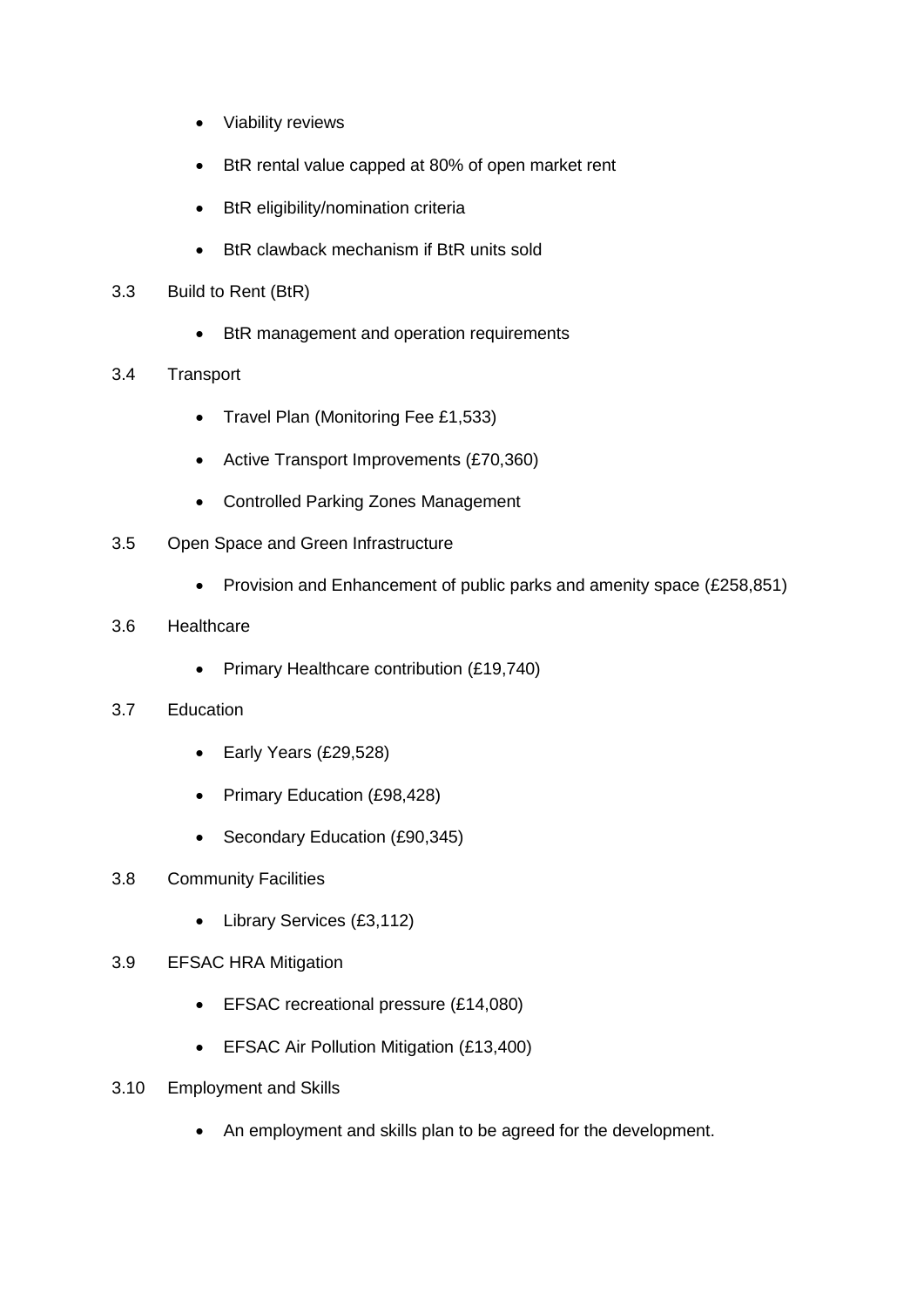#### Completion of the section 106 agreement

3.11 In the event that the required section 106 agreement is not satisfactorily completed within four months of the date of the resolution to grant planning permission then in the absence of a suitable mechanism to secure planning and financial obligations to mitigate the impact of development, the Planning Services Director is authorised to refuse planning permission.

## **Conditions**

- 3.12 The full list of conditions is identified in Appendix 1. In summary, the conditions will be applied to cover the following matters:
	- Time Limit for commencement
	- Approved drawing numbers
	- Finished floor levels
	- Use of materials
	- Design and landscape
	- Highways mitigation measures
	- Ecology issues
	- SuDS and land drainage
	- Land contamination
	- Sustainability / energy
	- Noise and air quality mitigation
	- External lighting strategy
	- Archaeology
	- Restrictive conditions

## **4. PROPOSED DEVELOPMENT**

4.1 **Full application for the redevelopment of existing Sports Centre and car park. Demolition of existing Sports Centre. Development to comprise a new apartment building and houses to provide a mix of residential units (Use Class C3), new vehicular and pedestrian access from Nicholl Road and new**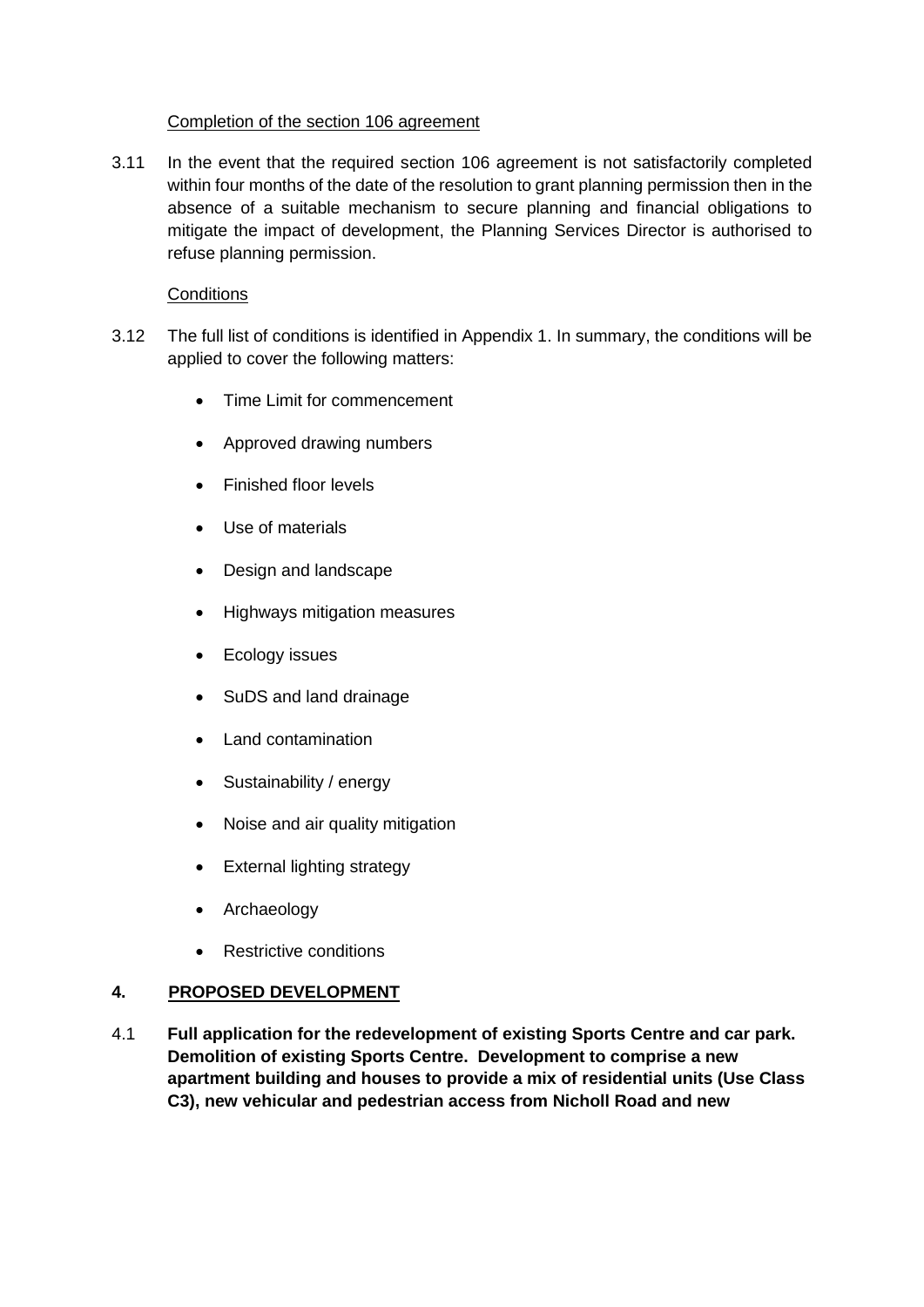**pedestrian access from Hemnall Street, all associated car and cycle parking, servicing, hard and soft landscaping and associated works.** 

#### **5. ENVIRONMENTAL IMPACT ASSESSMENT**

- 5.1 Environmental Impact Assessments (EIA) have been undertaken for all five sites and reported in two Environmental Statements:
	- 1. Environmental Statement dated 31 March 2021 which reports the findings of the EIA for the three residential sites (St John's Road (EPP.R4), Sports Centre (EPP.R5) and Civic Offices (part) (EPP.R8) (the **Residential ES**); and
	- 2. Environmental Statement dated 28 July 2021 which reports on the findings of the EIA for the two commercial sites (Cottis Lane (EPP.R6) and Bakers Lane (EPP.R7)) (the **Commercial ES**).
- 5.2 The 'Epping Town Centre Development: Environment Summary Report' dated July 2020 sets out how the Residential ES and the Commercial ES interact and that relevant environmental effects have been assessed for each site individually and cumulatively.
- 5.3 It is assessed by the Council that the submitted ES's collectively provide adequate environmental information to enable the applications to be determined.
- 5.4 Both the Residential ES and the Commercial ES assess the likely significant effects on ecology and biodiversity, traffic and transport, socio-economics, air quality, townscape, cultural heritage and climate change. The effects have been analysed and mitigation measures have been identified.
- 5.5 Both of the environmental statements identify the following significant effects:
	- 5.5.1. Significant effect on climate change, which is to be addressed via embedded and operational mitigation to reduce carbon emissions, as detailed further in the Sustainability section of this report.
	- 5.5.2. Significant beneficial effect from new employment opportunities.
- 5.6 Other residual effects are to be addressed via Construction Management Plans, Landscape and Ecological Management Plans secured by planning condition.

#### **6. SITE AND SURROUNDINGS**

- 6.1 The application site lays within the defined Epping town centre to the south of the proposed primary shopping area as defined in the LPSV.
- 6.2 The site comprises of the Epping Sports Centre building, which occupies a large proportion of the site. Pedestrian access can be gained from Hemnall Street to the north and Nicholl Road to the South, with a stepped route connecting the two roads.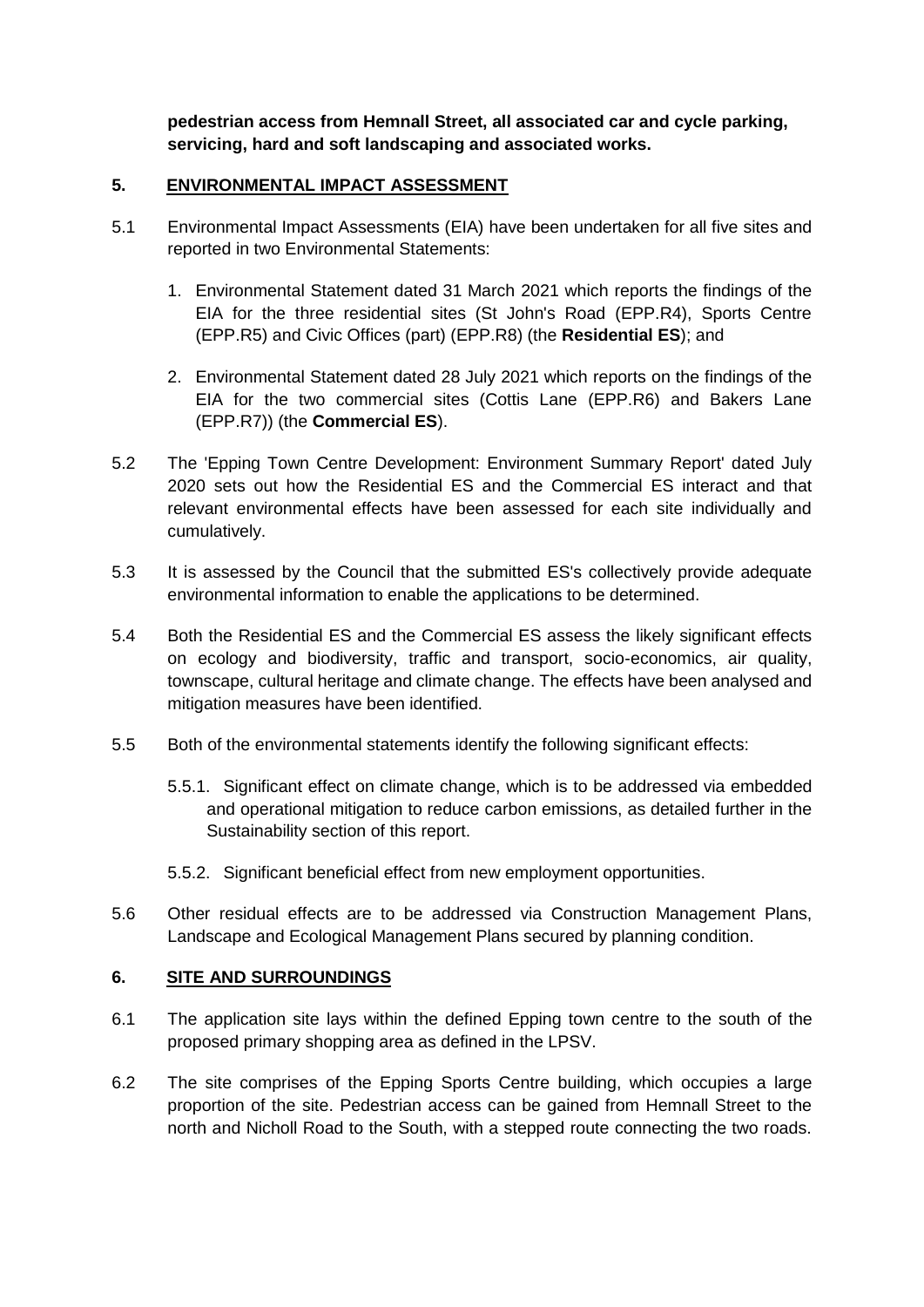Vehicular access is also possible from both roads, with the part of the site not occupied by the building forming three car parking areas. The boundary with Hemnall Street and the north-eastern boundary are heavily treed. The Nicholl Road boundary is enclosed with hedging, to the rear of the sports centre. The site level is higher towards Hemnall Street and lower towards Nicholl Road, with a drop in level of approximately 1.5m.

6.3 The site is immediately surrounded by a mixture of 19<sup>th</sup> and mid-20<sup>th</sup> century residential development to the north with the retail/services and cafés/restaurants concentrated along High Street situated beyond that to the north. To the south, east and west, the site is surrounded by residential development.

## **7. RELEVANT PLANNING HISTORY**

7.1 The planning history of the site is limited, as follows:

| Application<br>Reference | Description of Development                                                          | Decision              |
|--------------------------|-------------------------------------------------------------------------------------|-----------------------|
| EPF/1079/81              | Change of use of existing offices and store to club<br>bar, kitchen and bar cellar. | Granted<br>05.10/1981 |

## **8. CONSULTATION AND REPRESENTATIONS**

- 8.1 Statutory and technical consultee comments are noted below and provided in summary within Appendix 3 Statutory consultees (the submitted comments are available in full on the Council's website through the following [link\)](http://plan1.eppingforestdc.gov.uk/Northgate/PlanningExplorer/Generic/StdDetails.aspx?PT=Consultees&TYPE=PL/ConsulteesPK.xml&PARAM0=650514&XSLT=/Northgate/PlanningExplorer/SiteFiles/Skins/EppingForest/xslt/PL/PLConsultees.xslt&FT=Consultees&DAURI=PLANNING&XMLSIDE=/Northgate/PlanningExplorer/SiteFiles/Skins/EppingForest/Menus/PL.xml) 
	- Essex County Council SUDS No objection, subject to condition.
	- Essex County Council Green Infrastructure No objection, subject to condition.
	- Essex County Council Infrastructure Schools/Libraries No objection, subject to a section 106 agreement to mitigate its impact on early years & childcare, primary and secondary education and library provision.
	- Essex County Council Highways The impact of the proposal is acceptable, subject to the recommended conditions.
	- Essex County Council: Historic Environment No need for an archaeological condition
	- Essex County Council Place Service Ecology No objection to subject to securing biodiversity mitigation and enhancement measures with recommended conditions if approved.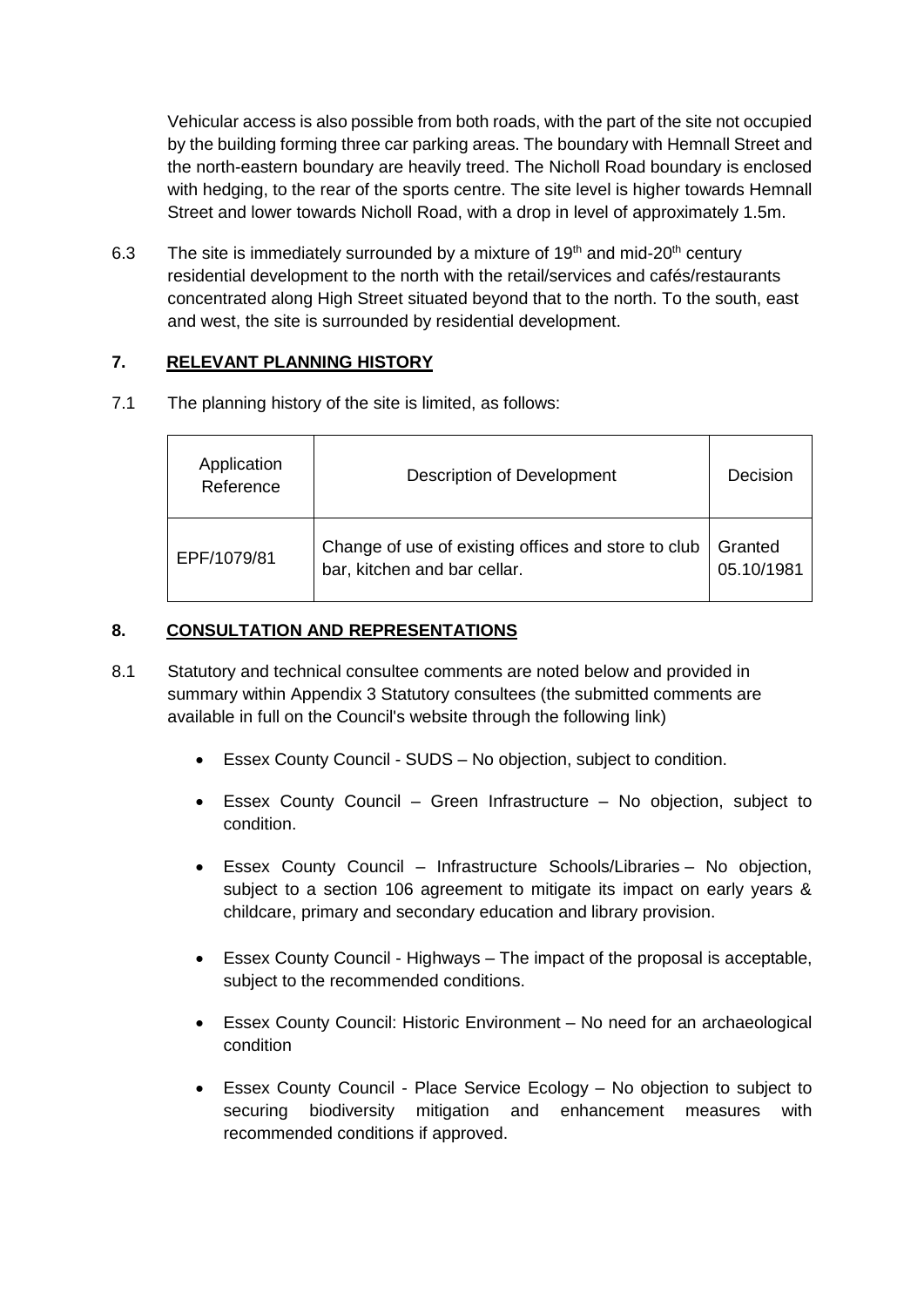- EFDC Environmental Health Noise No objection in principle.
- EFDC Environmental Health Contaminated Land No objection, subject to condition.
- EFDC Environmental Health Air Quality Officer No response received.
- EFDC Trees and Landscape Objection, due to the removal of the London Plane and Black Pine along Nicholl Road and insufficient green infrastructure proposed.
- EFDC Building Control Suggested early consultation is carried out by the applicant with Essex Fire and Rescue Service with regard to building regulations.
- EFDC Land Drainage Section No objection, subject to conditions.
- Environment Agency No objection.
- Essex Police No objection.
- Thames Water No objection.
- Cadent Gas No objection.
- Epping Town Council Parish Objection, based on scale, design, impact on neighbouring properties, insufficient car parking and tree removal.
- Epping Society Raises objection due to insufficient parking provision, poor quality design not in accordance with the Essex Design Guide, inaccurate representation of relationship with neighbouring properties, removal of trees, drainage, emergency access, design of Block A and environmental impact.
- Sport England raises no objection, subject to a section 106 agreement or planning condition addressing the phasing and delivery of the replacement leisure centre;
- NHS West Essex Clinical Commissioning Group No objection, subject to obligations to mitigate against the impacts arising from the development with regard to additional primary healthcare provision.
- 8.2 Other external consultees (full comments are available on the Council's website using the link above).
- 8.3 Notification
- 8.4 In accordance with relevant legal requirements and the Council's Statement of Community Involvement, notification letters were sent to the occupants of 96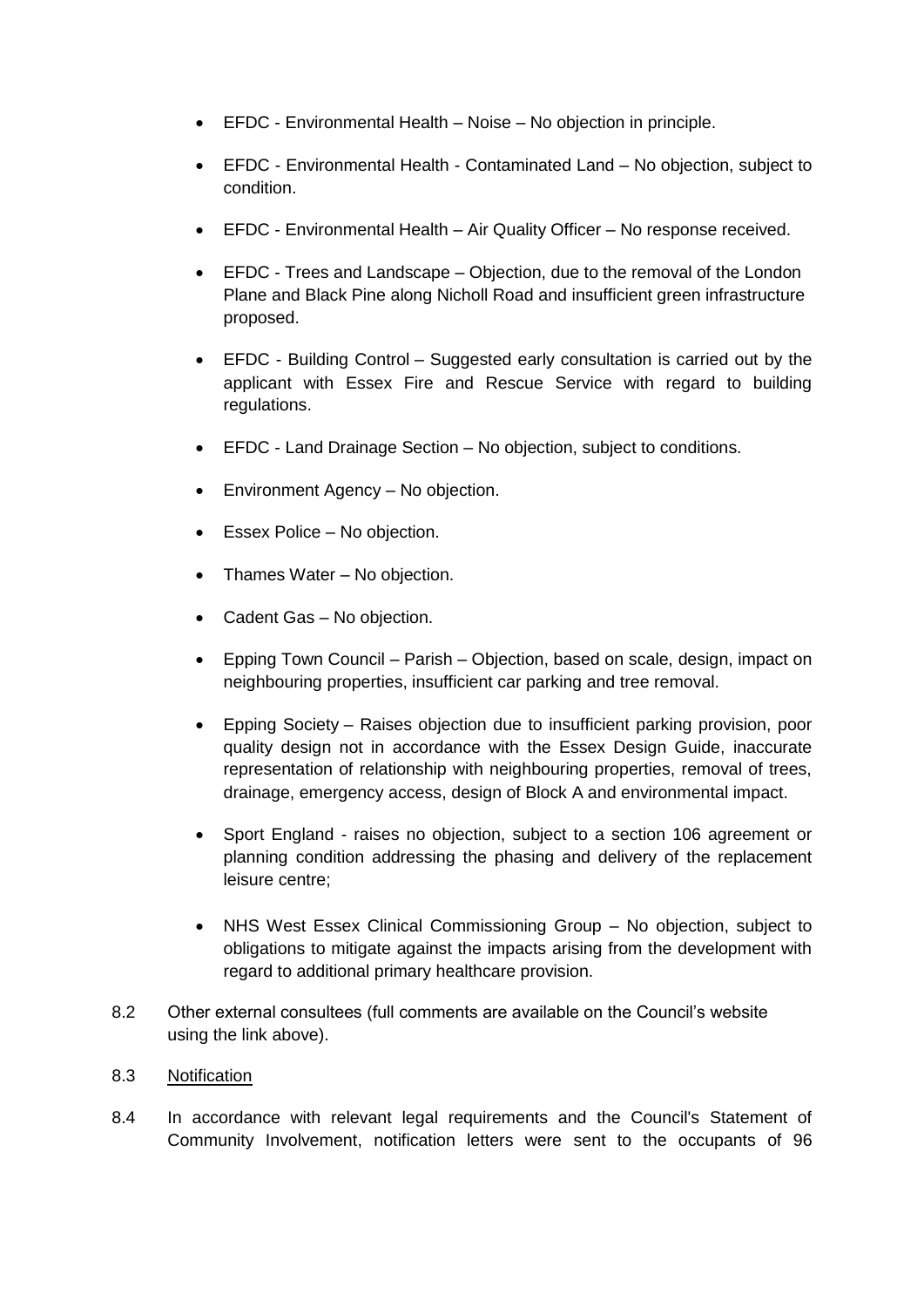residential properties on 21.04.21. Site notices were displayed on 23.04.21. A press notice was published in the Epping Forest Guardian on the 22.04.21. Over the course of the consultations, 11 representations have been received in response to the consultation on the application.

- 8.5 Following design amendments made during the determination of development a 14 day consultation exercise was undertaken. The changes comprised the replacement of proposed Nicholl Road apartment block (x3 units) with 2no. houses, reduced footprint of Block A, internal layout alterations, fenestration arrangement alterations and revised hard and soft landscaping.
- 8.6 The re-consultation period expired on the 27/08/2021
- 8.7 The representations received identified the following material planning considerations relevant to the determination of the application a summary of which is contained at Appendix 2.
	- Impact on ecology
	- Car Parking capacity and traffic impact
	- Character of design

## 8.8 Other Consultation

#### Quality Review Panel

- 8.9 Development proposals on the site have been the subject of four Quality Review Panel (QRP) meetings. These were held on the following dates:
	- $\bullet$  20<sup>th</sup> March 2020 (town centre strategy);
	- $\bullet$  10<sup>th</sup> July 2020 (town centre strategy);
	- 17<sup>th</sup> September 2020 (town centre strategy);
	- $\bullet$  16<sup>th</sup> October 2020;
	- $\bullet$  5<sup>th</sup> March 2021;

The main feedback received pertains to the proposed car parking arrangement and entrance from Nicholl Road, bin storage arrangements, additional soft landscaping, the useability of the courtyard area and the generosity of the east-west pedestrian link. The Panel also feel there is an opportunity to develop a site specific sustainability strategy, which should directly inform the façade design. A summary of the QRP feedback is enclosed at Appendix 4

8.10 Engagement with the Local Community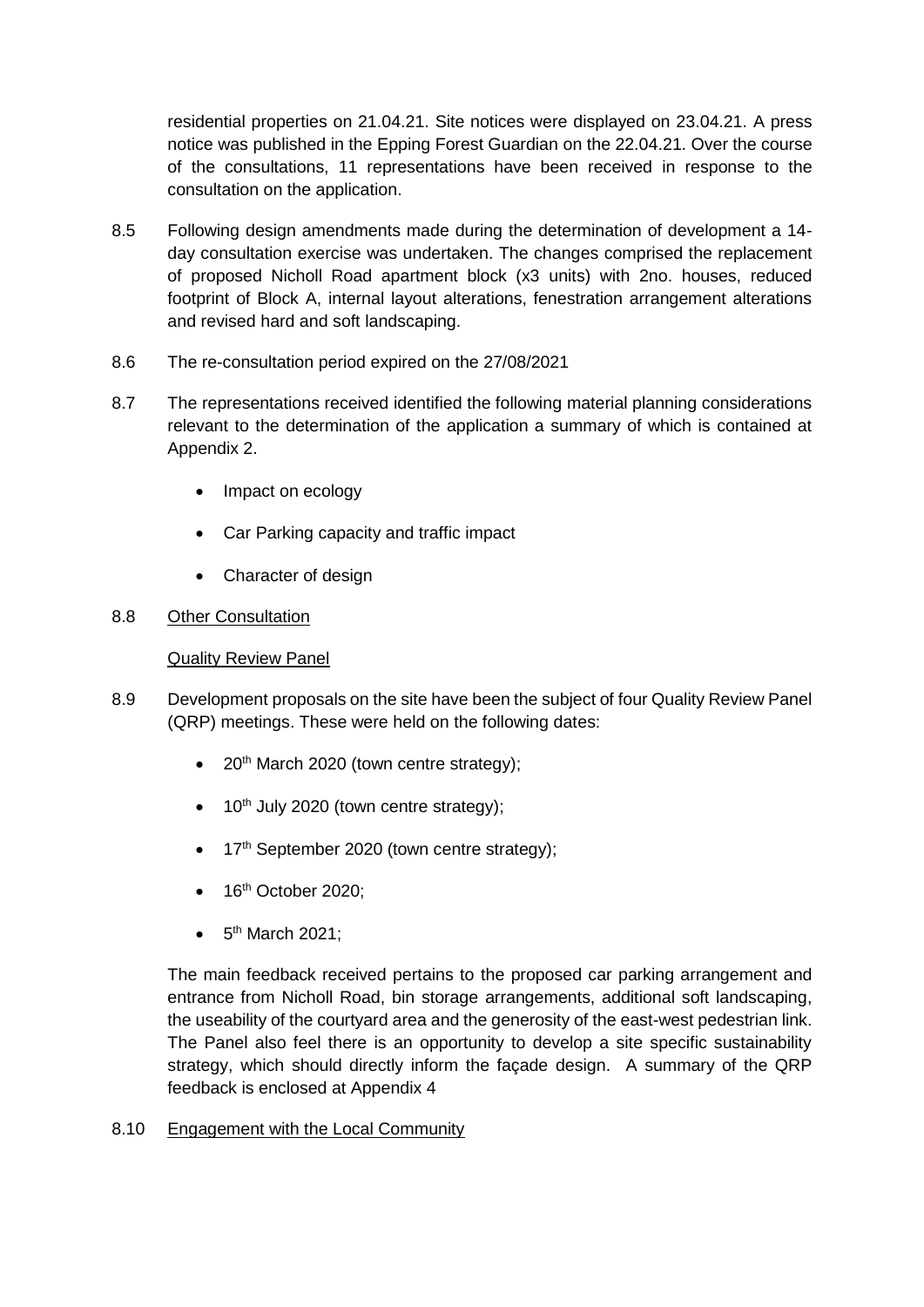- 8.11 A comprehensive community engagement strategy was developed by QCL in relation to five sites, one of which is the application site. The approach involved two consultation stages as follows:
	- Stage 1 consultation this included consultation on the land use strategy for five sites plus initial design ideas for all five sites.
	- Stage 2 consultation this included more detailed design for all five sites, including layout, quantum, massing, landscaping and appearance.

## **9. DEVELOPMENT PLAN**

- 9.1 Section 70(2) of the Town and Country Planning Act 1990, as amended ("the 1990 Act"), requires that in dealing with any planning application the authority shall have regard to the provisions of the Development Plan, so far as material to the application and to any other material planning considerations.
- 9.2 Section 38(6) of the Planning and Compulsory Purchase Act 2004 (as amended) ("the 2004 Act") requires that if regard is to be had to the Development Plan for the purpose of any determination to be made under the Planning Acts the determination must be made in accordance with the plan unless material considerations indicate otherwise
- 9.3 The Development Plan currently comprises the saved policies of the Epping Forest District Council Adopted Local Plan (1998) and Alterations (2006) (ALP). The list below indicates which policies of the ALP are relevant to the determination of this application and the degree to which officers consider that they are consistent with the NPPF as noted in the report to the Local Plan Cabinet Committee (25<sup>th</sup> March 2013):
	- CP1 Achieving Sustainable Development Objectives Compliant
	- CP3 New Development Compliant
	- CP4 Energy Conservation Compliant
	- CP5 Sustainable Building Compliant
	- CP 6 Achieving Sustainable Urban Development Patterns Compliant
	- CP 7 Urban Form and Quality Compliant
	- CP 8 Sustainable Urban Economic Development Compliant
	- CP 9 Sustainable Transport Compliant
	- TC1 Town Centre Hierarchy Compliant
	- TC2 Sequential Approach Compliant
	- TC3 Town Centre Function Compliant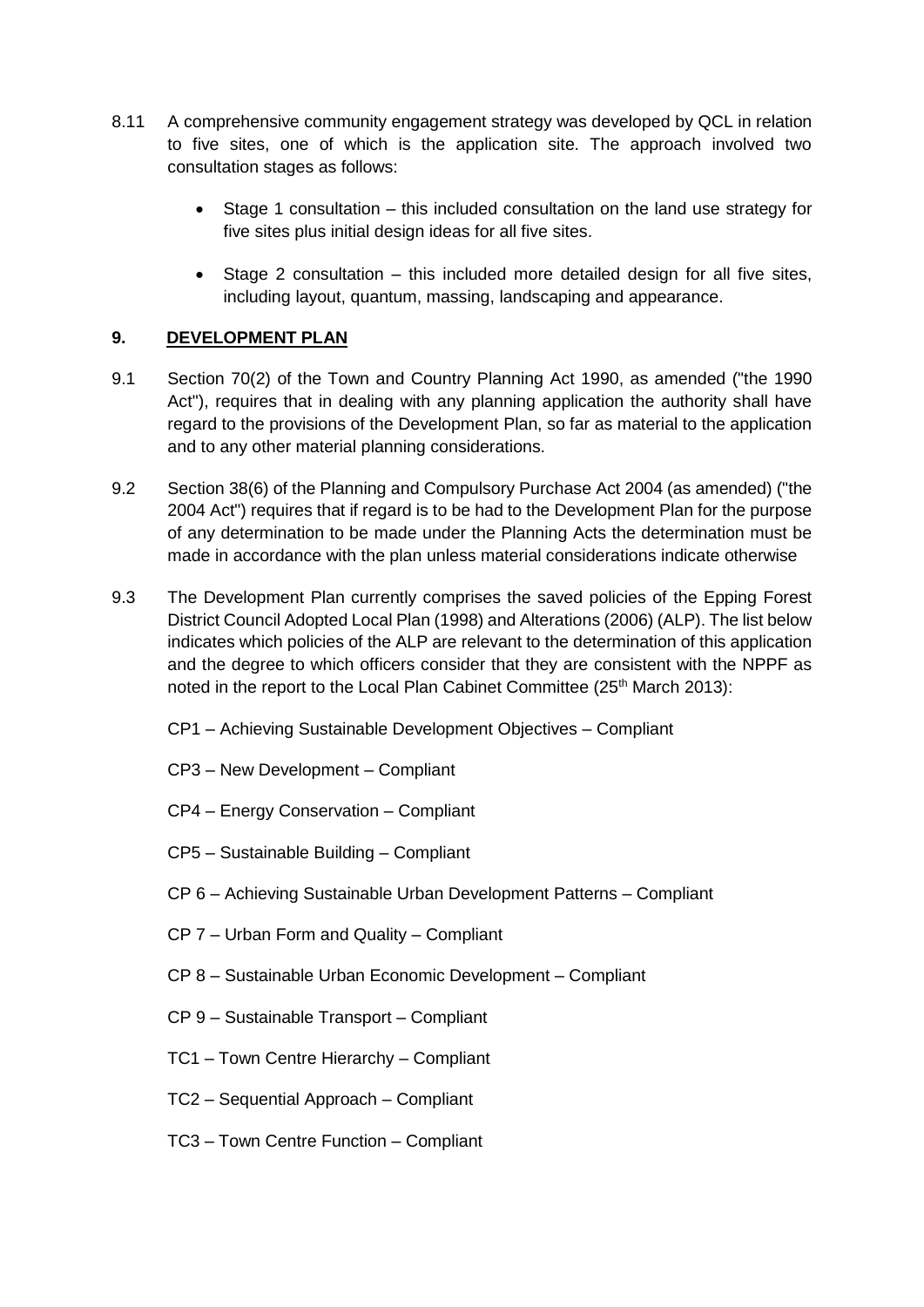- HC6 Character Appearance and Setting of Conservation Areas Compliant
- DBE1 Design of New Buildings Compliant
- DBE2 Effect on Neighbouring Properties Compliant
- DBE3 Design in Urban Areas Compliant
- DBE6 Car Parking in New Development Compliant
- DBE9 Loss of Amenity Compliant
- LL11 Landscaping Schemes Compliant
- ST1 Location of Development Compliant
- ST2 Accessibility of Development Compliant
- ST4 Road Safety Compliant
- RST1 Recreational, Sporting and Tourist Facilities Compliant
- CF12 Retention of Community Facilities Compliant
- RP4 Contaminated Land Compliant
- RP5A Adverse Environmental Impacts Compliant
- U3B Sustainable Drainage Systems Compliant
- I1A Planning Obligations Compliant
- I3 Replacement Facilities Compliant
- NC1 SPAs SACs SSSIs Compliant
- 9.4 The relevance of the identified saved Local Plan policies to the determination of this application and the weight to be accorded to each policy are addressed in further detail within this report.

#### **10. NATIONAL PLANNING POLICY FRAMEWORK**

10.1 The current version of the National Planning Policy Framework ("the Framework" or "NPPF") was published in July 2021. It provides the framework for producing Local Plans for housing and other development, which in turn provide the policies against which applications for planning permission are decided.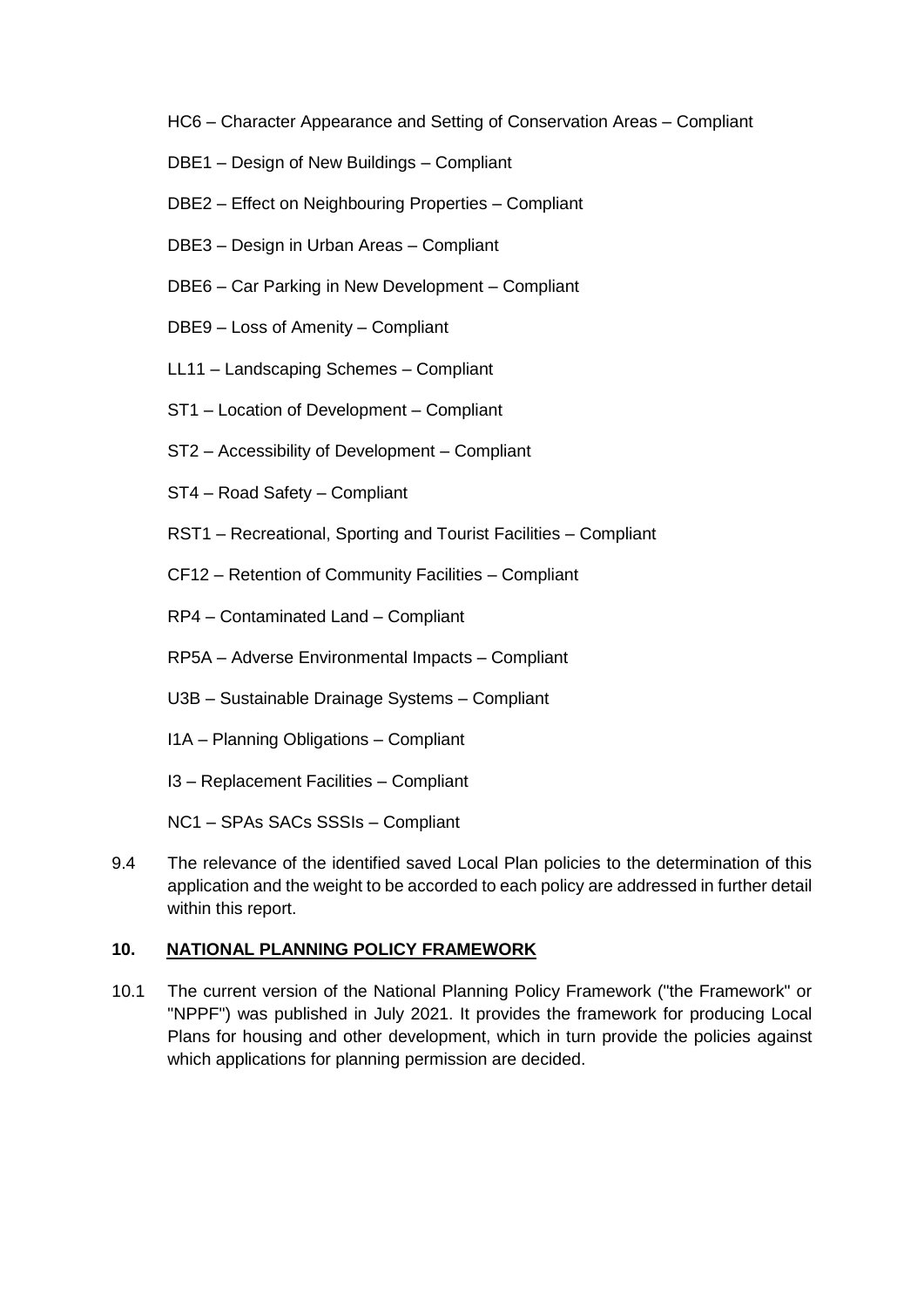- 10.2 Reflecting the proper approach identified in the previous section of this Report, the NPPF explains (at paragraph 2) that:
	- *"2. Planning law requires that applications for planning permission be determined in accordance with the development plan, unless material considerations indicate otherwise. The National Planning Policy Framework must be taken into account in preparing the development plan and is a material consideration in planning decisions. Planning policies and decisions must also reflect relevant international obligations and statutory requirements.<sup>2</sup> "*
- 10.3 Paragraph 11 of the NPPF concerns the presumption in favour of sustainable development and states (so far as relevant):

*"Plans and decisions should apply a presumption in favour of sustainable development.* 

…

*For decision-taking this means:*

- *c) approving development proposals that accord with an up-to-date development plan without delay; or*
- *d) where there are no relevant development plan policies, or the policies which are most important for determining the application are out-ofdate<sup>8</sup> , granting permission unless:* 
	- *i. the application of policies in this Framework that protect areas or assets of particular importance provides a clear reason for refusing the development proposed<sup>7</sup> ; or*
	- *ii. any adverse impacts of doing so would significantly and demonstrably outweigh the benefits, when assessed against the policies in this Framework taken as a whole."*
- 10.4 Paragraph 11 d) ii. is often referred to as the 'tilted balance'.
- 10.5 Paragraph 219 of the NPPF requires that policies in the existing Development Plan should not be considered out of date simply because they were adopted or made prior to the publication of the NPPF. Rather, due weight should be given to such policies according to their degree of consistency with the NPPF; in other words, the closer the policies in the Development Plan to the policies in the NPPF, the greater the weight that may be given to them.
- 10.6 For the purposes of sub-paragraph (i) of paragraph 11, footnote 7 lists the policies in Framework (rather than those in development plans) that protect areas or assets of particular importance including: habitats sites (and those sites listed in paragraph 176)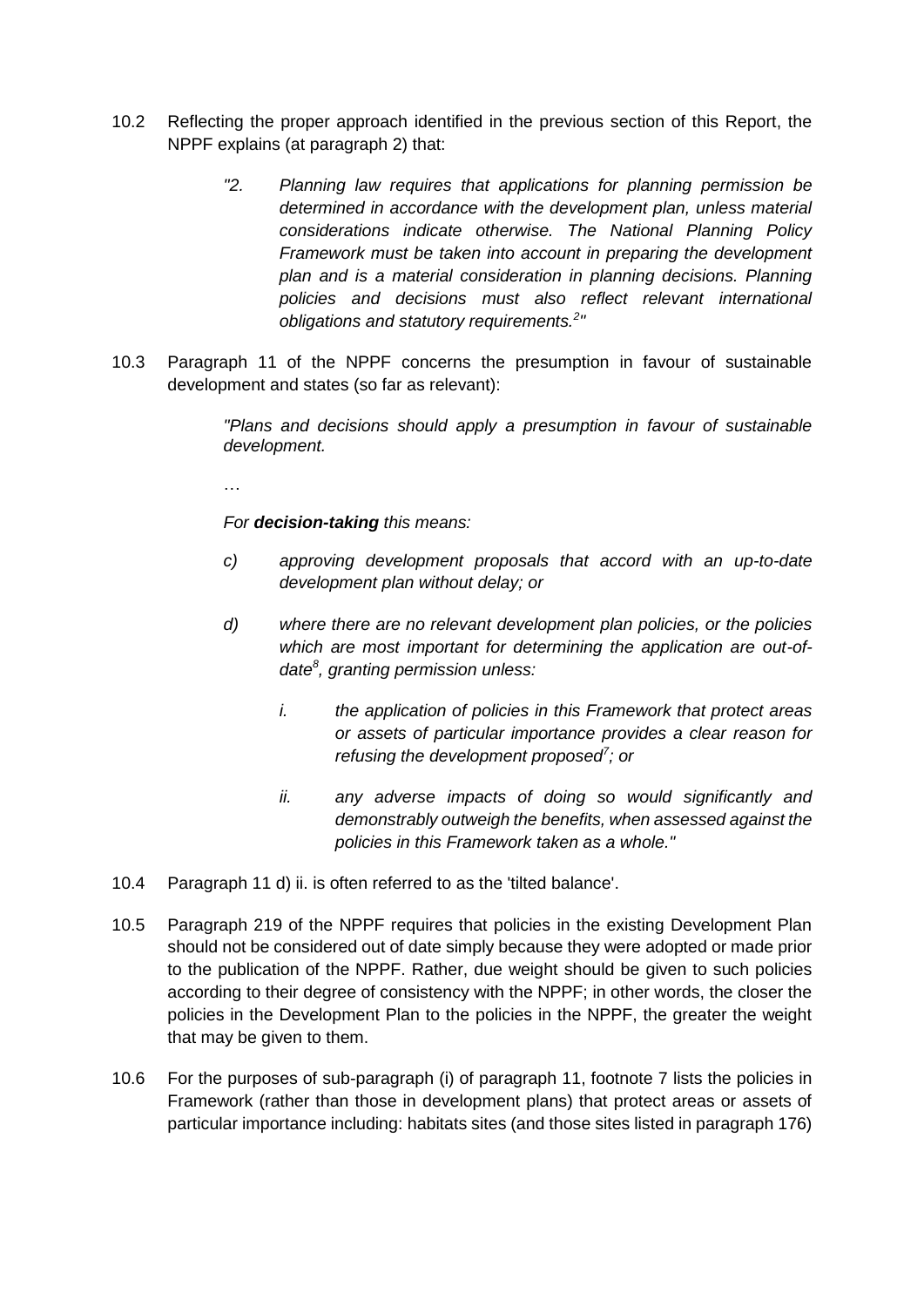and/or designated as Sites of Special Scientific Interest; land designated as Green Belt, or Local Green Space; irreplaceable habitats; designated heritage assets (and other heritage assets of archaeological interest referred to in footnote 63 of the NPPF); and areas at risk of flooding.

10.7 The NPPF comprises a number of chapters of which nos. 6, 7, 8, 9, 11, 12, 14 and 16 are particularly relevant to the proposed development.

## **11. EMERGING LOCAL PLAN**

- 11.1 On 14 December 2017, the Council resolved to approve the Epping Forest District Local Plan (2011-2033) – Submission Version ("LPSV") for submission to the Secretary of State and the Council also resolved that the LPSV be endorsed as a material consideration to be used in the determination of planning applications.
- 11.2 The Council submitted the LPSV for independent examination on 21 September 2018. The Inspector appointed to examine the LPSV ("the Local Plan Inspector") held examination hearings between 12 February and 11 June 2019. As part of the examination process, the Council has asked the Local Plan Inspector to recommend modifications of the LPSV to enable its adoption.
- 11.3 During the examination hearings, a number of proposed Main Modifications of the LPSV were 'agreed' with the Inspector on the basis that they would be subject to public consultation in due course. Following completion of the hearings, in a letter dated 2 August 2019 the Local Plan Inspector provided the Council with advice on the soundness and legal compliance of the LPSV ("the Inspector's Advice"). In that letter, the Inspector concluded that, at this stage, further Main Modifications (MMs) of the emerging Local Plan were required to enable its adoption and that, in some cases, additional work would need to be done by the Council to establish the precise form of the MMs. Subsequently the proposed MMs have been submitted to the Inspector and subject to public consultation.
- 11.4 Although the LPSV does not yet form part of the statutory development plan, when determining planning applications, the Council must have regard to the LPSV as material to the application under consideration. In accordance with paragraph 48 of the NPPF, the LPAs *"may give weight to relevant policies in emerging plans according to:*
	- *a) The stage of preparation of the emerging plan (the more advanced the preparation, the greater the weight that may be given);*
	- *b) The extent to which there are unresolved objections to relevant policies (the less significant the unresolved objections, the greater the weight that may be given); and*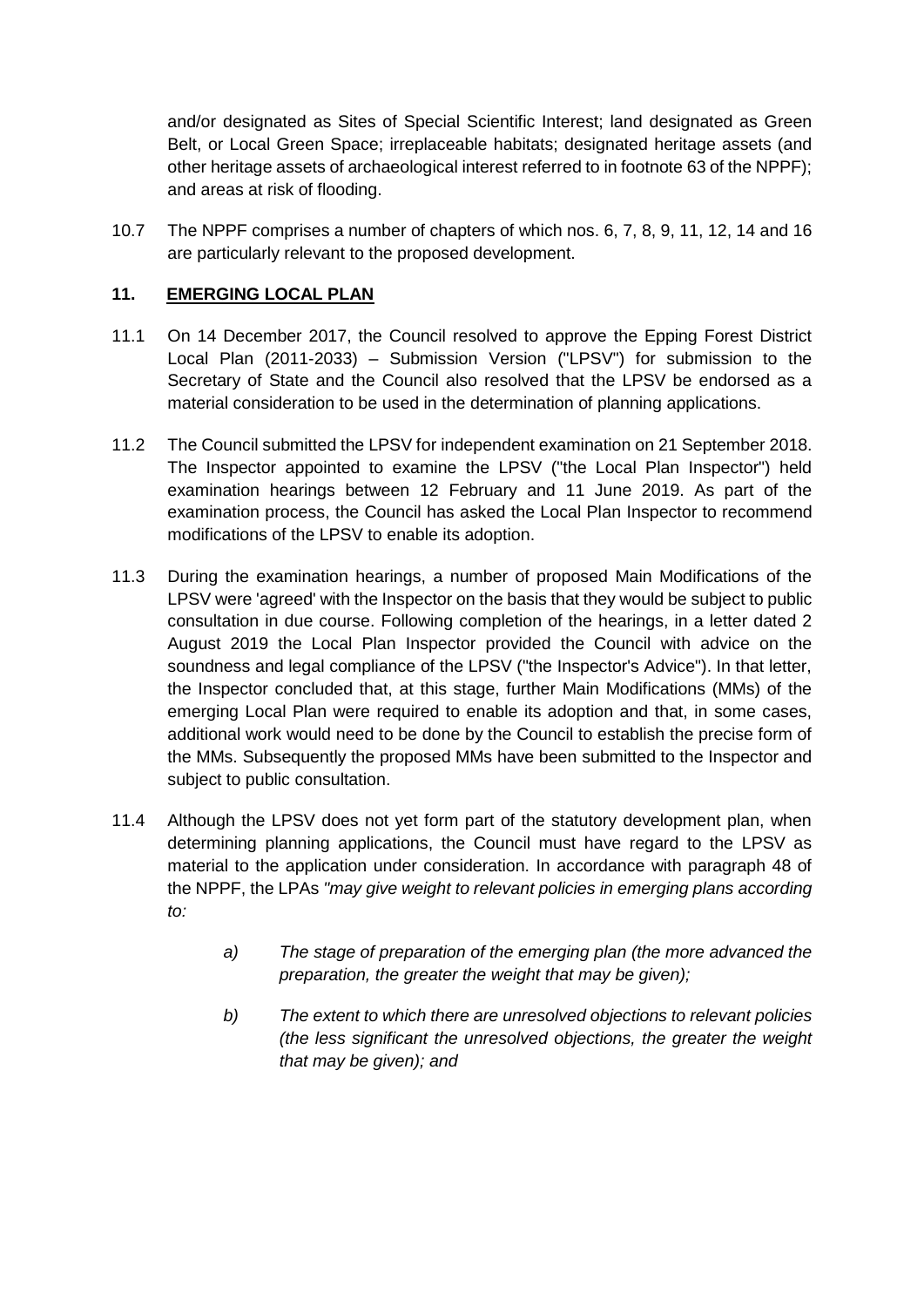- *c) The degree of consistency of the relevant policies in the emerging plan to this Framework (the closer the policies in the emerging plan to the policies in the Framework, the greater the weight that may be given).<sup>22</sup> "*
- 11.5 Footnote 24 to paragraph 48 of the NPPF explains that where an emerging Local Plan is being examined under the transitional arrangements (set out in paragraph 214), as is the case for the LPSV, consistency should be tested against March 2012 version of the NPPF.
- 11.6 As the preparation of the emerging Local Plan has reached a very advanced stage, subject to the Inspector's Advice regarding the need for additional MMs, significant weight should be accorded to LPSV policies in accordance with paragraph 48 of Framework. The following table lists the LPSV policies relevant to the determination of this application and officers' recommendation regarding the weight to be accorded to each policy.
	- SP 1 Presumption in favour of sustainable development Significant
	- SP 2 Spatial Development Strategy Moderate
	- SP 3 Space shaping Significant

SP7 – The Natural Environment, Landscape Character and Green Infrastructure - **Significant** 

- T 1 Sustainable transport choices Significant
- DM 1 Habitat protection and improving biodiversity Significant
- DM 2 Epping Forest SAC and the Lee Valley SPA Significant
- DM 3 Landscape character, Ancient Landscapes and Geodiversity Significant
- DM 5 Green and Blue Infrastructure Significant
- DM 7 Heritage Assets Significant
- DM 9 High quality design Significant
- DM 11 Waste recycling facilities on new development –
- DM 15 Managing and reducing flood risk Significant
- DM 16 Sustainable Drainage Systems Significant
- DM 18 On site management of wastewater and water supply Significant
- DM 20 Low carbon and renewable energy Significant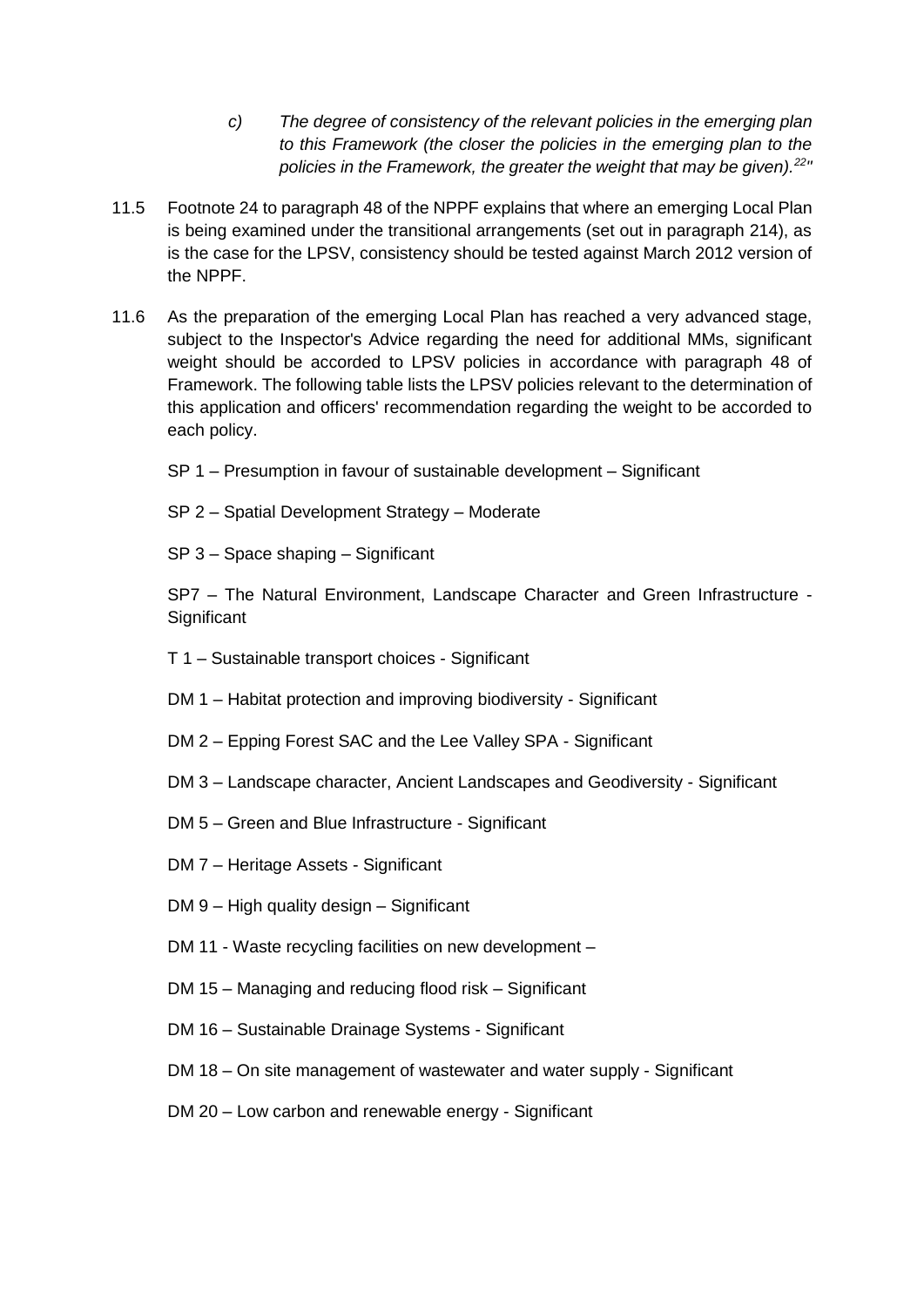DM 21 – Local environmental impacts, pollution and land contamination - Significant

DM 22 – Air Quality – Significant

P 1 – Epping– Significant

- D 1 Delivery of Infrastructure Significant
- D 2 Essential Facilities and Services Significant
- D 3 Utilities Significant
- D 4 Community Leisure and Cultural Facilities Significant

#### **12. EPPING TOWN NEIGHBOURHOOD PLAN**

12.1 A draft version of the Epping Town Neighbourhood Plan (ETNP) was published for consultation in May 2018. The ETNP has not yet been finalised, put to a local referendum or therefore adopted as part of the development plan. Whilst the draft ETNP can only be afforded limited weight, the relevant policies are summarised below.

Policy 3 – identifies the site as a site for development

Policy 7 – states the capacity and balance of existing public car parking should be maintained

Policy 11 - considered in the context of the need to maintain and enhance the health and vitality of shopping and commercial/employment areas.

Policy 13 - relates to business and employment. It states that the main area for employment-related activities will be in premises along and adjoining the High Street

Policy 14 - addresses the enhancement of social, sporting, play, cultural and community facilities in Epping. This policy is discussed later in the report.

Policy 15 - states that development will only be permitted with design qualities that match the character of the area and respect the amenity of existing residents with regard to noise generation, overlooking and car parking.

Policy 19 - addresses sustainability

#### **13. PLANNING CONSIDERATIONS**

The remainder of the report will consider the proposal against the requirements of the development plan as follows:

- Principle of development.
- Impact on the Epping Forest Special Area of Conservation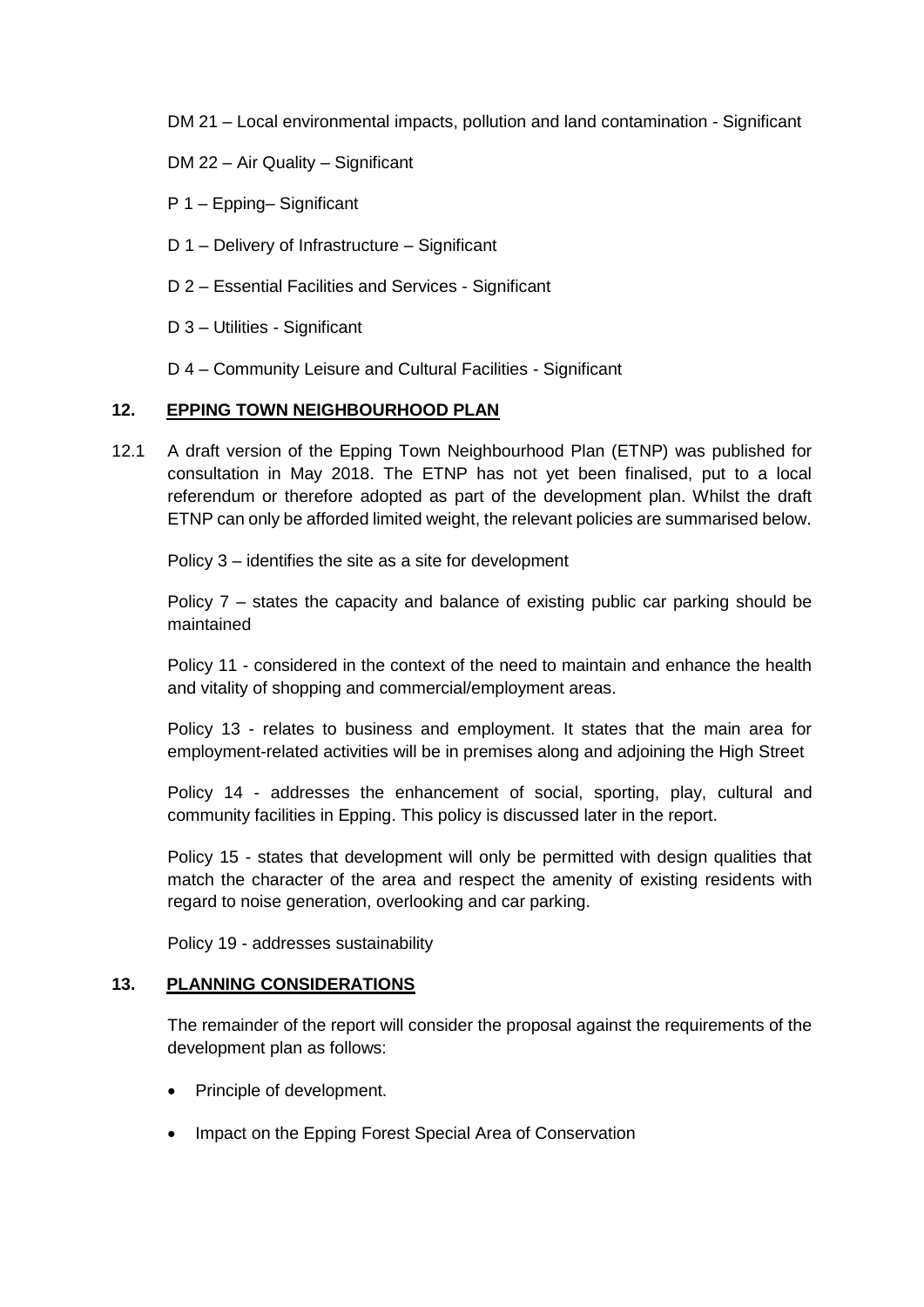- Housing Mix / Affordable Housing
- Design
	- Layout, access and connectivity
	- Scale, form and massing
	- Landscaping
	- Appearance and materials
	- Amenity for future residents
- Density
- Impacts on neighbouring amenity
	- Privacy and amenity issues
	- Sunlight, daylight and open aspect
	- Overlooking/loss of privacy issues
	- Outlook issues
	- Noise, vibration, fumes, light pollution and air quality
- Highway and Transport considerations
- Sustainability
- Energy and climate change
- Flood Risk and SuDs
- **•** Ground Contamination
- Historic Environment
	- Archaeology
- Ecology
- Infrastructure
- Employment and skills
- Equality duties and human rights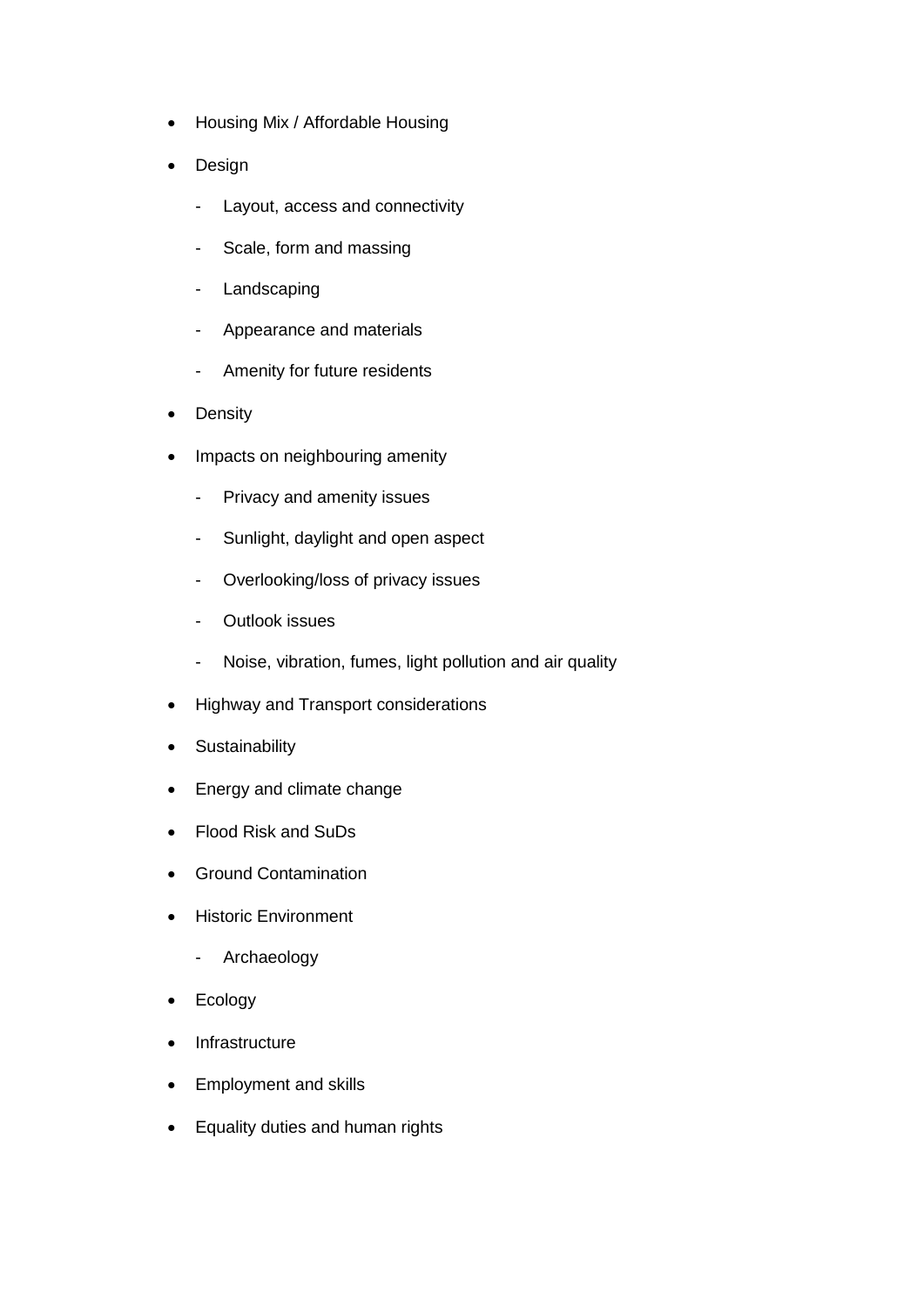• Conclusion

## **14. Principle of Development**

#### **Introduction**

- 14.1 This planning application is one of five submitted by the applicant. The five sites comprise Bakers Lane and Cottis Lane car parks, Land at St Johns Road, Epping Sports Centre (Hemnall Street) and Land at the Civic Offices (Condor Building). Through the process of determination of the five Epping town centre planning applications, it has been agreed with the applicant that the five sites should be considered collectively for the purposes of this assessment. Looking at the sites collectively enables the full extent of proposals to be understood when considering the appropriate mix of uses and level of affordable housing. Environmental Impact Assessments (EIA) have been undertaken for all five sites and reported in two Environmental Statements (ES): Environmental Statement dated 31 March 2021 which reports the findings of EIA for the three residential sites; and Environmental Statement dated 28 July 2021 which reports the findings of EIA for the two commercial sites. These were submitted voluntarily by the applicant.
- 14.2 In the development of their proposals a Town Centre Strategy was developed by the applicant and formed part of the pre-application public consultation. This was submitted with the applications as an appendix to the submitted Planning Statements (Q+A Planning Statement Appendix 1) and sets out how the five sites have been considered together. A development optioneering process is set out with a preferred distribution of uses proposed by the applicant. This distribution of uses is reflected in the submitted planning applications. The applicant has proposed an alternative arrangement of uses to that set out in the relevant site allocations identified in Policy P 1 of the LPSV. This was as a result of the formation of Qualis Commercial Ltd and their appointment to take forward the development strategy for these Council owned sites. In looking at the development opportunity wholistically the applicant was able to develop a more deliverable site strategy which they considers provides a better overall outcome.
- 14.3 For the avoidance of doubt, the Town Centre Strategy is simply a document prepared by the applicant in support of the applications; it is not adopted Council policy or guidance.
- 14.4 The proposed development as submitted with each of the five planning applications is set out below:

| <b>Site</b> | <b>Description of Development</b> | <b>Summary of Proposed</b><br>Development |
|-------------|-----------------------------------|-------------------------------------------|
|-------------|-----------------------------------|-------------------------------------------|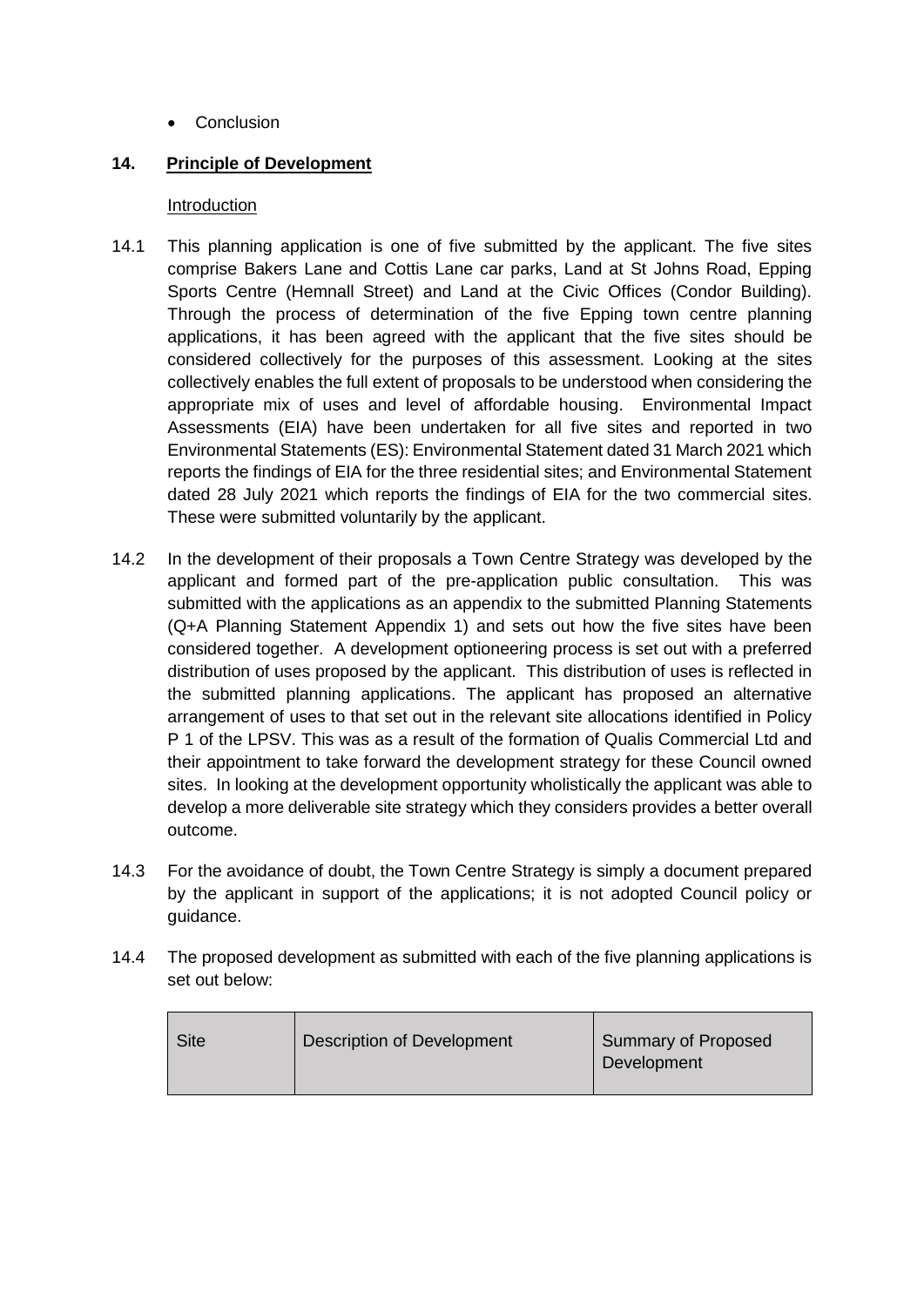| Bakers Lane<br>Car Park<br>EPF/2924/20          | Full application for the redevelopment<br>of existing surface level car park to<br>provide a leisure centre to include<br>swimming pool, gymnasium, sports<br>hall, squash courts and studio (mixed<br>Class E (d) and F.2 (d)) together with<br>disabled parking provision,<br>new<br>vehicular and pedestrian access, all<br>hard and soft landscaping, and<br>associated works.                                                                                                                                                                                                                                                                                                                                                                               | 5,575 sq m GIA (6,087 sq<br>m GEA)<br>6-lane<br>swimming pool,<br>suite,<br>studios,<br>fitness<br>sports hall and squash<br>courts.<br>blue<br>badge<br>parking<br>6.<br>spaces                                      |
|-------------------------------------------------|------------------------------------------------------------------------------------------------------------------------------------------------------------------------------------------------------------------------------------------------------------------------------------------------------------------------------------------------------------------------------------------------------------------------------------------------------------------------------------------------------------------------------------------------------------------------------------------------------------------------------------------------------------------------------------------------------------------------------------------------------------------|-----------------------------------------------------------------------------------------------------------------------------------------------------------------------------------------------------------------------|
| Cottis<br>Lane<br>Car Park<br>EPF/2925/20       | Full application for the redevelopment<br>of existing surface level car park<br>comprising the demolition of public<br>toilets and the construction of a multi-<br>deck car park, cinema (sui generis),<br>commercial floorspace (mixed Class<br>E), replacement public toilets and<br>cycle store, all associated plant,<br>together with new vehicular and<br>pedestrian access, all hard and soft<br>landscaping, and associated works.                                                                                                                                                                                                                                                                                                                       | 330 space multi-storey car<br>park<br>1,166 sq m GIA (1,201<br>GEA) Class E commercial<br>floorspace<br>846 sq m (GIA) (871 sq m<br>GEA)<br>Cinema<br>(Sui<br>Generis)<br>Total: 11,126 sq m GIA<br>(11,460 sq m GEA) |
| Land<br>St I<br>at<br>Johns Road<br>EPF/0917/21 | Redevelopment of the former school<br>buildings and depot. Demolition of five<br>buildings and the retention of three<br>locally listed buildings. Development<br>comprise<br>erection<br>to<br>οt<br>new<br>the<br>buildings<br>apartment<br>and<br>conversion, extension and change of<br>use of the existing locally listed<br>Centrepoint building and Cookery<br>School to provide a mix of residential<br>units (Use Class C3) and ancillary<br>communal amenity areas. Extension<br>and refurbishment of two existing<br>locally listed semi-detached caretaker<br>cottages. Revised vehicular and<br>pedestrian access from St Johns<br>Road and new pedestrian access<br>from High Street, all associated car<br>and cycle parking, servicing, hard and | $113 - 1$ bed flats<br>$62 - 2$ bed flats<br>$7 - 3$ bed flats<br>2 - Existing 2-bed house's<br>refurbished<br>Total:<br>184<br>(182)<br>new)<br>dwellings                                                            |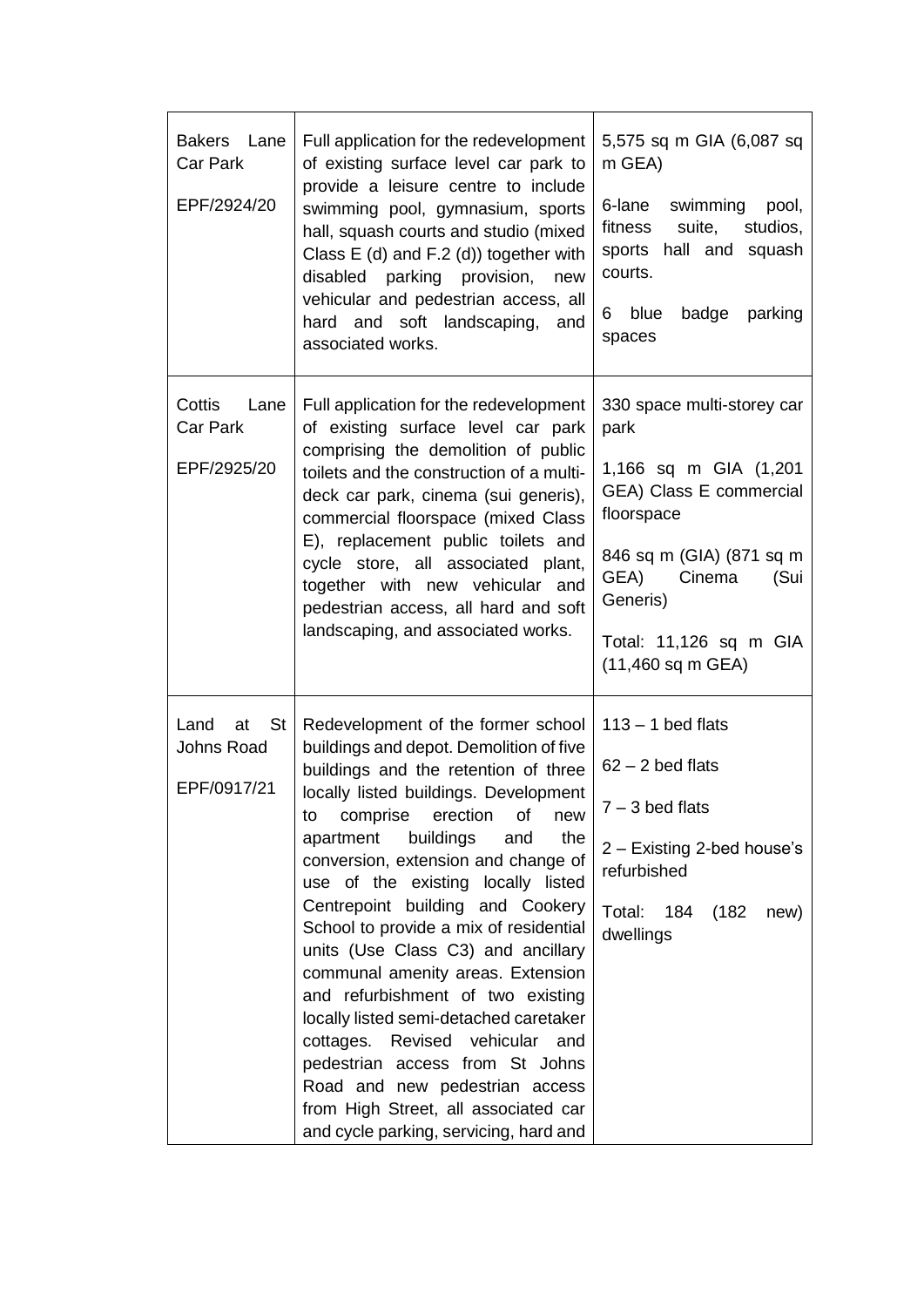|                                                                                                       | soft landscaping and associated<br>works.                                                                                                                                                                                                                                                                                                                                                                                                                                                                      |                                                                                                                                                       |
|-------------------------------------------------------------------------------------------------------|----------------------------------------------------------------------------------------------------------------------------------------------------------------------------------------------------------------------------------------------------------------------------------------------------------------------------------------------------------------------------------------------------------------------------------------------------------------------------------------------------------------|-------------------------------------------------------------------------------------------------------------------------------------------------------|
| <b>Epping Sports</b><br>Centre<br>(Hemnall<br>Street)<br>EPF/0918/21                                  | Redevelopment of existing Sports<br>Centre and car park. Demolition of<br>existing Sports Centre. Development<br>to comprise a new apartment building<br>and houses to provide a mix of<br>residential units (Use Class C3), new<br>vehicular and pedestrian access from<br>Nicholl Road and new pedestrian<br>access from Hemnall Street, all<br>associated car and cycle parking,<br>servicing, hard and soft landscaping<br>and associated works.                                                           | $13 - 1$ bed flats<br>$12 - 2$ bed flats<br>$4 - 3$ bed flats<br>$11 - 3$ bed houses<br>Total: 40 dwellings                                           |
| Land and part<br>Civic<br>of<br><b>Offices</b><br>(Condor<br>Building)<br>EPF/0919/21<br>+EPF/1042/21 | The redevelopment of the existing<br>office<br>building<br>and<br>car<br>park.<br>Demolition of the existing<br>office<br>building and alterations to connection<br>to existing Listed Civic Centre.<br>Development to<br>comprise<br>new<br>apartment buildings and houses to<br>provide a mix of residential units (Use<br>Class C3), revised vehicular and<br>pedestrian access from High Street,<br>all associated car and cycle parking,<br>servicing, hard and soft landscaping<br>and associated works. | $7 - 1$ bed flats<br>$17 - 2$ bed flats<br>$5 - 3$ bed flats<br>$1 - 2$ bed house<br>$13 - 3$ bed houses<br>$2 - 4$ bed houses<br>Total: 45 dwellings |

## 14.5 NPPF

- 14.6 As demonstrated at recent appeals the Councils current five-year land supply of deliverable housing sites has been shown to currently be 2.43 years (although on adoption of the LPSV the Council will be able to demonstrate a five year supply) and the tilted balance identified in Para 11(d) of the NPPF is engaged. which provides that permission should be granted unless the adverse impacts of doing so would significantly and demonstrably outweigh the benefits when assessed against the policies in the NPPF taken as a whole.
- 14.7 Adopted Local Plan (1998, altered 2006)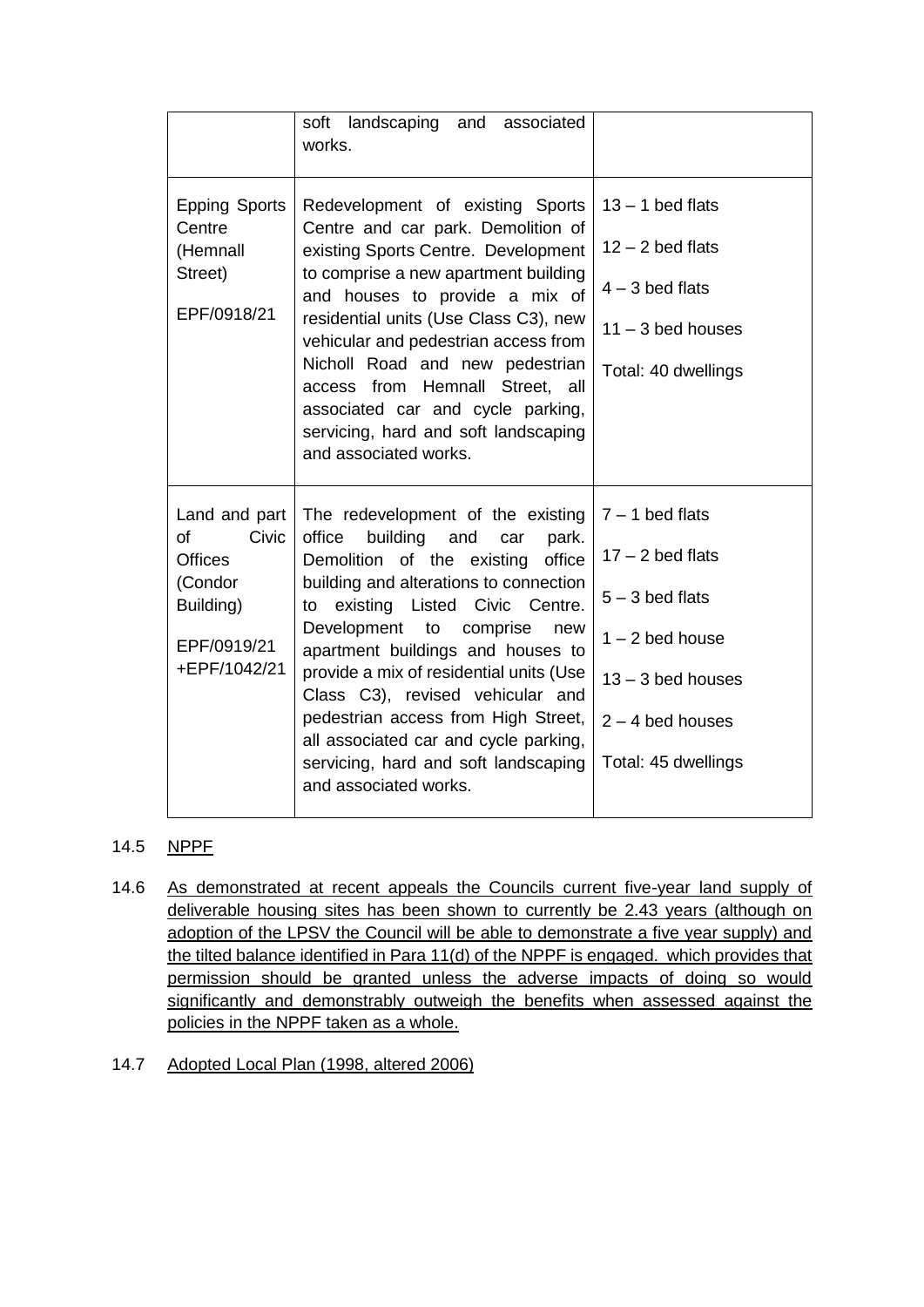- 14.8 As previously identified, section 38(6) of the 2004 Act require that applications for planning permission must be determined in accordance with the Development Plan, unless material considerations indicate otherwise.
- 14.9 The polices from the adopted Local Plan form part of the existing Development Plan. However, it is acknowledged that the adopted Local Plan is not for the current Plan Period and a number of the policies therein are inconsistent with the NPPF.
- 14.10 By comparison, the LPSV contains up-to-date policies which have been informed by robust and up-to-date evidence. On this basis and having due regard for the provisions of paragraph 48 of the NPPF, it is concluded that the policies contained within the LPSV should be afforded greater weight in the overall balance. Further examination of the weight to be afforded to the draft allocation in the LPSV is assessed in the following section.

#### 14.11 The emerging Local Plan Policies

As previously set out, the LPSV is now at a very advanced stage in its production. The examination hearing sessions, as part of the Independent Examination (IE), have been concluded and the Local Plan Inspector published her advice following the hearing sessions in August 2019.

- 14.12 The Inspector's advice dated 2<sup>nd</sup> August 2019 sets out the areas where Main Modifications (MMs) to the LPSV will be required in order for it to be considered "sound". Of the five site allocations, the Inspector in her advice identified actions only in relation to St Johns Road and the Civic Office. Paragraph 46 of the Inspector's advice confirmed *"a modification is required to the "Design" entry in Appendix 6 for EPP.R4 (Land at St Johns Road) to make it explicit that the site is expected to accommodate a replacement for the sports/leisure facility to be lost through the allocation of EPP.R5"*. Her advice goes on to advise that modification proposed in paragraph 5 of document ED85 would be sufficient to ensure the protection of the listed building forming part of allocation EPP.R8 (Land and part of Civic Offices) (Action 20). The Inspector confirmed in her response dated 25<sup>th</sup> November 2019 that she does not have any concerns about areas or allocations in the LPSV which are not mentioned in her advice from August 2021.
- 14.13 The comments made regarding Land at St John's Road and Land and part of Civic Offices were points of clarification save for the request to amend the St John's Road "Design" entry to specify Leisure Centre given that a Leisure Centre was to be lost as a result of site allocation EPP.R5 Epping Sports Centre. The MMs published by EFDC on the 15<sup>th</sup> July 2021 addressed this comment and reference is now incorporated into the draft Local Plan.
- 14.14 Within this context and having due regard to Paragraph 48 of the NPPF, it is considered that there are no unresolved objections in respect of the proposed site allocations at Bakers Lane car park (EPP.R7), Cottis Lane car park (EPP.R6), Epping Sports Centre (Hemnall Street) (EPP.R5). With regards to the Land at St John's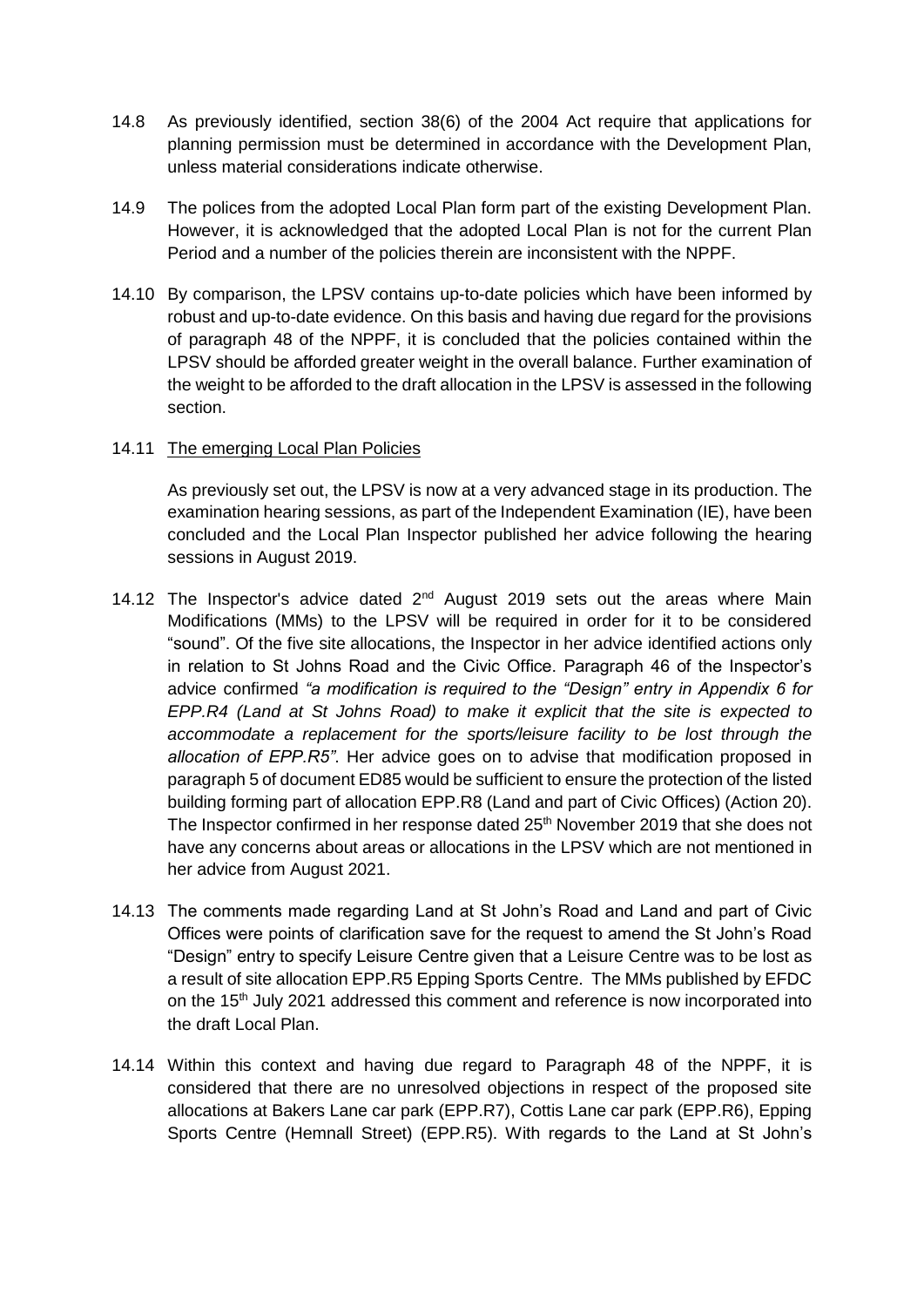(EPP.R4) and Land at and part of Civic Offices (EPP.R5) there are no unresolved objections to the principle of development on these sites.

- 14.15 As that the Local Plan Inspector has not raised 'in-principle' objections to the proposed site allocations for the five planning applications; the emerging Local Plan is consistent with the requirements of the NPPF; and the public consultation on the Main Modifications to the Local plan recently ended on 23<sup>rd</sup> September 2021, it is concluded that the emerging Local Plan is at an advanced stage and must be given significant weight in the determination of planning applications.
- 14.16 The policy site allocations are set out in the table below alongside the development proposed by the current planning applications.

| <b>LPSV Site</b><br>Allocation                 | <b>Proposed Site Allocation</b>                                                                                                                                                                                                                                                                                                                                                                   | <b>Summary of Proposed</b><br>Development                                                                                                                                                              |
|------------------------------------------------|---------------------------------------------------------------------------------------------------------------------------------------------------------------------------------------------------------------------------------------------------------------------------------------------------------------------------------------------------------------------------------------------------|--------------------------------------------------------------------------------------------------------------------------------------------------------------------------------------------------------|
| EPP.R7<br><b>Bakers</b><br>Lane<br>Car<br>Park | Residential with an approximate net<br>capacity of 47 dwellings or 78<br>dwellings in total between site<br>allocations EPP.R7 and EPP.R6.<br>allocations EPP.R6<br>Site<br>and<br>EPP.R7<br>should<br>together<br>incorporate the re-provision of the<br>existing number of car parking<br>spaces [336] for town centre visitors<br>to ensure that there is no net loss of<br>parking spaces     | 5,575 sq m GIA (6,087 sq m<br>GEA) mixed Class E (d) and<br>$F.2$ (d)).<br>6-lane swimming pool, fitness<br>suite, studios, sports hall and<br>squash courts.<br>6 blue badge parking spaces.          |
| EPP.R6<br>Cottis Lane<br><b>Car Park</b>       | Residential with an approximate net<br>capacity of 31 dwellings or 78<br>dwellings in total between site<br>allocations EPP.R7 and EPP.R6.<br>allocations<br>EPP.R6<br>and<br>Site<br>EPP.R7<br>should<br>together<br>incorporate the re-provision of the<br>existing number of car parking<br>spaces [336] for town centre visitors<br>to ensure that there is no net loss of<br>parking spaces. | 330 space multi-storey car park<br>1,166 sq m GIA (1,201 GEA)<br>Class E commercial floorspace<br>846 sq m (GIA) (871 sq m GEA)<br>Cinema (Sui Generis)<br>Total: 11,126 sq m GIA (11,460<br>sq m GEA) |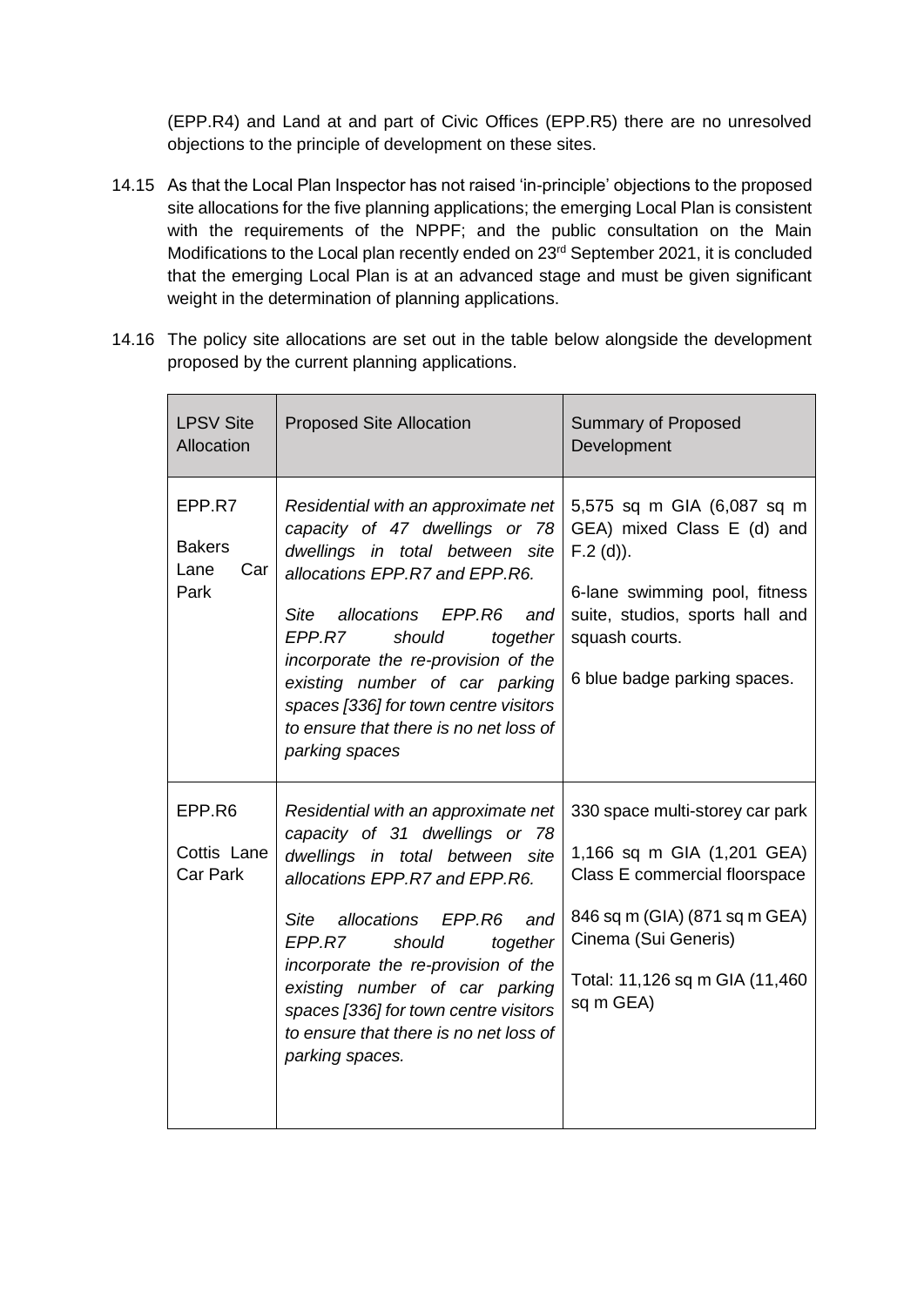| EPP.R4<br>Land at St<br>Johns Road                          | Mixed use including residential<br>(approximate net capacity of 34<br>dwellings) and appropriate town<br>centre uses.<br>Development proposals should<br>contain a mix of uses including a<br>residential<br>leisure<br>centre<br>and<br>development. Other uses on site<br>could include, retail, community<br>facilities, hospitality, employment<br>and further leisure uses. | $113 - 1$ bed flats<br>$62 - 2$ bed flats<br>$7 - 3$ bed flats<br>2 - Existing 2-bed house's<br>refurbished<br>Total: 184 (182 new) dwellings<br>The current proposal does not<br>include the full extent of the site<br>allocation with the portion of the<br>site occupied by Epping Town<br>Council hall being retained by<br>the Town Council and not<br>forming<br>of<br>the<br>part<br>redevelopment proposals. |
|-------------------------------------------------------------|----------------------------------------------------------------------------------------------------------------------------------------------------------------------------------------------------------------------------------------------------------------------------------------------------------------------------------------------------------------------------------|-----------------------------------------------------------------------------------------------------------------------------------------------------------------------------------------------------------------------------------------------------------------------------------------------------------------------------------------------------------------------------------------------------------------------|
| EPP.R5<br>Epping<br>Sports<br>Centre<br>(Hemnall<br>Street) | Residential with an approximate net<br>capacity of 43 dwellings. (Proposed<br>Main Modifications amends this to<br>42 dwellings)                                                                                                                                                                                                                                                 | $13 - 1$ bed flats<br>$12 - 2$ bed flats<br>$4 - 3$ bed flats<br>$11 - 3$ bed houses<br>Total: 40 dwellings                                                                                                                                                                                                                                                                                                           |
| EPP.R8<br>(Land and<br>part of Civic<br>Offices)            | Residential with an approximate net<br>capacity of 44 dwellings.                                                                                                                                                                                                                                                                                                                 | 7 – 1 bed flats<br>$17 - 2$ bed flats<br>$5 - 3$ bed flats<br>$1 - 2$ bed house<br>$13 - 3$ bed houses<br>$2 - 4$ bed houses<br>Total: 45 dwellings<br>The current proposal does not<br>include the full extent of the site                                                                                                                                                                                           |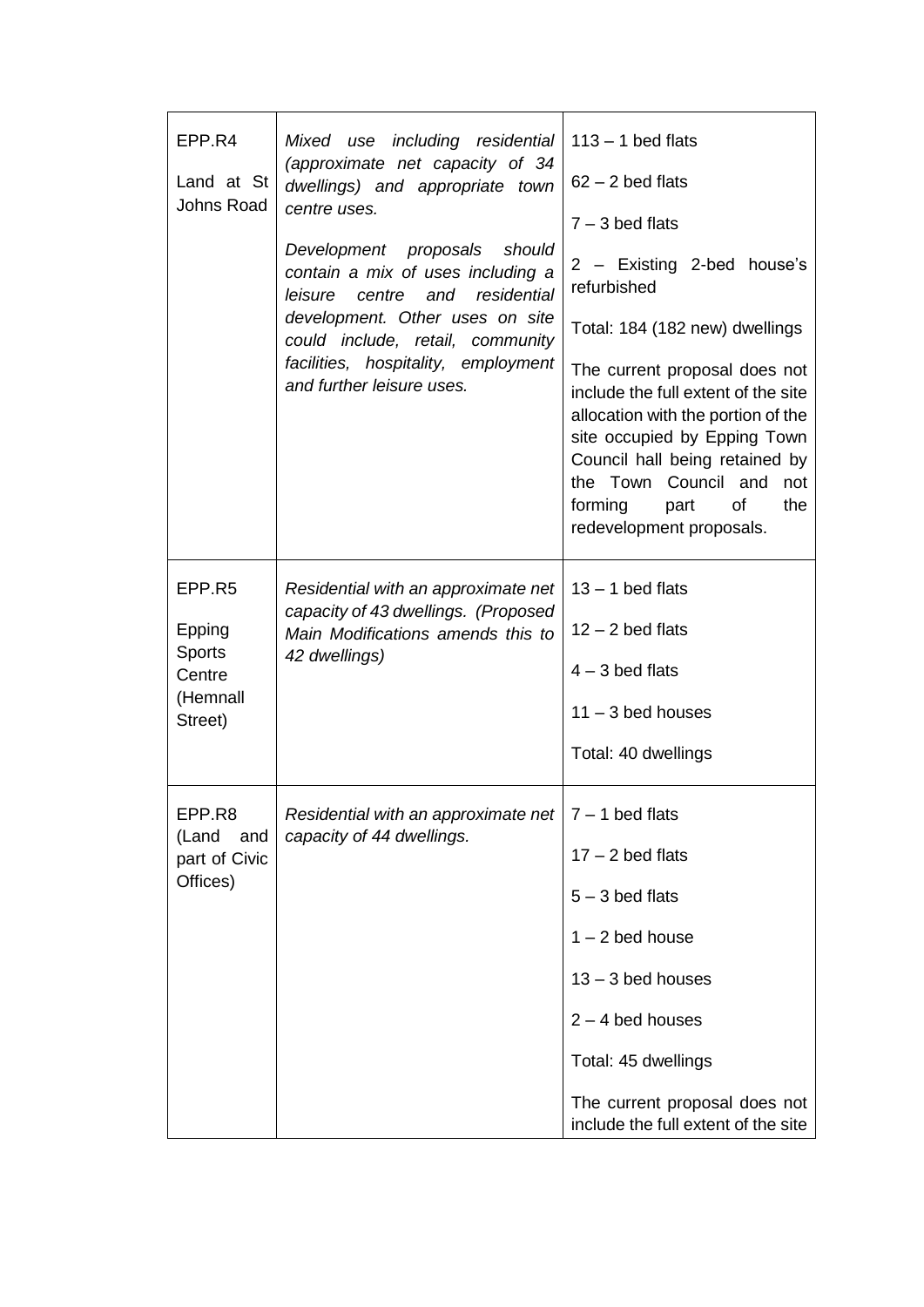| allocation with the portion of the |  |
|------------------------------------|--|
| site fronting High Street to be    |  |
|                                    |  |
| retained in use as part of the     |  |
| Civic Offices.                     |  |
|                                    |  |

14.17 The proposed developments at Bakers Lane car park, Cottis Lane car park and Land at St Johns Road are therefore not in accordance with the emerging Local Plan policies as set out in Appendix 6 (Site Specific Requirements). Consideration is therefore given to the principle of the proposed developments as standalone sites and when taken together as a linked project.

## **Bakers Lane**

## Planning Policy Context

- 14.18 Policy SP2 of the LPSV seeks to promote town centre development and regeneration, and Policy E2 is supportive of proposals for leisure uses within town centres where they will maintain and enhance the vitality and viability of those centres. The site is located within Epping Town Centre boundary within the adopted plan and LPSV.
- 14.19 Policy D4 addresses community, leisure and cultural facilities in the District. The proposals would support the requirements of policy D4 by improving the quality and capacity of existing facilities that are valued by the community and ensuring that the new facilities are better in terms of quality, quantity and accessibility than the existing Epping Sports Centre.
- 14.20 Within the ALP Policy CP6 and TC1 support proposals that enhance the vitality and viability of Town Centres and Policy RST1 supports additional recreational and sporting facilities.
- 14.21 The location and proposals at Bakers Lane are in general accordance with planning policy which seeks that such uses are provided and in accessible town centre locations. The specific location at Bakers Lane is easily accessible to the town centre and supportive of town centre footfall.
- 14.22 The proposal to develop the Bakers Lane site as a Leisure Centre however is a divergence from the LPSV site allocation EPP.R7 which identifies the site for residential development. This shortfall in residential units is also not made up via proposed development at Cottis Lane as is permitted within the site allocation (as the Cottis Lane planning application proposes a multi-storey car park, cinema and commercial floorspace). The proposal therefore results in the loss of a residential site allocation which in combination with Cottis Lane amounts to 78 dwellings.
- 14.23 Significant weight should be given to the strategic policy requirement for new homes in LPSV Policy SP 2 in accordance with the Plan's spatial strategy and the 'Vision for Epping' within LPSV Policy P1. The proposal results in the loss of a combined site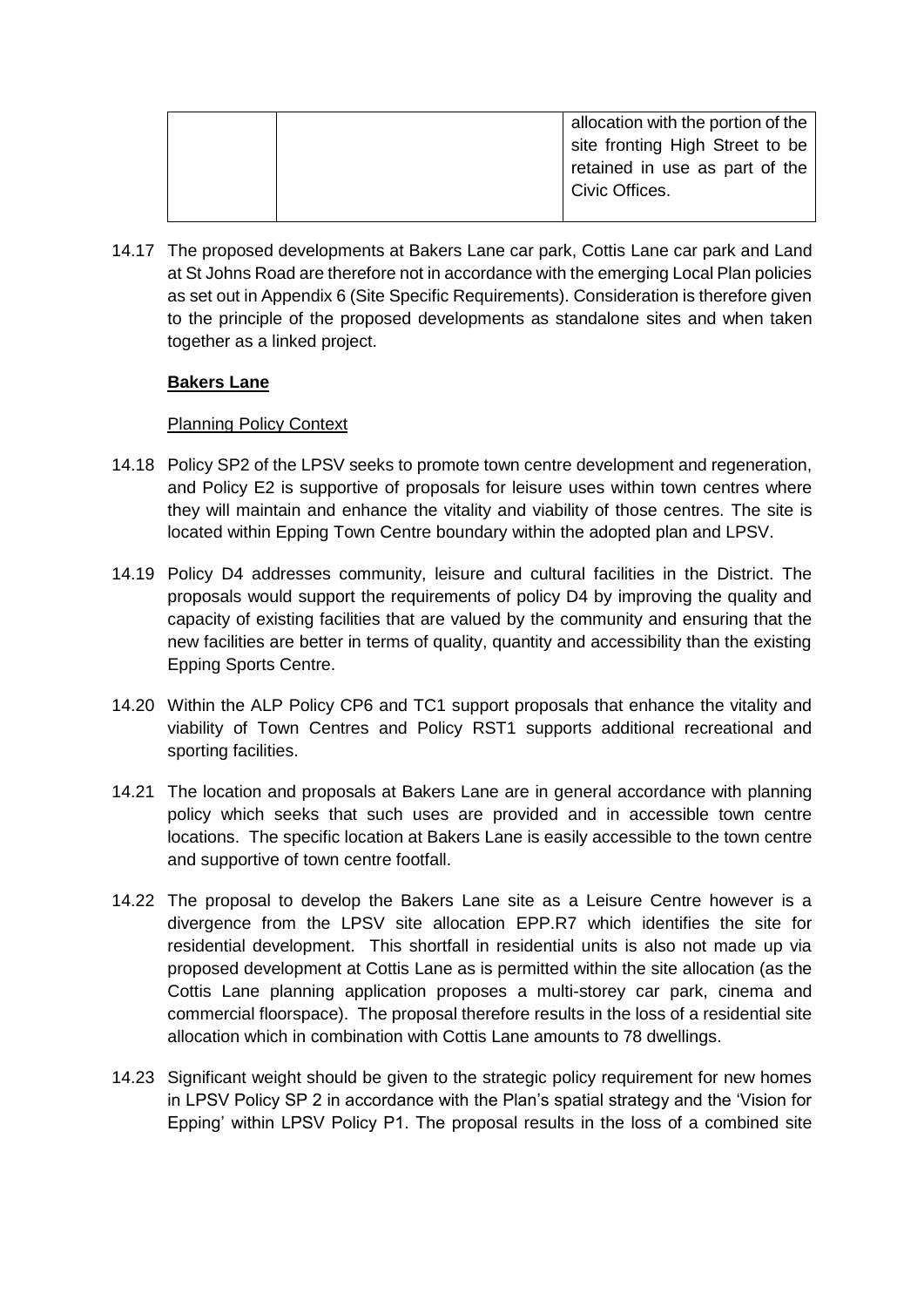allocation of 78 homes. Despite this forming a small number of homes within the total housing need identified within the LPSV for the plan period, the loss cannot easily be made up elsewhere given the Council's current housing delivery shortfall.

14.24 Given the departure from the site allocation other material considerations should be considered in the balance regarding the planning merits of a leisure centre use in this location.

#### The Identified Need for a Sports Centre in Epping

- 14.25 The EFDC Built Facilities Strategy (March 2018) considers the need and supply of sports facilities in the district and provides part of the evidence base to the LPSV. The key findings of this document include:
	- Recommendations that long-term solutions are identified for the replacement of Epping Sports Centre at a site that is accessible to Epping residents, with high quality wet and dry provision.
	- In respect of swimming pools, as a whole District, the quantity of water space is adequate to meet the demand of residents. However, not all of the water space is located in the right place and therefore not all of the demand from Epping Forest District residents can be satisfied. Demand is exported to neighbouring authorities and this level of demand export equates to 10 lanes of a 25m pool.
	- In respect of sports hall, the supply for sports hall for community use is at a deficit when compared with demand, for both 2017 and 2033, therefore there is a need to protect this quantity of supply.
	- In respect of squash courts, it is recommended that the existing level of provision of squash facilities are protected (2 courts in the case of Epping Sports Centre).
- 14.26 The proposed development is for a modern leisure centre that will form a replacement for the existing Epping Sports Centre. The existing Epping Sports Centre has a 4 court sports hall, a 70 station health & fitness suite, 2 squash courts and 4 activity studios. The existing centre has reached the end of its lifespan and the new proposed centre will offer new and enhanced facilities. The proposal includes a 25m 6 lane swimming pool, learner pool, 4 court sports hall, 2 squash court, a 100 station fitness suite, 3 activity studios and supporting facilities including a cafe.
- 14.27 The proposed site allocation for the existing Epping Sports Centre EPP.R5 requires that '*Closure of the existing Epping Sports Centre and the re-development of this site should not take place until a suitable replacement sports/leisure facility is delivered and is operational*.' (Appendix 6 Site Specific Requirements). EFDC agreed in a Statement of Common Ground with Sports England as part of the LPSV Examination that the policy for the existing Sports Centre's redevelopment requires '*an equivalent*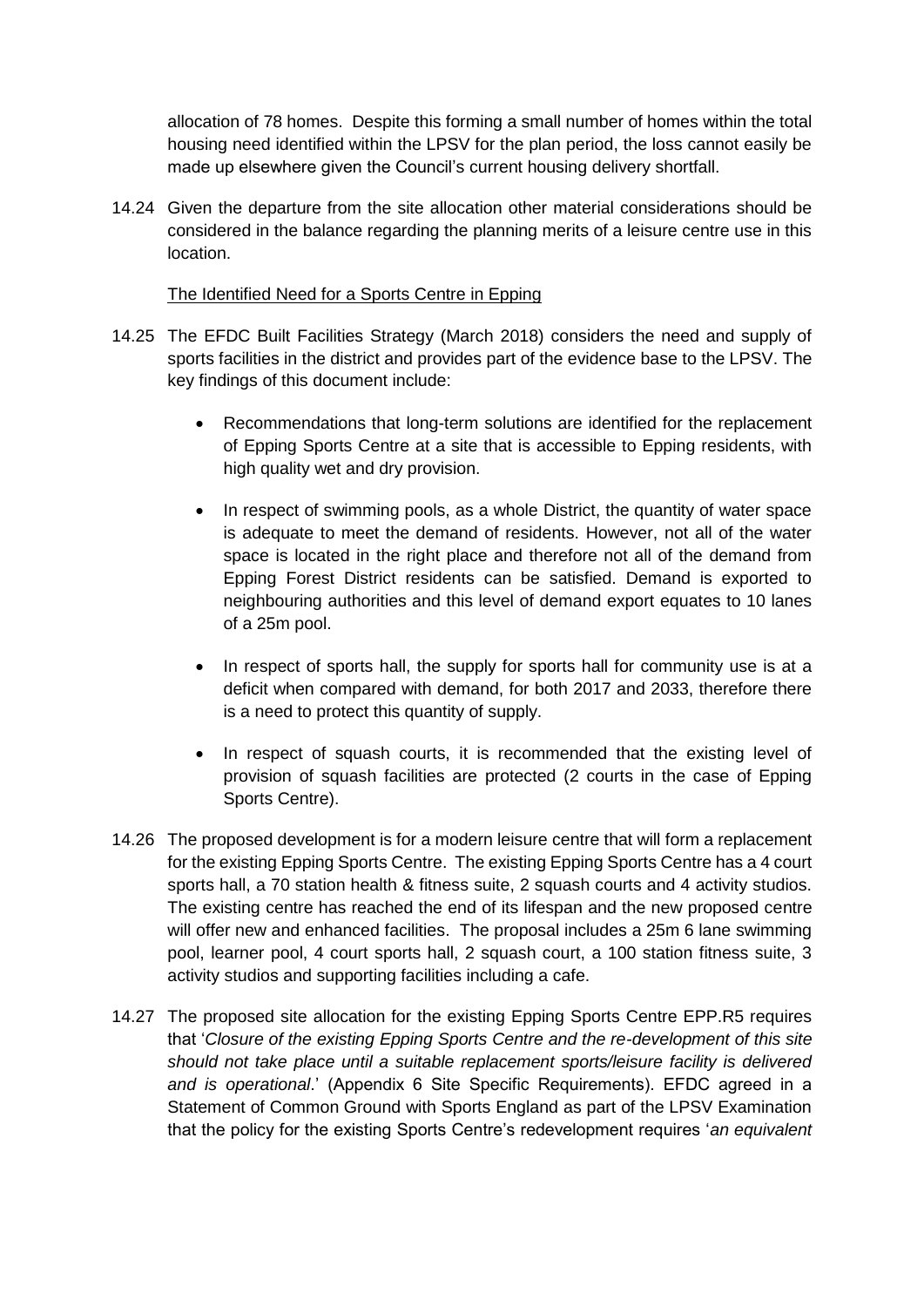*or better (in terms of quantity and quality) replacement sports/leisure facility in a suitable location'*.

14.28 Sports England has provided representations in support of the current proposal being satisfied that the proposed facilities are equivalent or better in terms of quantity and quality to those that they will replace. Sports England has requested that a planning condition is included to require the detailed specifications of the sports hall and swimming pool to be agreed in order to ensure that the proposed facilities are fit for purpose and meet Sports England and the sports governing body design guidance and meet identified local need.

#### Assessment of the Principle of Development

- 14.29 The modification to the LPSV to identify Land at St John's Road for the replacement leisure centre was based upon the EFDC development strategy prior to the development of the alternative proposed by the applicant. The Inspector's concern was simply that clarity be provided in the emerging Local Plan as to where an alternative leisure centre could be provided that would enable the release of the existing site for residential development and ensure the facility's deliverability.
- 14.30 The proposed development will make efficient use of an accessible and sustainable brownfield land whilst retaining and improving key public facilities. The proposed development will enhance the range of facilities within the town centre, support activity in the town centre by generating linked trips with other uses and will therefore strengthen the vitality and viability of Epping town centre. The proposed leisure centre is therefore likely to significantly improve the quality of existing community leisure facilities within Epping and enhance the range of available facilities including through the provision of a public swimming pool. This will be to the benefit of a significant crosssection of the local community. Although proposed to be operated as a community leisure centre accessible to all, for the avoidance of doubt a legal obligation will secure public access and community use of the centre.
- 14.31 The benefits of the new Sports Centre are as set out above and this proposal is a deliverable scheme that enables a phased redevelopment allowing the existing leisure centre to remain open during the construction.
- 14.32 The applicant considers that the provision of the leisure centre at Bakers Lane is preferable given that the site is better suited to a large footprint building given the less restrictive site layout as compared to St John's, which includes scattered trees and heritage constraints. Bakers Lane also offers the ability to be better integrated with the primary shopping area with clear and legible linkages rather than set at a distance. Finally, the site allocation at St John's was made on the basis of the Epping Town Council offices being incorporated into a development proposal. The current application site at St John's does not include this land further constraining the ability to accommodate large format buildings.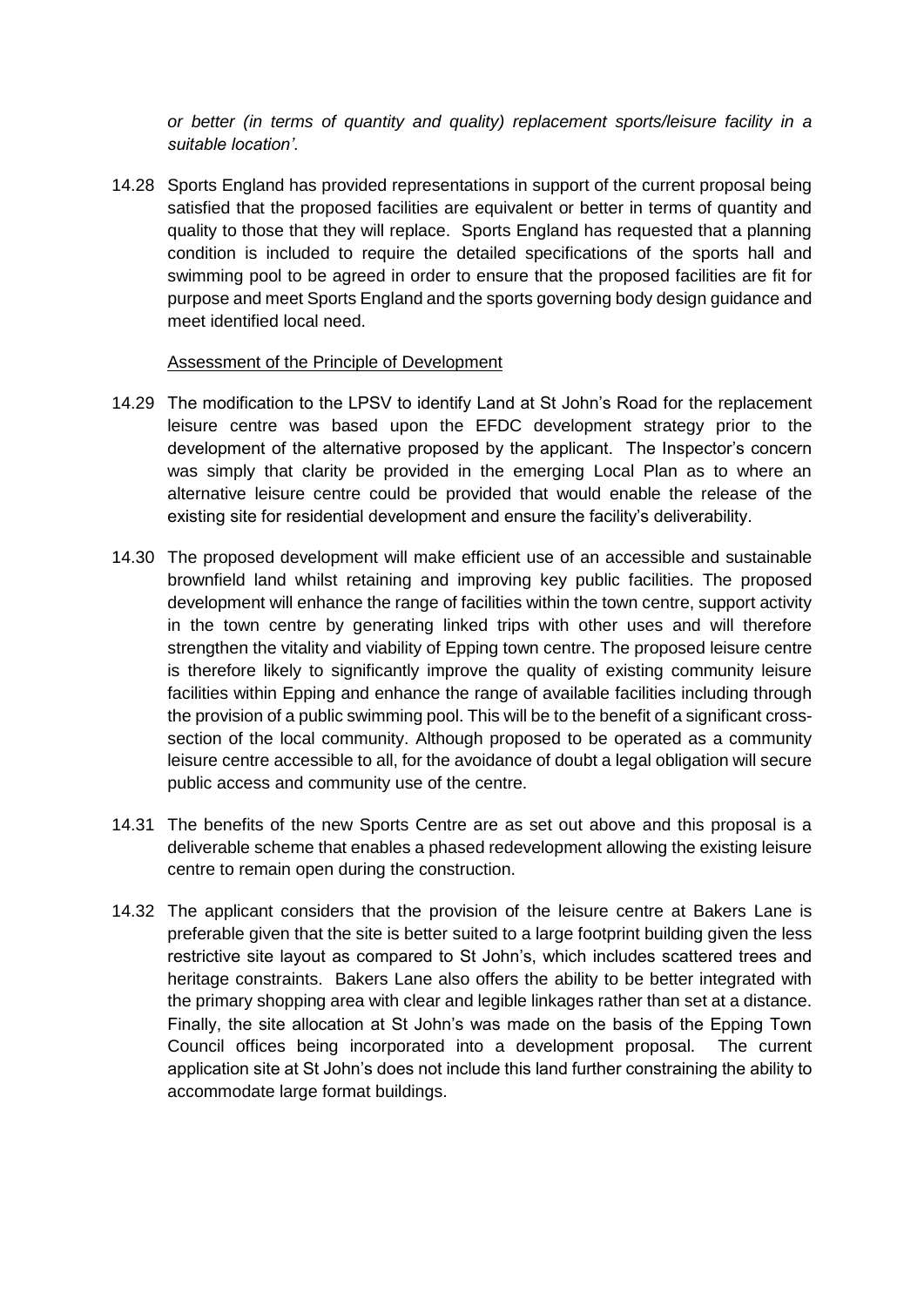- 14.33 The proposed leisure centre at Bakers Lane also enables the release of the Epping Sports Centre site for residential development as the proposed by draft allocation EPP.R5 of Policy P1 of the LPSV.
- 14.34 These material considerations on their own do not balance against the overriding need to provide housing delivery. The loss of housing is to be given significant weight that if not mitigated would result in the proposal being an unacceptable departure from the LPSV. A mitigation however has been secured via the proposed development of the Land at St John's Road site for 184 new dwellings. This site is proposed to act as a 'donor site' site and will meet and exceed the shortfall by providing at least 112 dwellings (78 dwelling shortfall plus the 34 dwelling allocation on St John's itself). The Legal Agreement Heads of Terms set out in this report include the placement of a restriction on the implementation of the Bakers Lane development until such time as substantial implementation on the Land at St John's Road site for a residential development of at least 112 dwellings.
- 14.35 The Bakers Lane Car Park currently provides 133 existing public car parking spaces. The lost public car parking is to be replaced within the proposed Cottis Lane multistorey car park which has a provision of 330 spaces. Six blue badge spaces shall also be provided as part of the proposal for Bakers Lane. A total of 336 spaces would therefore be provided and the site allocation development requirements that there should be no net loss of parking spaces between the Bakers Lane and Cottis Lane sites when considered together will be met.
- 14.36 To ensure that the replacement parking is secured prior to the closure of the existing Bakers Lane Car Park the Legal Agreement Heads of Terms set out for this site includes an obligation requiring the completion of the Cottis Lane multi-storey car park prior to closure of Bakers Lane Car Park and the proposed redevelopment. The Legal Agreement shall also secure that the new leisure centre at Bakers Lane is not occupied until the use of the existing Epping Sports Centre has ceased.
- 14.37 The existing Epping Sports Centre site provides 41 spaces for staff and visitors and these will not be directly replaced with instead the proposed Cottis Lane multi-storey available for users as a general public access car park. The site is identified as being within Epping Town Centre which is considered a sustainable location with good public transport accessibility and specific dedicated parking provision would not be expected.
- 14.38 The objectives of policies EPP.R4, EPP.R6 and EPP.R7 of the LPSV to re-locate the Epping Sports Centre, to provide new housing, to provide commercial floorspace and to ensure no net loss of the Bakers and Cottis Lane car parking spaces are all achieved having regard to the proposals for the Bakers Lane, Cottis Lane and St John's Road sites and the proposal for Bakers Lane can therefore be considered compliant in terms of the principle of use for the reasons explained above.

#### **Cottis Lane**

Planning Policy Context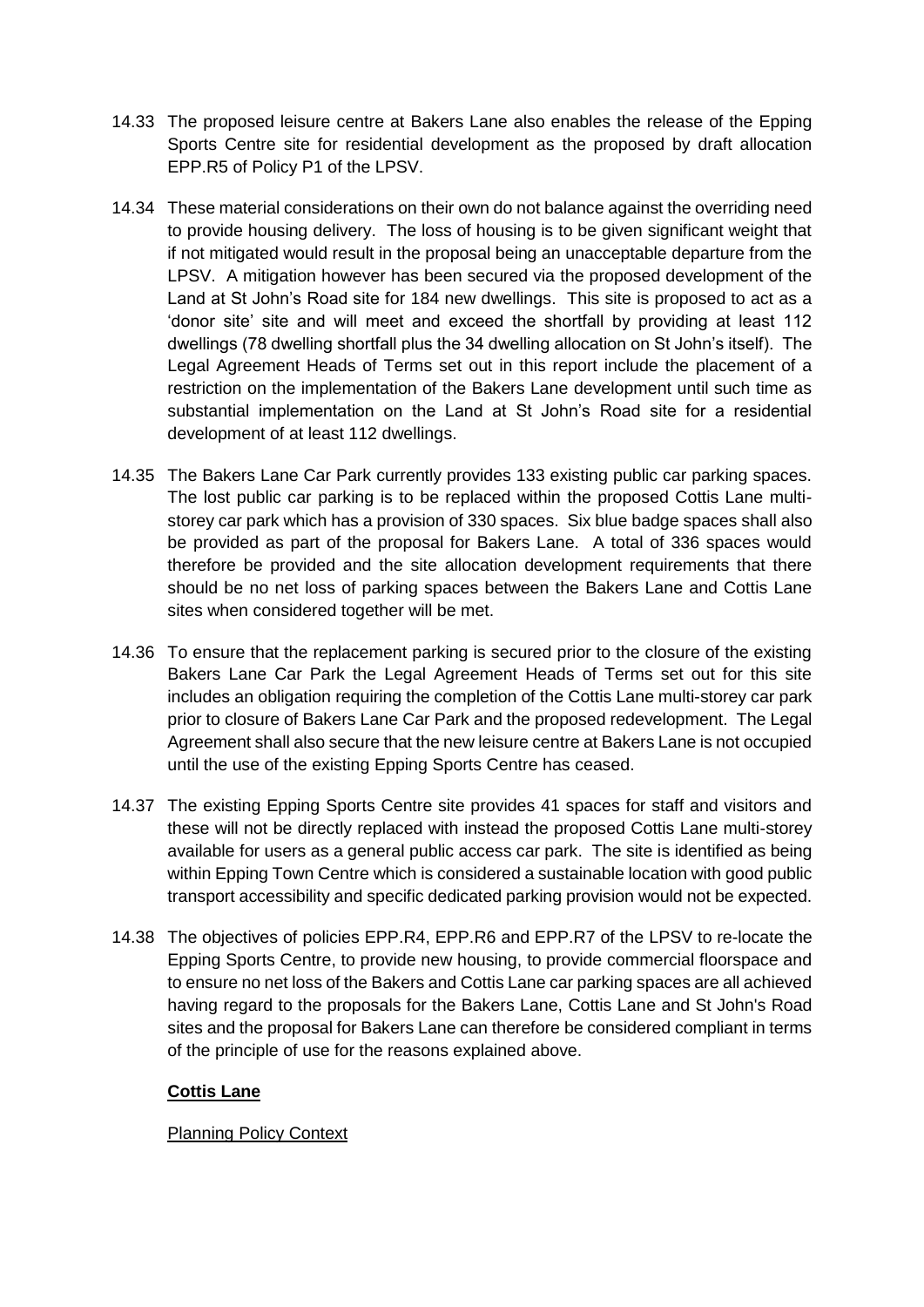- 14.39 Policy SP2 of the LPSV seeks to promote town centre development and regeneration, and Policy E2 is supportive of proposals for retail, leisure, entertainment and office use within town centres where they will maintain and enhance the vitality and viability of those centres. The site is located within Epping Town Centre boundary within the adopted plan and LPSV.
- 14.40 Within the ALP Policy CP1, CP6, E10, TC1 and ST1 support proposals that enhance the vitality and viability of Town Centres as the key focus for commercial development.
- 14.41 The Cottis Lane Car Park currently provides 203 existing public car parking spaces and the proposed development is for a multi storey car park (MSCP) of 330 spaces, 8 motorcycle spaces and 38 cycle spaces. These spaces combined with the 6 to be provided at Bakers Lane provide a total of 336 spaces. This would therefore be in accordance with the LPSV site allocation EPP.R6 development requirements that there should be no net loss of parking spaces between the Bakers Lane and Cottis Lane sites when considered together.
- 14.42 The proposal to develop the Cottis Lane site for commercial development however is a divergence from the LPSV site allocation EPP.R6 which identifies the site for residential. This shortfall is also not made up via proposed development at Bakers Lane as set out in the proposed site allocation. The proposal would therefore result in a shortfall in the delivery of housing in the District which, in combination with Bakers Lane, amounts to 78 dwellings.
- 14.43 Significant weight should be given to strategic policy requirement for new homes in LPSV Policy SP 2 in accordance with the Plan's spatial strategy and the 'Vision for Epping' within LPSV Policy P 1. The proposal results in a combined shortfall in housing delivery of 78 homes as proposed by the policies in the LPSV. Despite this forming a small number of homes within the total housing need identified within the LPSV for the plan period, the loss cannot easily be made up elsewhere given the Council's current housing delivery shortfall.
- 14.44 Given the departure from the site allocation other material considerations should be considered in the balance regarding the planning merits of commercial town centre use in this location.

#### Assessment of the Principle of Development

14.45 The site is located within Epping Town Centre boundary but outside of the defined primary shopping area set out within the LPSV. For the purposes of retail development, (now a component of Class E), the primary shopping area is considered the 'Centre'. The site is within 300m of its boundary and for the purposes of the retail sequential test it would be considered an 'edge of centre' site. LPSV Policy E 2 (H) requires sequential testing under guidance contained within the NPPF. Sequentially the site is the best available site for such uses within Epping Town Centre, being in close proximity to the core of the primary retail area with direct connections to form a natural extension to its activity. The proposals will strengthen the commercial and leisure officer in the town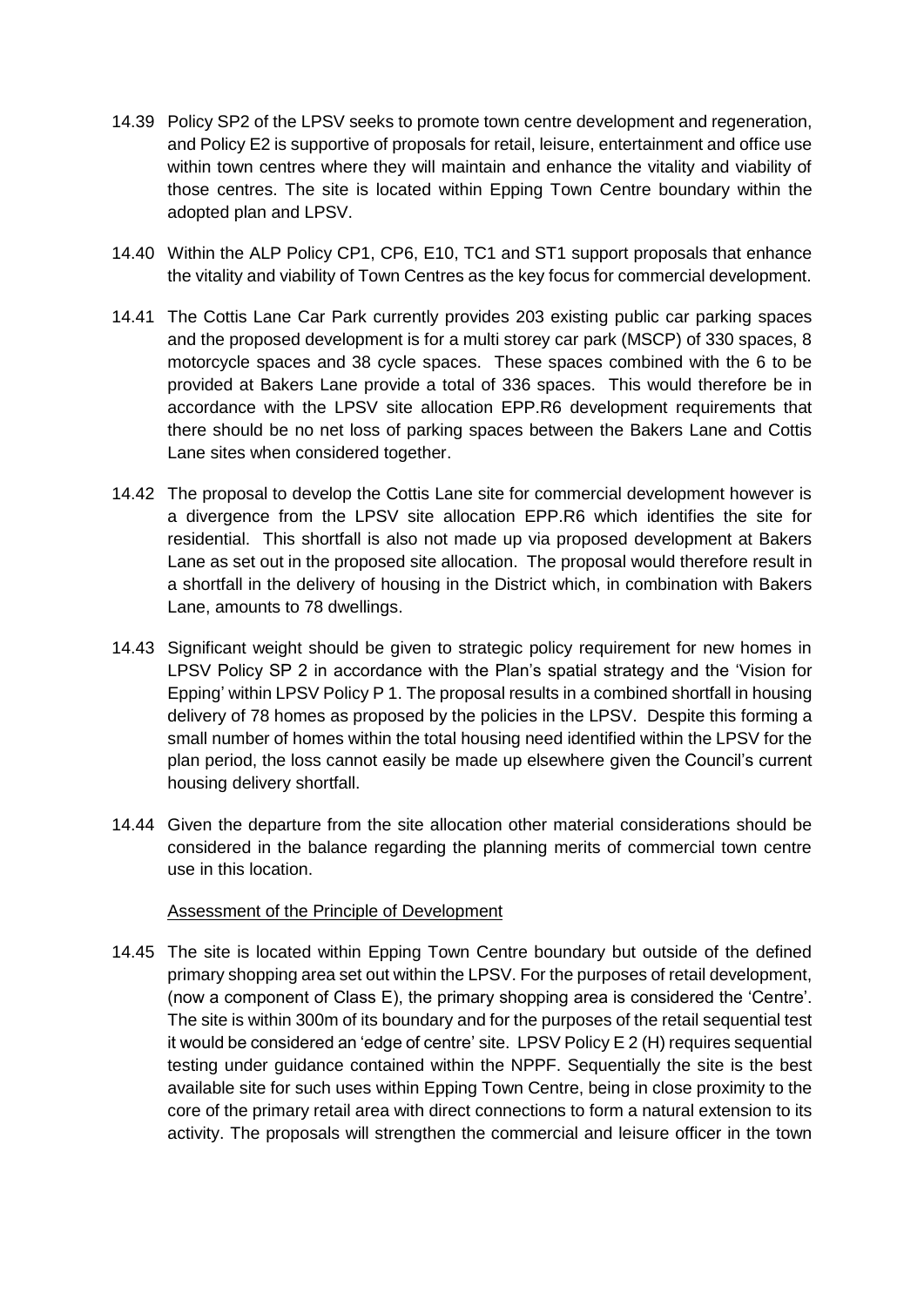centre. The proposed cinema will provide a use not currently available within the town centre and supported linked trips. As the Class E floorspace is below the 2,500 sq m threshold set by Para 90 of the NPPF (in the absence of a local threshold), retail impact assessment need not formally be considered.

- 14.46 There is potential for new retail provision to impact on the vitality and viability of the Town Centre however, the proposal consists of a limited number of Class E units allowing a range of uses and activities and offers the opportunity to support and reinforce rather than undermine the existing retail core within the primary shopping area.
- 14.47 In addition, a 846 sq m (GIA) (871 sq m GEA) Cinema (Sui Generis Use) is proposed. The proposed cinema space has the potential to accommodate a three-screen boutique operator with supporting café bar. This is a suitable use within a Town Centre location.
- 14.48 The applicant has indicated that this element of the scheme may be delivered at a later stage dependant on market demand. A 'meanwhile' strategy has been detailed to utilise this part of the site for interim landscaping and events space. Any interim use of the area which in itself constitutes development would need to be subject to a separate planning application at a future date. A planning condition has been proposed setting a long stop commencement date for the cinema of 5 years from commencement of the development or that by this time an alternative proposed landscape or development scheme for the area is submitted and if approved implemented.
- 14.49 Given that the proposal is to bring forward for town centre commercial uses previously identified as being accommodated on the Land at St John's Road site it will be necessarily to seek that the Land at St John's Road is not subsequently developed for further commercial development given this could result in excess provision which could undermine the vitality and viability of the town centre. A planning obligation will control this.
- 14.50 The site is closer to the core of the town centre with access to the High Street a short distance via the pedestrianised lane adjacent to the M&S store. The St John's Road site is approximately 400m to the same point and is separated by residential properties, St John's Road and any facilities would have to be access within the centre of the site. Cottis Lane is less likely to pose a competing town centre destination. The level or nature of commercial floorspace envisaged within the St John's Road site has not previously been quantified so a direct comparison can't be made. The current proposal however has responded to likely market demand and provides flexible space that can be used for a variety of purposes.
- 14.51 It offers better design arrangements to have commercial flanking MSCP as opposed to a mixed car park residential design. The commercial use also enables the development to be public facing with communal public realm as opposed to a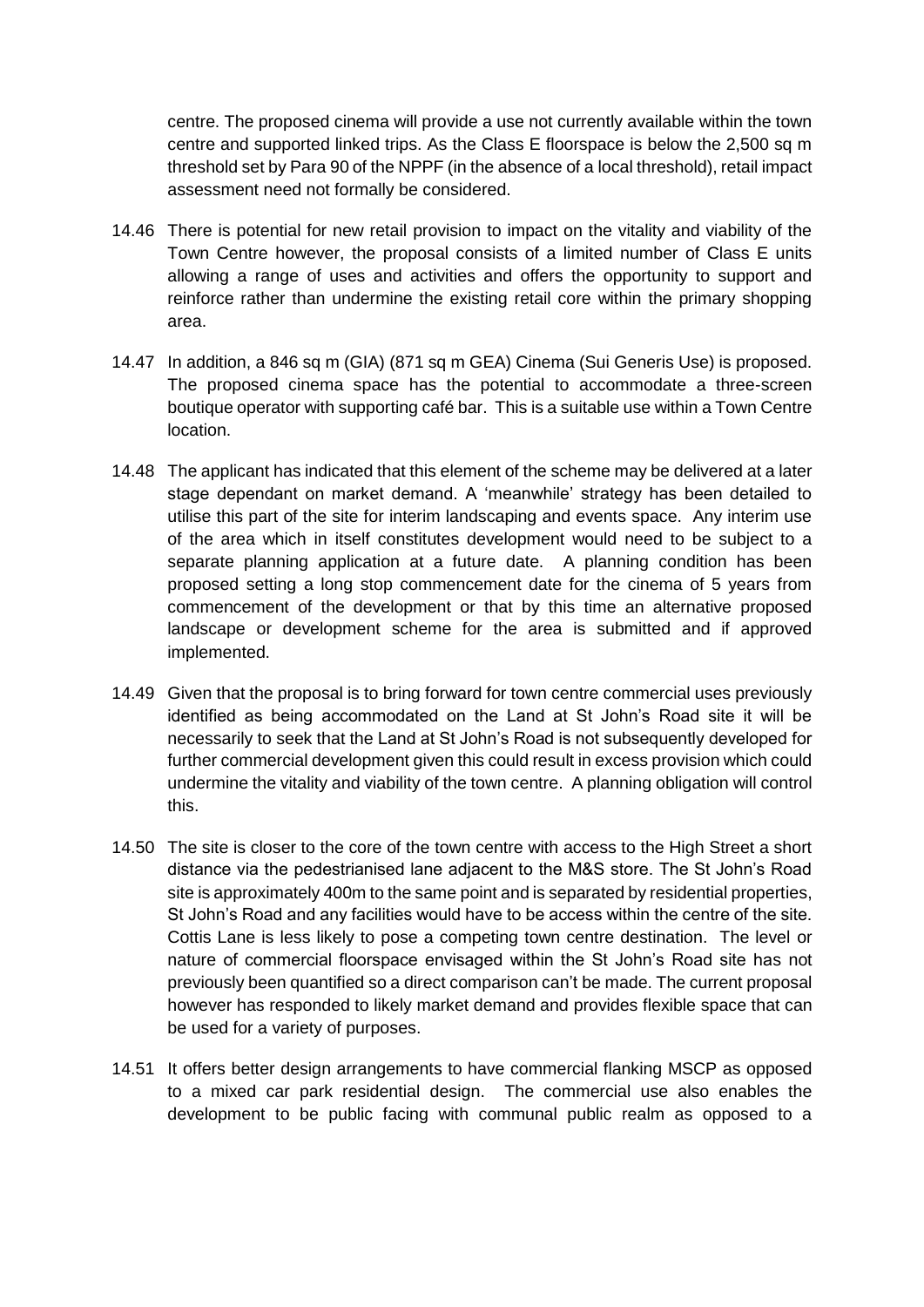residential development that would contain private amenity space and limited options for pedestrian connectivity.

- 14.52 These material considerations on their own do not balance against the overriding need to meet housing delivery objectives. The loss of housing is to be given significant weight that if not mitigated would result in the proposal being an unacceptable departure from the LPSV. A mitigation however has been secured via the proposed development of the Land at St John's Road site for 182 new dwellings. This site is proposed to act as a 'donor site' site and will meet and exceed the shortfall by providing at least 112 dwellings (78 dwelling shortfall plus the 34 dwelling allocation on St John's itself). The Legal Agreement Heads of Terms set out in this report include the placement of a restriction on the implementation of the Bakers Lane development until such time as substantial implementation on the Land at St John's Road site for a residential development of at least 112 dwellings. The restriction is placed on Bakers Lane rather than Cottis Lane to ensure that the early delivery of the proposed MSCP which unlocks the sequence of development is not stymied.
- 14.53 The objectives of policies EPP.R4, EPP.R6 and EPP.R7 of the LPSV to re-locate the Epping Sports Centre, to provide new housing, to provide commercial floorspace and to ensure no net loss of car parking spaces are all achieved having regard to the proposals for the Bakers Lane, Cottis Lane and St John's Road sites and the proposal for Cottis Lane can therefore be considered compliant in terms of the principle of use for the reasons explained above.

#### **Land at St John's Road**

- 14.54 The St John's Road site currently comprises former school buildings (Use Class F1(a)) and a Council depot (Use Class B8). The site also includes two semi-detached cottages that will be retained and refurbished. The site was vacated in 2010 following the amalgamation of two schools and declared surplus to service requirements and with Essex County Council obtaining the necessary approvals from the DfE for a site disposal to take place.
- 14.55 The former school buildings have been vacant for a substantial period and the EFDC depot is surplus to operational requirements. The site has been allocated within LPSV for redevelopment supporting a change of these existing uses in principle.
- 14.56 Site allocation EPP.R4 identifies the site for mixed use including residential (approximate net capacity of 34 dwellings) and appropriate town centre uses, including a leisure centre. None of the town centre or other non-residential uses are proposed to be provided as part of the development, with Cottis Lane instead accommodating commercial town centre uses and Bakers Lane accommodating a replacement leisure centre.
- 14.57 The proposed development is wholly residential comprising 182 new residential units and inclusive of an ancillary residential amenity space within the former Cookery Building. ALP Policies CP1, CP6 and CP8 equally would support residential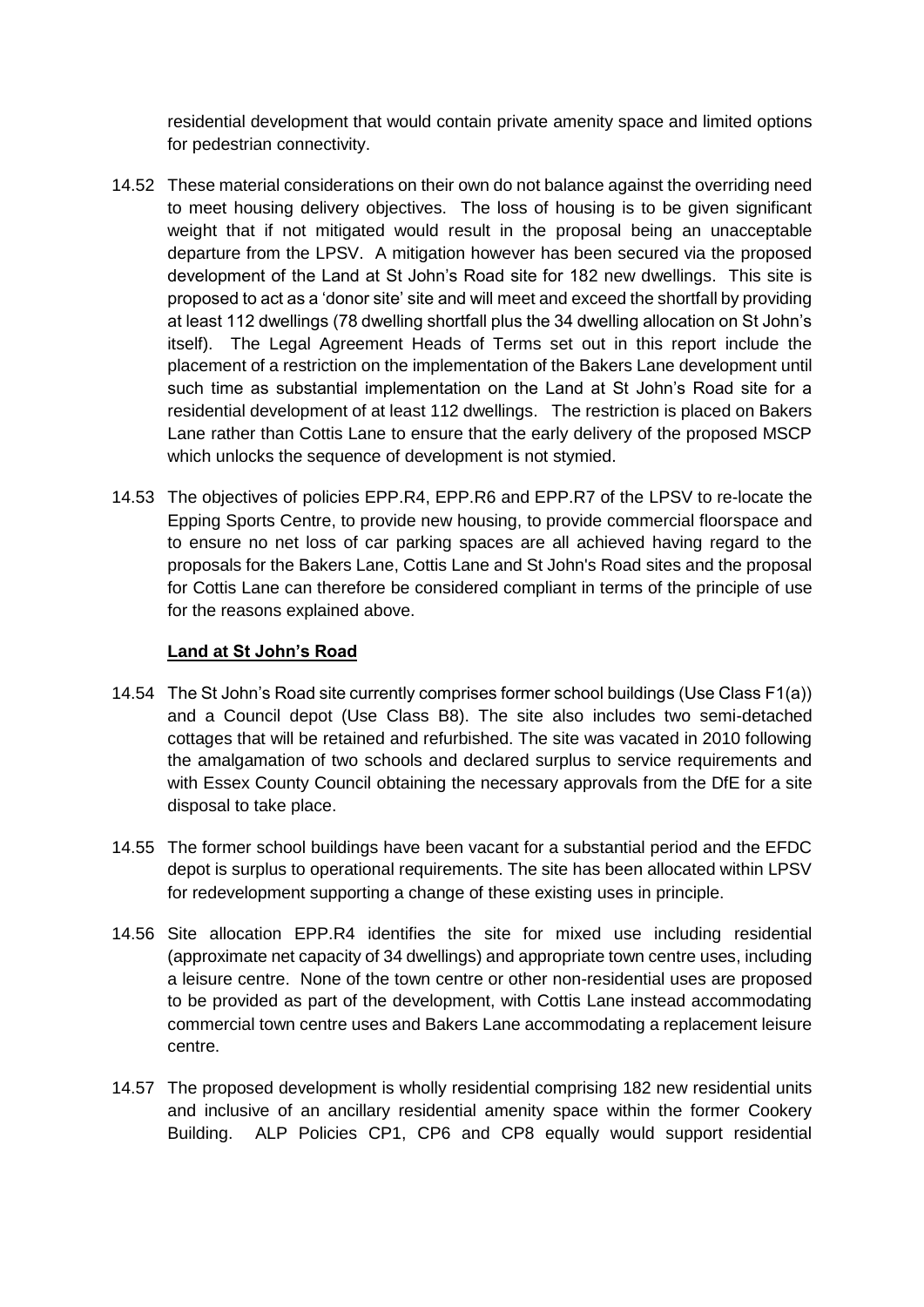development in this location. This is not a full departure from the LPSV given that residential forms part of the site's allocation. The site allocation as described in the MMs does not set out specific uses or the quantum of floorspace anticipated other than it should include a leisure centre. The current application does not include the full extent of the site allocation given that Epping Town Council are retaining their hall/offices. This significantly reduces the developable site area and reduces the options to accommodate sufficient large format leisure development. For the reasons set out within the Bakers Lane and Cottis Lane sections above, the proposed alternative arrangement of town centre development is found acceptable. The intent of providing capacity for town centre commercial uses on the St John's Road site is therefore met by the provision made elsewhere.

- 14.58 The LPSV proposals map also includes a secondary retail frontage along St John's Road in anticipation of future commercial development on this site. LPSV Policy E 2 states that within a secondary retail frontage uses must encourage active shopfronts, attract a high footfall and maintain viability and vitality of the town. This policy is not strictly applicable to the site at the current time as a secondary retail frontage has not physically been established and a departure from any commercial uses in this location is proposed.
- 14.59 This is a highly sustainable town centre location suitable in principle for residential development of this nature.
- 14.60 The objectives of policies EPP.R4, EPP.R6 and EPP.R7 of the LPSV to re-locate the Epping Sports Centre, to provide new housing, to provide commercial floorspace and to ensure no net loss of car parking spaces are all achieved having regard to the proposals for the Bakers Lane, Cottis Lane and St John's Road sites and the proposal for St John's Road can therefore be considered compliant in terms of the principle of use for the reasons explained above.

#### **Sports Centre, Hemnall Street**

- 14.61 The existing use of the site comprises Epping Sports Centre a 2,164 sq m GIA building within Class E(d). The site allocation EPP.R5 within the LPSV identifies the site for residential development on the basis that a replacement sports centre is provided.
- 14.62 The site allocation EPP.R5 specifically requires that '*Closure of the existing Epping Sports Centre and the re-development of this site should not take place until a suitable replacement sports/leisure facility is delivered and is operational*.'
- 14.63 The principle of the loss of the existing leisure centre is acceptable only given that a replacement is secured and that this is provided prior to the redevelopment of the current centre to ensure that the public have uninterrupted access to sports/leisure facilities in the local area.
- 14.64 ALP Policy CF12 concerns the retention of community facilities and supports appropriate relocation. As described in detail in the Bakers Lane section above the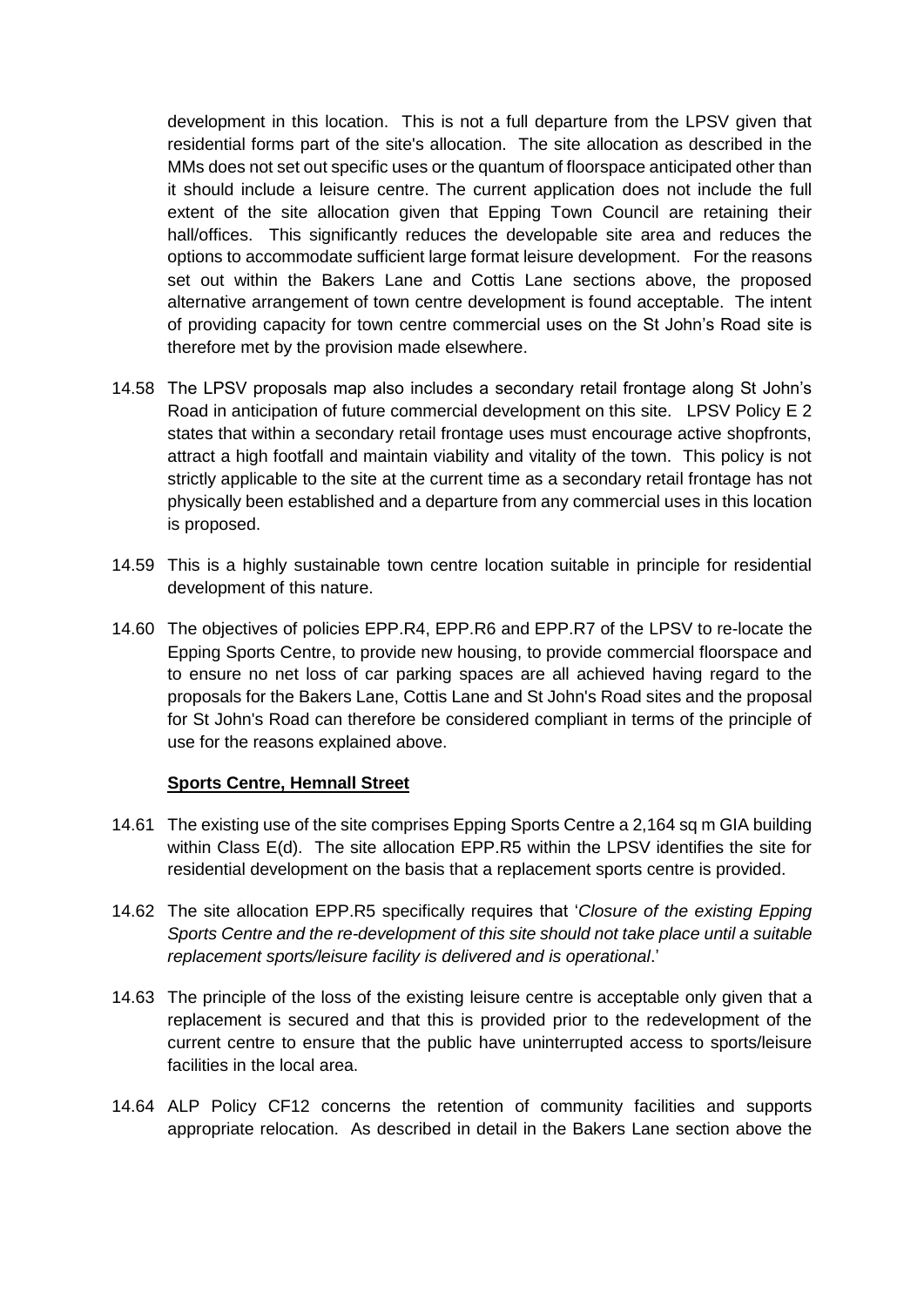replacement centre provides enhanced facilities within an accessible town centre location and as such the relocation of the centre is acceptable in principle.

- 14.65 As noted above, the applicant proposes to deliver the replacement leisure facility at the Baker's Lane Site. The Legal Agreement Heads of Terms for this site shall secure that the planning permission for redevelopment of the Sports Centre at Hemnall Street shall not commence until the new leisure centre at Baker's Lane is operational.
- 14.66 The application as amended proposes 40 units as compared to the approximate 42 identified within the LPSV allocation. This target figure is approximate only and is dependant on the size mix proposed and detailed design. The number of units although an under provision is felt appropriate in principle and is driven by a suitable detailed design approach.
- 14.67 The proposed development of the Hemnall Street site is fully residential in keeping with the LPSV site allocation. ALP Policies CP1, CP6 and CP8 equally would support residential development in this location.
- 14.68 Given that this development cannot procced until the replacement leisure centre is provided on Bakers Lane, a five year implementation condition is proposed rather than the standard three year period. This will enable sufficient time for the completion and opening of the Bakers Lane leisure centre prior to commencement. The Bakers Lane site is itself reliant on the completion of the Cottis Lane MSCP to enable its current car park use to be closed and development to commence.

#### **Land and Part of Civic Offices**

- 14.69 The existing site comprises the Condor Building of the Civic Offices, 2,561 sq m GIA Existing office Class E (g) (i) and the Civic Offices staff car park. Both are surplus to EFDC requirements and have been identified as a site allocation EPP.R8 for redevelopment within the LPSV.
- 14.70 ALP Policy E4A concerns protection of employment sites but notes that housing on redundant employment land will be regarded favourably. The site has been identified as surplus to requirements by EFDC and was subject to the LPSV site selection process where it was allocated for future residential use.
- 14.71 The proposed development is residential in keeping with the site allocation EPP.R8.
- 14.72 Alongside the LPSV site allocation, ALP Policies CP1, CP6 and CP8 equally would support residential development in this location.
- 14.73 The staff car park closing has been aligned with the Council's office reconfiguration that has recently been completed within the retained Civic Offices and the introduction of remote and flexible working strategies. Staff accessing the Council offices are being supported to transition to more sustainable modes of travel with the Council preparing a travel plan and establishing car sharing systems for example.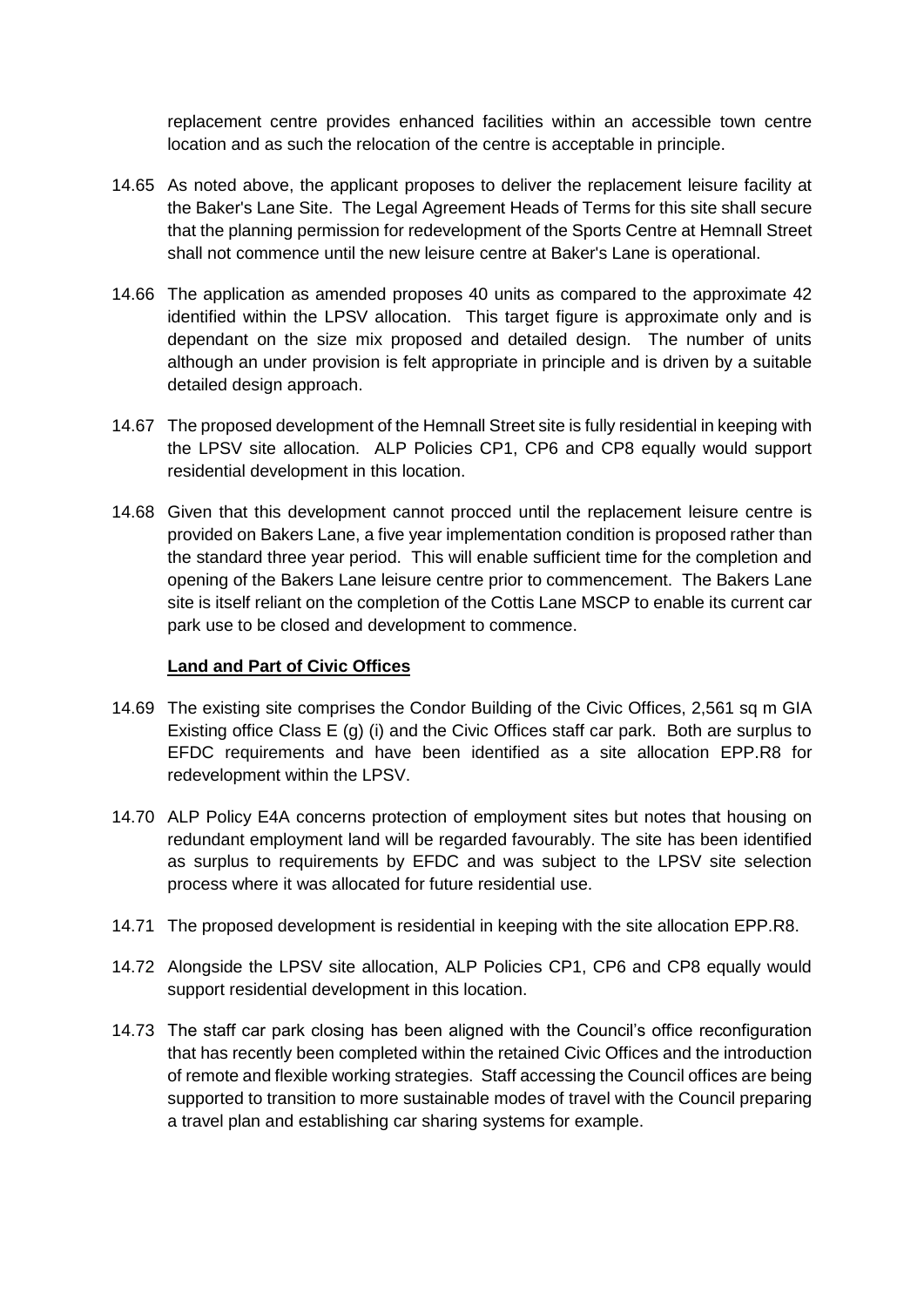- 14.74 The draft site allocation seeks that a development brief is developed for the site, however the LPA has accepted that given greater certainty is now available regarding the strategy of EFDC in the downsizing of its estate and that the building is now vacant that a full planning application is suitable at this time without a development brief. This application was also supported by a Town Centre Strategy developed by the applicant across the five sites and which was subject to public and Quality Review Panel consultation. Extensive pre-application engagement also enabled the strategy for the site to be suitably tested and examined. The planning application contained all the information that would otherwise have been included with a development brief.
- 14.75 The civic offices 26 space public car park is not affected by the proposals.
- 14.76 The 'Design' section of the EPP.R8 allocation text also states that a development brief should consider opportunities to introduce town centre/ retail frontage at ground floor fronting the High Street. The current application does not include the element of the site allocation fronting the High Street which is to be retained as part of the Civic Offices and it is therefore not relevant to consider as part of the current application.

## **Principle of Development Conclusion**

- 14.77 The identified divergence from the LPSV site allocations has been mitigated via legal obligations which tie the sites together and ensure that collectively the five site deliver the objectives of the LPSV and that housing delivery is suitably secured.
- 14.78 The reconfiguration of the sites enables an overall housing delivery number of 267 dwellings as compared to 199 identified in the LPSV. This is not to the detriment of the other uses, with the developments securing in particular the required level of town centre car parking and a high quality leisure centre. Equally the town centre commercial uses to be provided on Cottis Lane are well conceived and reinforce and enhance the existing town centre offer.
- 14.79 The developments are to be phased to enable the sequential delivery of the required facilities to enable wider development. The first phase will see the MSCP constructed on Cottis Lane and then the commencement of residential development on St John's Road, thus releasing Bakers Lane for redevelopment. The new Epping Leisure Centre can then be constructed on Bakers Lane releasing the existing Sports Centre site for residential development.
- 14.80 On the basis of this assessment, whilst some of the developments do not conform with their specific site allocations, it is considered that the proposed developments when considered in the round are compliant with the requirements of the Development Plan and achieve the objectives of the relevant LPSV site allocations when taken as a whole.

## **15. Impact on the Epping Forest SAC**

#### **Background**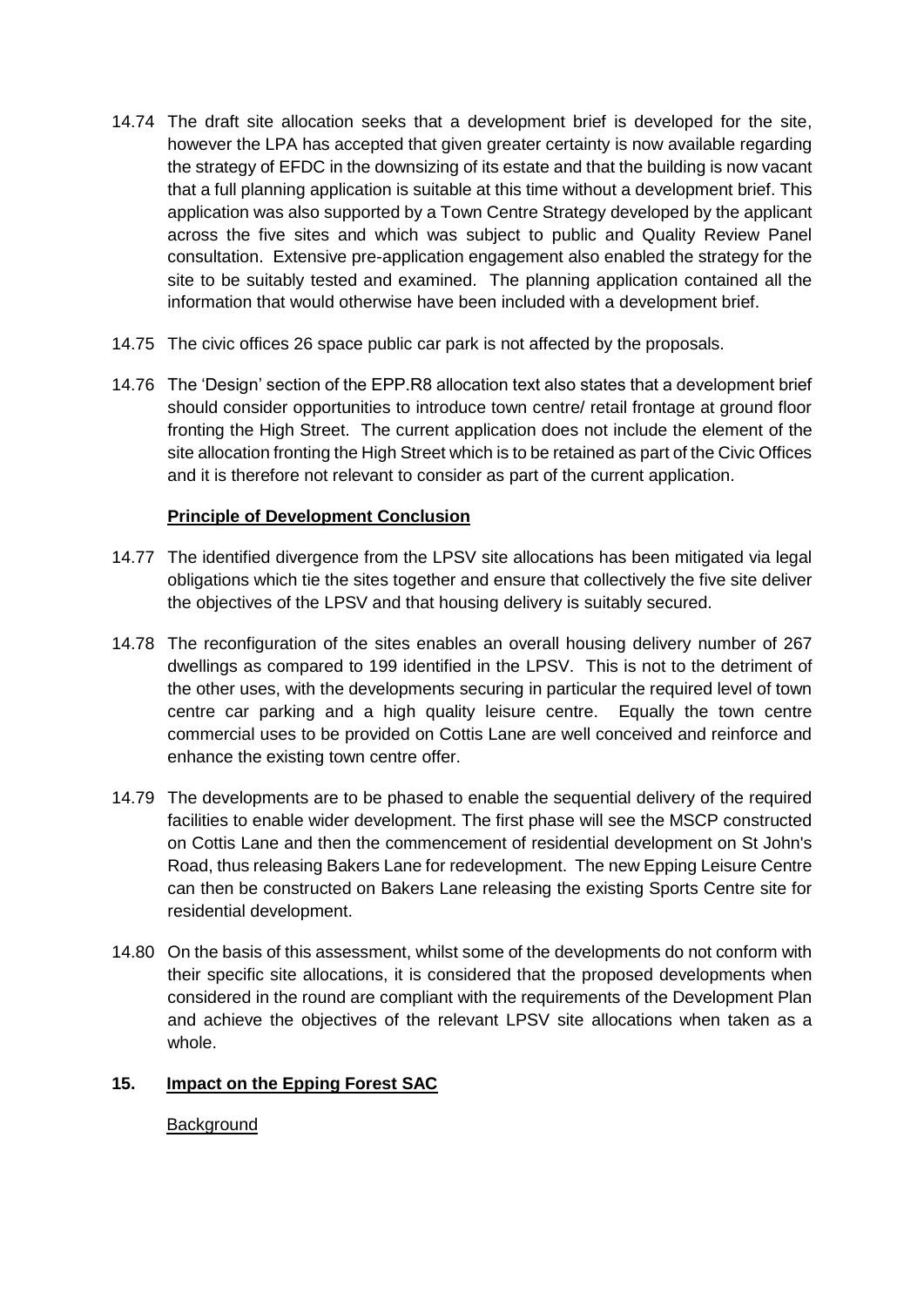- 15.1 Epping Forest is designated as a Special Area of Conservation (SAC), which limits what can be done within the forest, as well as having impacts upon all proposed development in its vicinity. The Conservation of Habitats and Species Regulations 2017, as amended by the 2019 EU Exit Regulations (the Habitats Regulations) transpose the EU Habitats Directive into UK law and require a decision-maker to consider the effects of proposed projects on European protected sites through undertaking a habitats regulations assessment (HRA). Under the Habitats Regulations, the Epping Forest SAC (EFSAC) is a European site. If the result of an initial screening assessment is that a project is likely to have significant effects on a European site, a full assessment of those effects must be carried out. Regulation 63 of the Habitats Regulations requires the competent authority to conduct an 'appropriate assessment' ("**AA**") if concluding that the project is 'likely to have a significant effect' on a European site, either alone or in combination with other plans or projects. Where an appropriate assessment is conducted, then Regulation 63(5) applies, such that "the competent authority may agree to the plan or project only after having ascertained that it will not adversely affect the integrity of the European site".
- 15.2 Accordingly, the Council has a legal duty as the 'competent authority' under the Habitats Regulations to protect the EFSAC from the effects of development (both individually and in combination) and in doing so, must have regard to the representations of Natural England (NE).
- 15.3 The LPSV is supported by a Habitats Regulation Assessment dated June 2021 ("the HRA 2021") (EB211A). Two specific 'pathways of impact' relating to new development within the District have been identified as being likely to have a significant effect on the integrity of the EFSAC. Firstly, as a result of increased levels of visitors using the EFSAC for recreation arising from new development (referred to as "recreational pressure"). Secondly, damage to the health of the protected habitats and species of flora within the EFSAC from atmospheric pollution generated by motor vehicles (referred to as "air quality") caused primarily by motor vehicles using roads within 200m of the EFSAC.
- 15.4 Policies DM 2 and DM 22 of the LPSV and Policy NC1 of the Adopted Local Plan (1998) and adopted Alterations (2006) (of which some of the policies remain in place) provide the policy context for dealing with the effect of development on the integrity of the EFSAC outlined above. The Main Modifications July 2021 version of DM 2 sets out that the Council requires all new development to ensure no harm is caused to the integrity of the EFSAC and identifies its strategic solutions to ensure no such harm. These are as follows:
	- *(i) An Air Pollution Mitigation Strategy (APMS)*
	- *(ii) An Approach to managing recreational pressure on the EFSAC (SAMM Strategy) and;*
	- *(iii) A Green Infrastructure Strategy (GI)*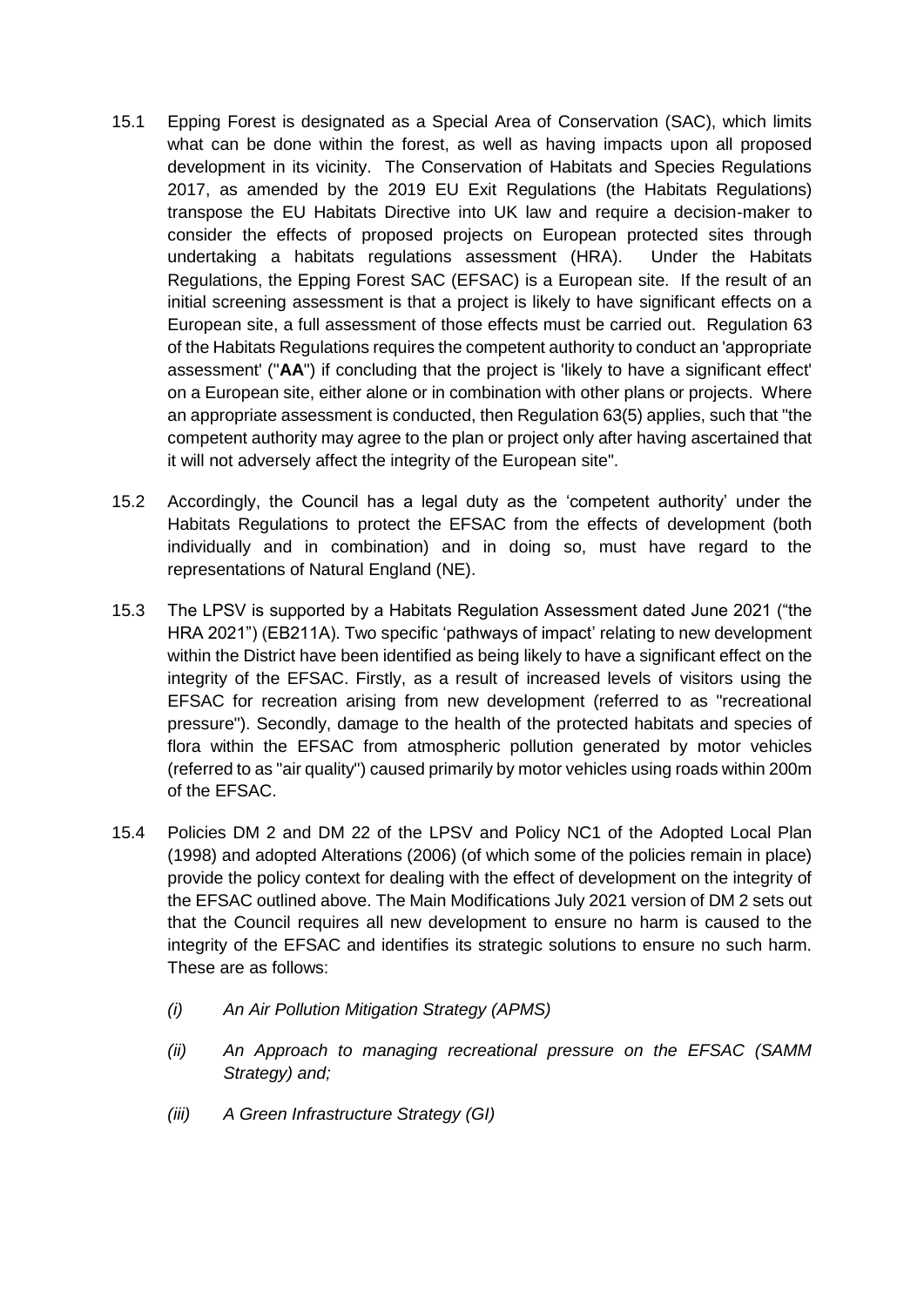- 15.5 The Interim Air Pollution Mitigation Strategy (APMS) dated December 2020, (ED126/EB212) was adopted by the Full Council on 8 February 2021 following agreement with Natural England. The APMS identifies a number of mitigation measures, some of which are required to be delivered as part of individual planning applications alongside strategic initiatives and monitoring requirements, and whose implementation will require a financial contribution to be secured by individual developments. The APMS therefore provides the mechanism by which the Council can arrive at a conclusion of no adverse effect on the EFSAC as a result of planned development. The APMS sets out that all development which would give rise to a net increase in average annual daily traffic (AADT) will be required to be mitigated in accordance with the measures set out within the APMS. The SAMM strategy requires new development within the EFSAC zone of influence to make a financial contribution towards the implementation of the SAMM strategy and finally the GI strategy sets out practical interventions which are necessary to ensure recreational pressure is suitably mitigated, these include the provision of Suitable Alternative Natural Greenspace (SANGs) on strategic sites as well as improvements to the accessibility and quality of existing Green and Blue infrastructure assets.
- 15.6 Policy DM 22 sets out that applications for planning permission will be required to identify and deliver necessary mitigation measures, including monitoring mechanisms for the EFSAC before consent is given. This will include, where appropriate, measures identified in the most up to date APMS.
- 15.7 Policy DM 22 also sets out that, where an application for planning permission has been made on a site not proposed for allocation in the Local Plan, or where the potential change in traffic movements have not been accounted for in the strategic modelling undertaken by the Council, an air quality assessment will need to be submitted which identifies the potential impact of the development in combination with existing baseline pollution and other plans and projects. This assessment must identify necessary mitigation measures that will address any unexpected deterioration in air quality as a result of the development together with any necessary financial contributions and monitoring.
- 15.8 The HRA 2021 undertook an Appropriate Assessment of the planned development proposed within the emerging Local Plan, to consider its effect on the EFSAC. The HRA 2021 concluded that, subject to securing urbanisation/recreational pressure and air quality mitigation measures as noted in the strategies in policy DM 2 of the Local Plan, the adoption of the Local Plan will have no adverse effect on the EFSAC.
- 15.9 This report will now consider these issues in turn in the context of the specific development proposals in these applications.

#### Recreational Pressure

15.10 With regards to recreational pressure, any potential adverse effect on the integrity of the EFSAC only arises from residential development. Consequently the development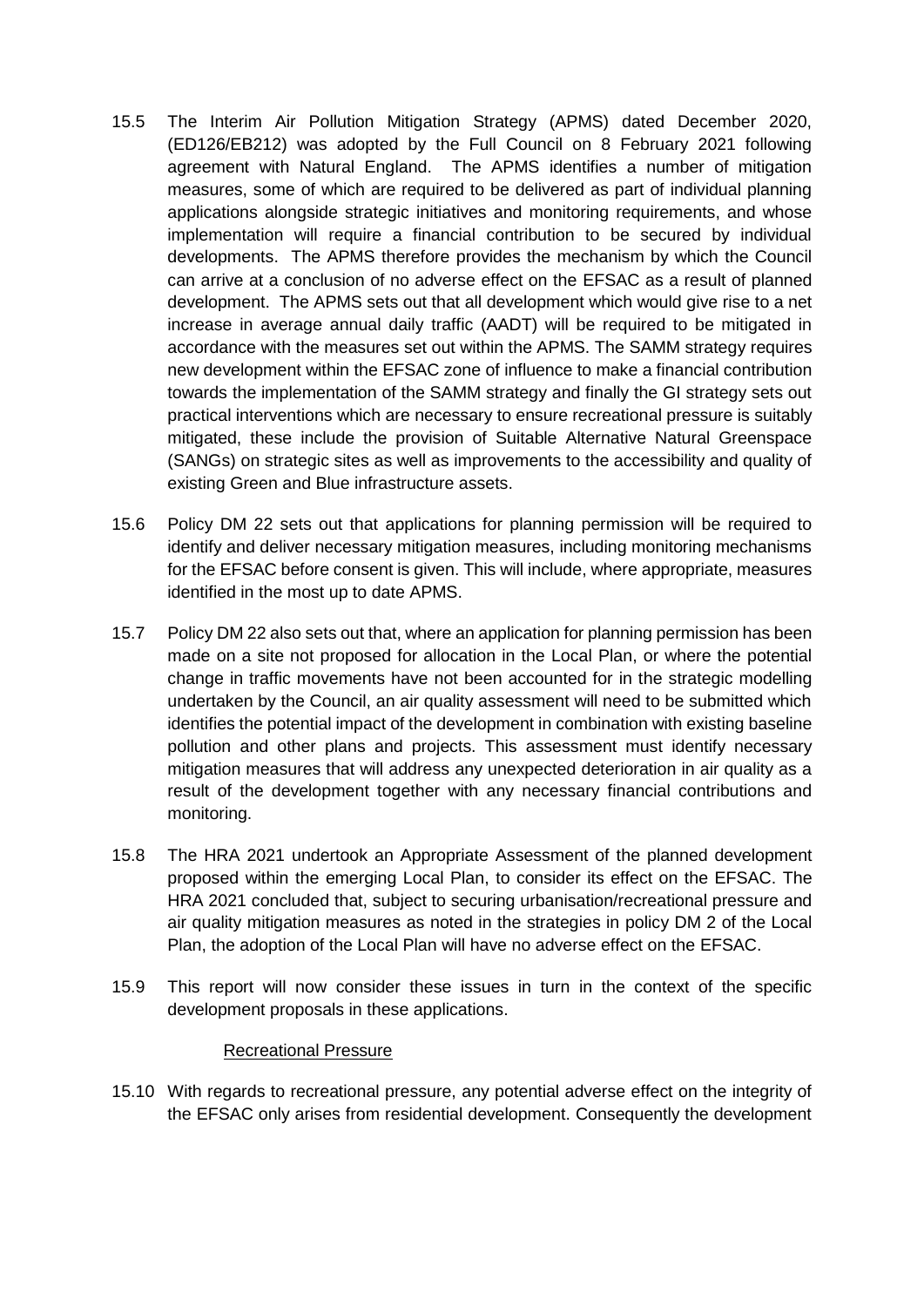proposals on Bakers Lane and Cottis Lane can be screened out as having no adverse impact.

- 15.11 For the remaining development proposals on Land at St John's Road, Epping Sports Centre and Land and part of Civic Offices which propose residential development, each proposal will be required to pay a financial contribution of £352 per dwelling as noted in the SAMM strategy.
- 15.12 This would amount to £64,064 for St John's Road (182 new homes), £14,080 for Epping Sports Centre (40 new homes) and £15,840 for Land and part of Civic Offices (45 new homes). These financial contributions will be secured through a Legal Agreement and subject to being secured, it can be concluded beyond a reasonable scientific doubt that there will be no harm to the integrity of the EFSAC as a result of recreational pressure.

#### Atmospheric pollution

15.13 As noted above, the HRA 2021 advises that without appropriate mitigation measures, new development proposed in the District would cause harm to the integrity of the EFSAC as a result of atmospheric pollution. Evidence has shown that a key contributor to atmospheric pollution arises from vehicles using roads in close proximity to the EFSAC. Figure 1 below is an extract taken from the HRA 2021 (page 180) and illustrates these key roads and junctions:



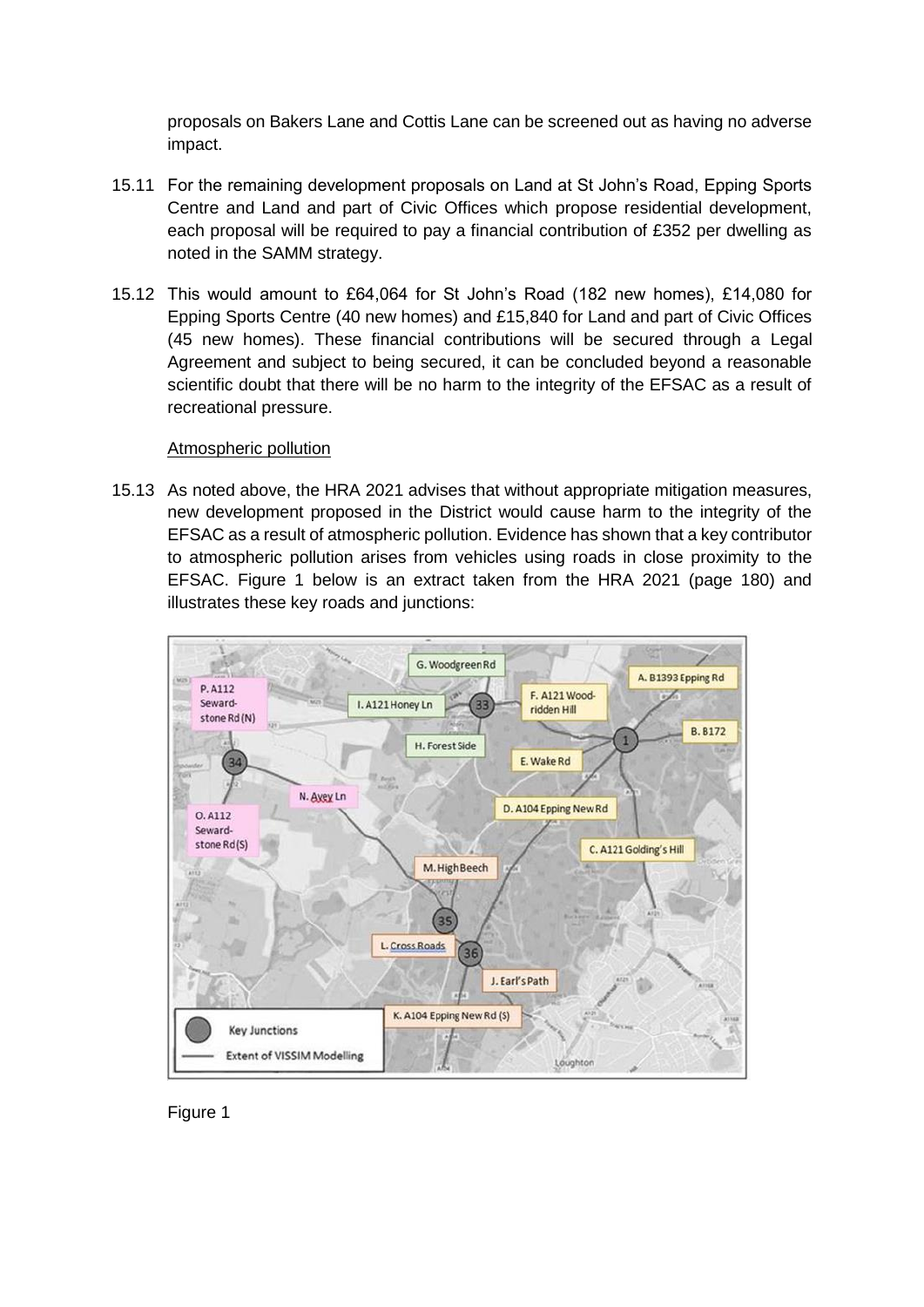- 15.14 Paragraphs 1.1 of the APMS and paragraphs 4.18 and 4.20 of the emerging Local Plan also identifies that the EFSAC is currently in an unfavourable condition in ecological terms. The baseline worst case ammonia concentration at the roadside is 3.5 micrograms per cubic metre whereas the critical level for protecting sites with the special interest features of the EFSAC is 1 microgram per cubic metre. Any further traffic through the EFSAC as a result of new development will contribute cumulatively to worsening this situation without appropriate mitigation.
- 15.15 In response to this issue, in collaboration with NE, the Council has endorsed the APMS as the strategic solution to the identified issue and as noted above the HRA 2021 concludes that the development of the Local Plan will not cause harm to the integrity of the EFSAC if the mitigation measures are delivered.
- 15.16 Section 5.3 of the APMS sets out what needs to be achieved in order for the competent authority to conclude there will be no adverse impact on the EFSAC as a result of Local Plan growth, that:
	- *A minimum 10% conversion of petrol cars to ULEVs by 2025, in other words, 4-5% of the Epping Forest SAC vehicle fleet to be ULEVs by this year;*
	- *The introduction of a Clean Air Zone from 2025;*
	- *A minimum 20% conversion of petrol cars to ULEVs by 2029; (8-10% of the Epping Forest vehicle fleet to be ULEVs by this year); and*
	- *A minimum 30% conversion of petrol cars to ULEVs by 2033 (12-15% of the Epping Forest SAC vehicle fleet being ULEVs by this year)*
- 15.17 To achieve the minimum 30% conversion of petrol cars to ULEVs by 2033, paragraph 5.5 of the APMS identifies a number of measures which will need to be delivered by new development in the District:
	- *a) ensuring that the necessary infrastructure for ULEVs is widely and easily available across the District;*
	- *b) incentivising the replacement of petrol cars with ULEVs, targeted at people who live in areas from which the most frequent trips on roads in close proximity to the Epping Forest SAC arise; and*
	- *c) Undertaking awareness-raising of both the issue of air pollution and the things that residents and businesses can do to contribute to improving air quality.*
- 15.18 The measures noted above and the others identified in the APMS, were informed by a traffic model which the Council undertook to accompany the emerging Local Plan. The modelling took into account the levels of AADT that would arise from the entirety of the development proposed across the District. Given the status of the EFSAC as noted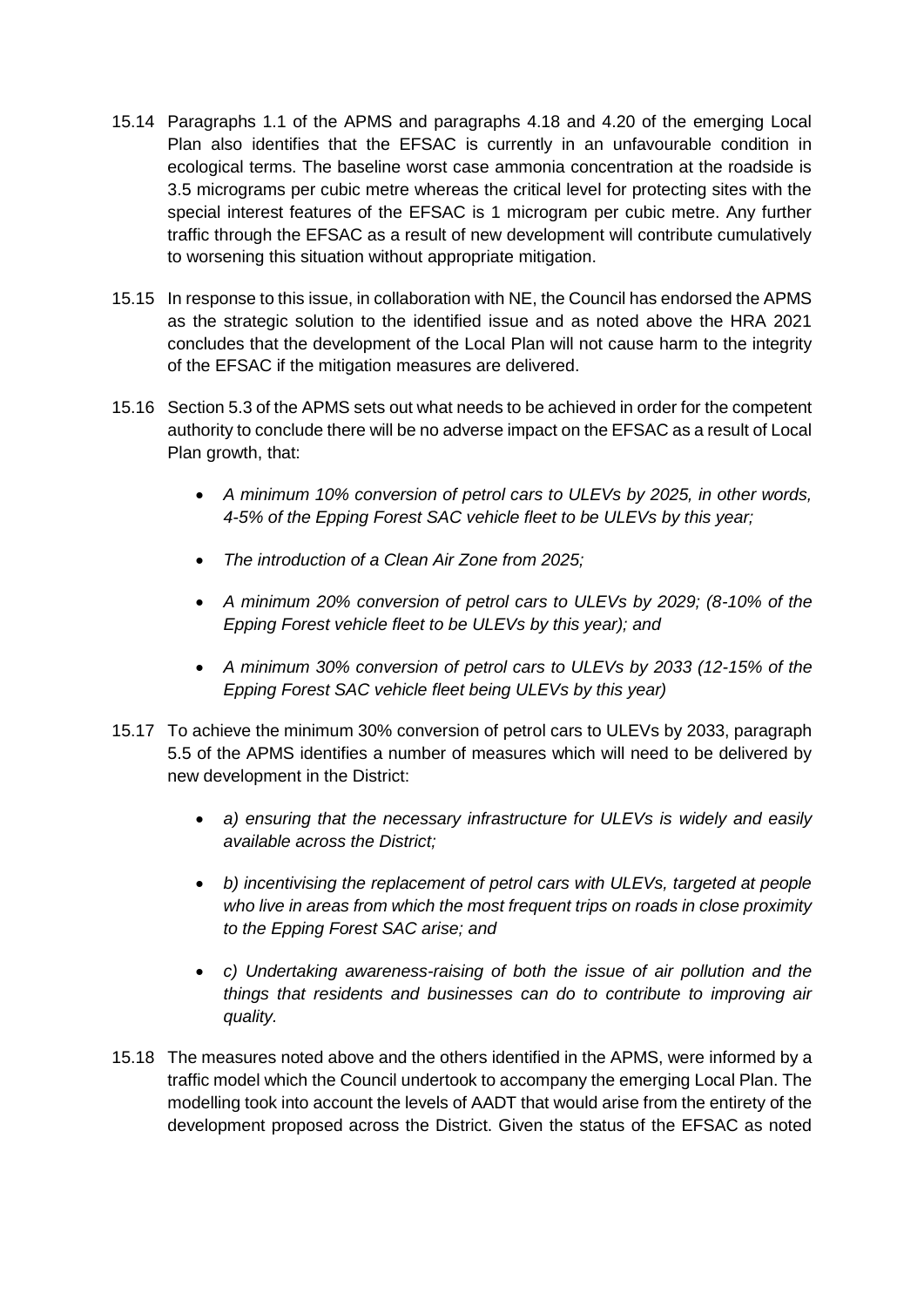above, AADT is the appropriate method for understanding the potential impacts of atmospheric pollution on the EFSAC.

- 15.19 In the context of these applications, all five sites are proposed for allocation in the emerging Local Plan and as such, all of the sites have been considered through the traffic and air quality modelling undertaken for the HRA 2021. Since these sites are all being considered together in the round and would be linked through a Legal Agreements, it is appropriate to consider them together for the purposes of the potential impact on the EFSAC.
- 15.20 The HRA 2021 Traffic model undertaken for each of these sites is based on the proposed allocation as follows:
	- EPP.R4 Land at St John's Road approximately 34 homes and appropriate mixed uses
	- EPP.R5 Epping Sports Centre approximately 42 homes
	- EPP.R6 Cottis Lane Car park approximately 47 homes
	- EPP.R7 Bakers Lane Car Park approximately 31 homes
	- EPP.R8 Land and part of Civic Offices approximately 44 homes
- 15.21 Across the entirety of these allocations therefore, the HRA 2021 traffic model assumed a total of 198 dwellings would be delivered. The planning applications currently being considered vary to differing degrees from the LPSV site allocations noted above, as follows.
	- EPP R4 Land at St John's Road Erection of 182 new dwellings
	- EPP.R5 Epping Sports Centre Erection of 40 new dwellings
	- EPP.R6 Cottis Lane Car Park Erection of new multi storey car park, new cinema, commercial floor space and replacement public toilets
	- EPP.R7 Bakers Lane Car Park Erection of new leisure centre, including swimming pool, gymnasium, sports hall, squash courts and new studio together with disabled parking provision.
	- EPP.R8 Land and part of Civic Offices Erection of 45 new dwellings
- 15.22 The applications now total 267 new homes across all of the sites as well as the erection of the multi storey car park, cinema, commercial floor space, swimming pool, gymnasium, sports hall, squash courts and studio, all of which are high traffic generators. The traffic model which informed the HRA 2021 did not assume either the number of proposed dwellings across the sites, nor the proposed distribution of any of the non-residential uses proposed. The leisure centre however is a reprovision of an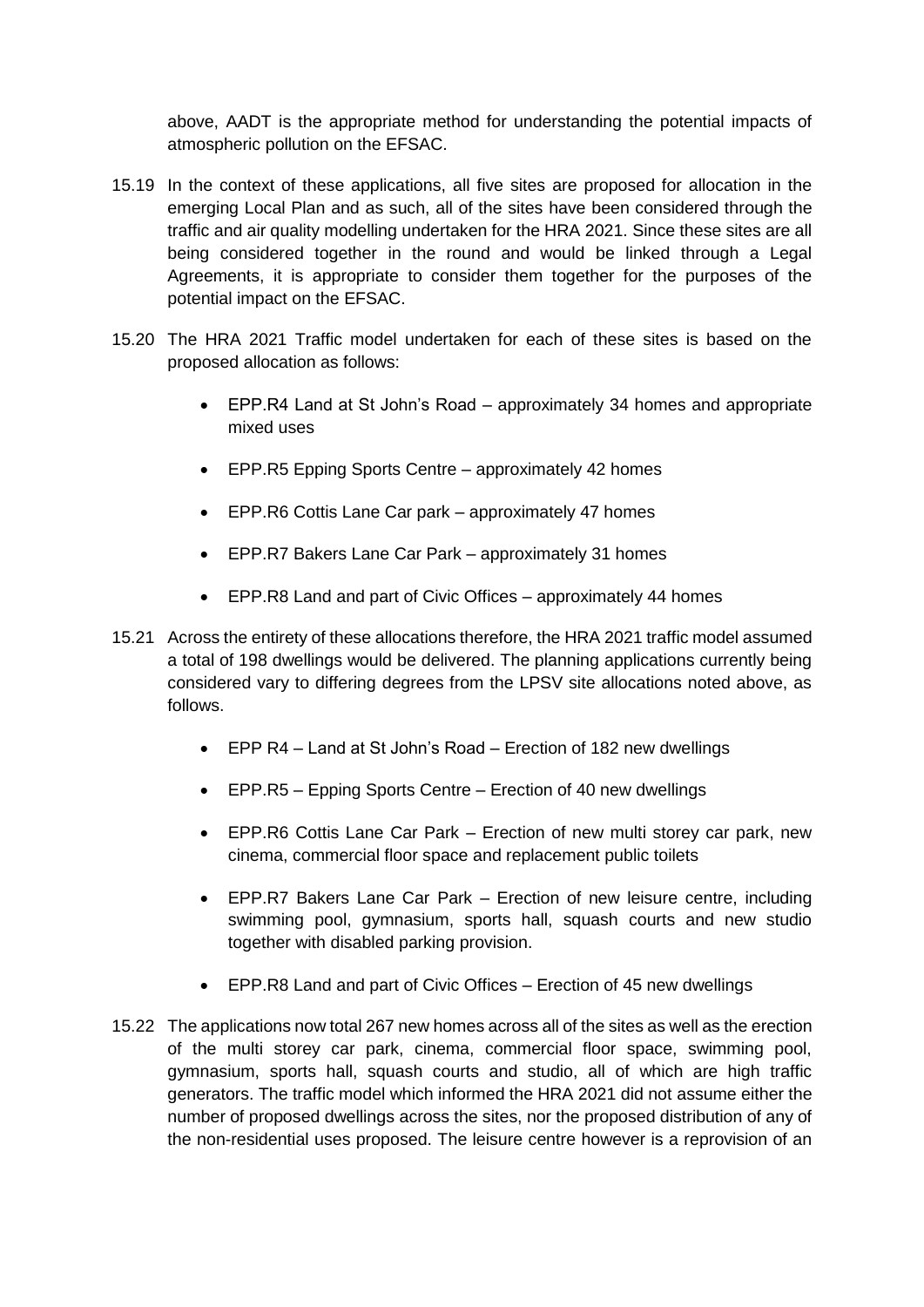existing centre albeit with an expanded offer and the multi storey car park provides a replacement for existing parking spaces. A legal obligation will control the opening and closing of the leisure centres to ensure only one is open at one time.

- 15.23 Notwithstanding, there is a difference between the traffic generation assumed through the LPSV allocations and the development proposals advanced through these applications, in an unmitigated scenario. This is significant since the APMS was endorsed on the basis that it would address the increase in traffic due to the allocated sites in the LPSV and a relatively small allowance of windfall sites.
- 15.24 As noted in paragraph above, Policy DM 22 states that any development proposals which propose a change in traffic movements to what has been modelled in the LPSV need to be justified through the submission of an air quality assessment taking into the account other plans and projects and if necessary including further and bespoke mitigation measures. The measures put forward will be required to be precise, enforceable (both legally and in practice), quantifiable and effective beyond reasonable scientific doubt.
- 15.25 The first stage of the assessment is to consider the levels of AADT that the proposed development schemes would create on the key routes and junctions as noted in figure 1 above, compared to what was modelled for in the Local Plan traffic work. To ensure consistency, this traffic information must then be run though the Local Plan air quality model to get a comparison of modelled vehicle trips through the EFSAC.
- 15.26 Policy T 1 of the LPSV requires that any development which proposes vehicle parking spaces must ensure that those spaces have direct access to an electric charging point. The provision of electric charging points are also noted in the APMS as a required mitigation measure. (Appendix 3, page 35)
- 15.27 As part of the development proposals, the applicant has made a commitment to the delivery of electric charging points. Table 1 below sets out this commitment:

|               | Public      | Allocated | Visitor  | Blue  | Car        | Total | EV Charging            | EV     |
|---------------|-------------|-----------|----------|-------|------------|-------|------------------------|--------|
|               | Car Park    |           |          | Badge | Club       |       |                        | Only   |
|               |             |           |          |       |            |       |                        | Spaces |
| St John's     | $\mathbf 0$ | 35        | 13       | 4     |            | 53    | 100% active provision  | 0%     |
| Road          |             |           |          |       |            |       |                        |        |
| Hemnall St    | $\mathbf 0$ | 11        | 6        | 3     | 0          | 20    | 100% active provision  | 0%     |
| Civic         | $\Omega$    | $\Omega$  | 15       | 3     | 0          | 18    | 100% active provision  | 0%     |
| Offices       |             |           |          |       |            |       |                        |        |
| Cottis Lane   | 330         | $\Omega$  | $\Omega$ | 12    | <b>TBC</b> | 330   | 85% passive provision, | 15%    |
|               |             |           |          |       |            |       | 15% active provision   |        |
| <b>Bakers</b> | 6           | $\Omega$  | $\Omega$ | 6     | $\Omega$   | 6     | 100% active provision  | 0%     |
| Lane          |             |           |          |       |            |       |                        |        |

*Table 1*

15.28 Other than Cottis Lane, each of the sites propose 100% active provision. The delivery of such a substantial amount of active provision of electric charging infrastructure is an important step to support the change in the traffic fleet from petrol and diesel cars to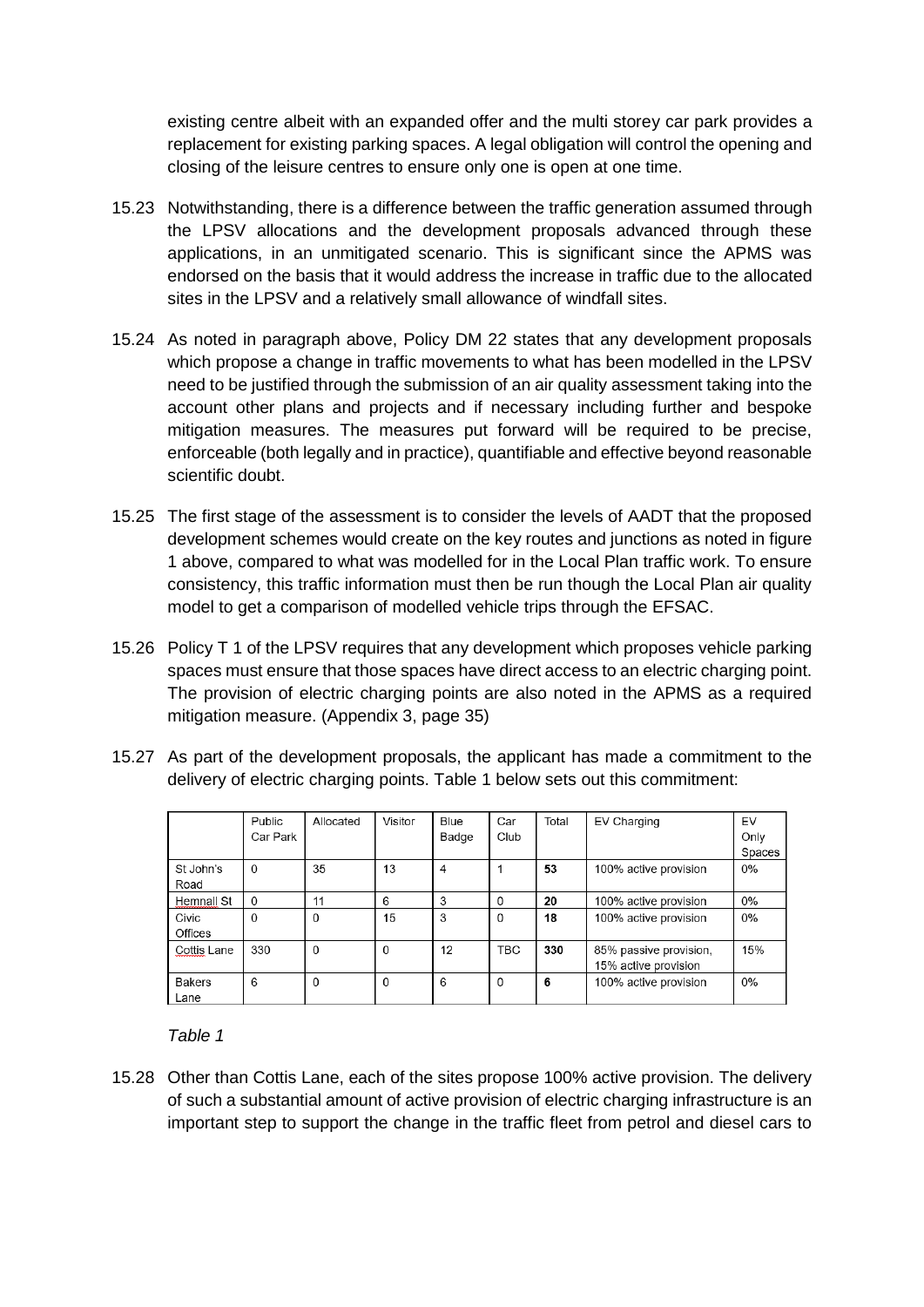electric. Whilst Cottis Lane does not propose 100% of active provision from the outset, the 15% which will be provided will be for EV only parking spaces, preventing their use by non-electric vehicles. In addition a Travel Plan for the Leisure Centre will seek to raise awareness of the electric charging facilities available. This shall be secured by way of a Legal Agreement.

- 15.29 In addition to the provision of necessary electric charging infrastructure, the applicant has also committed to the delivery of an advertising campaign as well as financial contributions of £335 per dwelling towards the EFSCA Air Pollution Mitigation Strategy as required by the APMS. This would amount to £60,970 for St John's Road (182 new homes), £13,400 for Epping Sports Centre (40 new homes) and £15,075 for Land and part of Civic Offices (45 new homes). Such contributions shall be secured by way of Legal Agreements.
- 15.30 Taken together, these mitigation measures have been factored into the traffic modelling undertaken for the individual applications and cumulatively have resulted in a 4% reduction of cars in the level of AADT assumed as a result. The Council's transport specialists have confirmed that based on the mitigation measures above, this assumed reduction is precautionary and therefore represents a robust approach to considering the new level of AADT created.
- 15.31 Figure 2 below illustrates the results of the modelling exercise on the key routes and junctions through the EFSAC which are noted in figure 1 above. The results of these are then compared against the level of AADT assumed through the Local Plan traffic modelling to result in a net change between the two:

|                | Five Sites Combined + EV Provision<br>Link | Local Plan Traffic and Air Quality Model | Application<br>(Net) | Net change     |
|----------------|--------------------------------------------|------------------------------------------|----------------------|----------------|
| $\overline{A}$ | B1393 Epping Road                          | 63                                       | 50                   | $-13$          |
| B              | <b>B172</b>                                | $\mathbf{0}$                             | $\mathbf 0$          | $\mathbf 0$    |
| $\mathbf C$    | A121 Golding's Hill                        | 10                                       | $-1$                 | $-11$          |
| D              | A104 Epping New Rd                         | 25                                       | 12                   | $-13$          |
| E              | <b>Wake Road</b>                           | $\mathbf 0$                              | 6                    | $6\phantom{1}$ |
| F              | A121 Woodridden Hill                       | 28                                       | 32                   | $\overline{4}$ |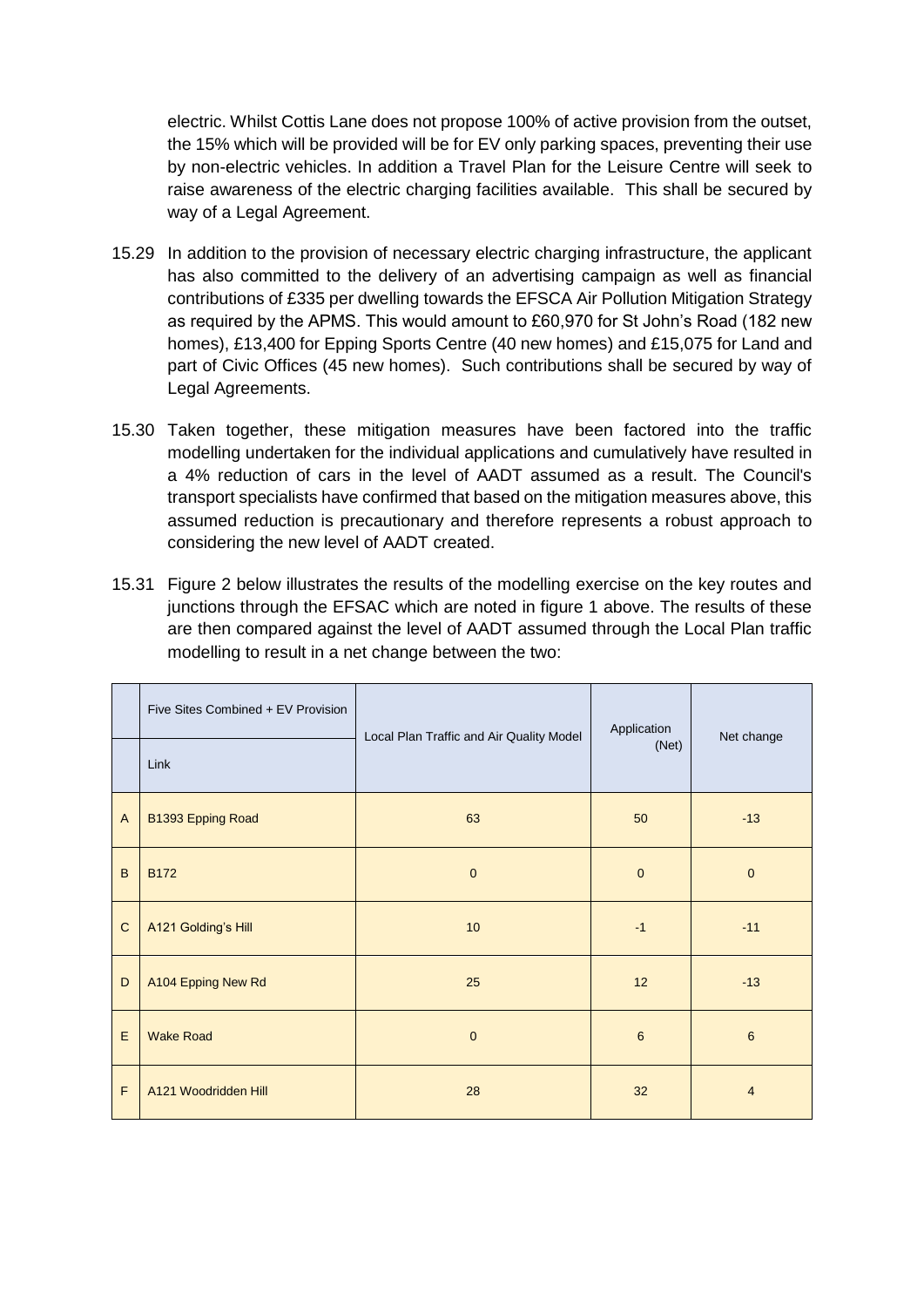| ${\mathsf G}$                                                                                              | Woodgreen Rd            | $\pmb{0}$   | $\pmb{0}$   | $\pmb{0}$  |
|------------------------------------------------------------------------------------------------------------|-------------------------|-------------|-------------|------------|
| н                                                                                                          | <b>Forest Side</b>      | $\mathbf 0$ | $\pmb{0}$   | $\pmb{0}$  |
| $\mathsf{I}$                                                                                               | A121 Honey Ln           | 28          | 32          | $\sqrt{4}$ |
| J                                                                                                          | Earl's Path             | $\pmb{0}$   | $\pmb{0}$   | $\pmb{0}$  |
| K                                                                                                          | A104 Epping New Rd (S)  | 25          | 12          | $-13$      |
| L                                                                                                          | <b>Cross Roads</b>      | $\mathbf 0$ | $\pmb{0}$   | $\pmb{0}$  |
| $\mathsf{M}% _{T}=\mathsf{M}_{T}\!\left( a,b\right) ,\ \mathsf{M}_{T}=\mathsf{M}_{T}\!\left( a,b\right) ,$ | <b>High Beech</b>       | $\pmb{0}$   | $\,6\,$     | $\,6\,$    |
| ${\sf N}$                                                                                                  | Avey Ln                 | $\pmb{0}$   | $\sqrt{5}$  | $\sqrt{5}$ |
| $\circ$                                                                                                    | A112 Sewardstone Rd (S) | $\mathbf 0$ | $\mathbf 0$ | $\pmb{0}$  |
| $\mathsf P$                                                                                                | A112 Sewardstone Rd (N) | $\pmb{0}$   | $\mathbf 0$ | $\pmb{0}$  |

## *Figure 2*

- 15.32 The results show that when all five sites are considered together, with the proposed mitigation measures, there is a net increase in AADT movements on certain road links and a reduction on others. These AADT numbers have been considered through the Local Plan air quality model for the EFSAC as a new scenario, so that a direct comparison can be made with the modelling undertaken for the APMS.
- 15.33 The results of the modelling show that the biggest difference in terms of Nitrogen Oxide deposition is an increase at the roadside of  $0.03$ ugm<sup>-3</sup> at transects E1 (Wake Arms Roundabout) and O (Honey Lane East). This magnitude of increase is matched by similar magnitude of reductions at the roadside of other transects in the EFSAC. The maximum change in nitrogen deposition is a nominal 0.01 kgN/hr/vr and the results show that there will be no difference in ammonia concentrations from what was modelled for the HRA 2021. The change in pollutant load is therefore sufficiently small that the APMS will not be undermined by the change in the development proposed as opposed to the original allocations.
- 15.34 The findings of this assessment are predicated on the complete delivery of the proposed development in the form proposed across the five sites. An alternative delivery strategy that left some sites in their existing use would result in a different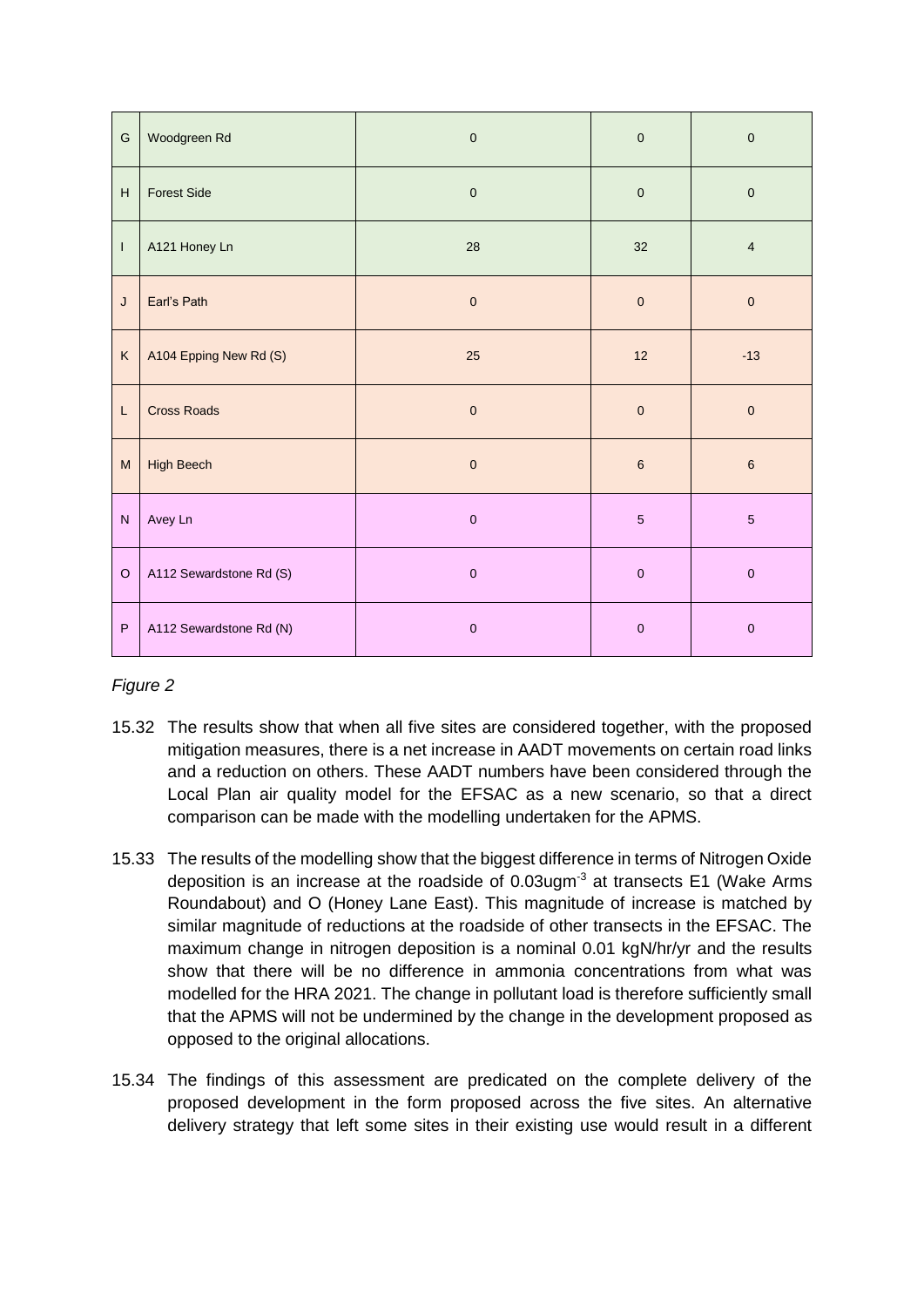AADT and impact on the EFSAC that may not be acceptable. On this basis the Legal Agreement associated with each site will ensure that implementation is controlled such that existing traffic generating uses will cease.

## Conclusion relating to the EFSAC

- 15.35 Subject to the suitable delivery of the required parking provision on each of the five development sites as noted in table 1 as well as a suitable Travel Plan to raise awareness of the electric charging facilities available and the payment of the necessary financial contributions as noted in sections above, the Council as the competent authority can conclude beyond a reasonable scientific doubt that the development proposed by each of these applications will not lead to an adverse effect on the integrity of the EFSAC.
- 15.36 As a result of the analysis above, the proposal is demonstrably compliant with the requirements of policy NC1 of the Adopted Local Plan, with Policies DM 2 and DM 22 of the emerging Local Plan and with the requirements of the Habitats Regulations.

### **16. Housing Mix / Affordable Housing**

### 16.1 Housing Mix

- 16.2 The LPSV Policy H 1 requires that development will be permitted where it includes a range of house types and sizes to address local need, is appropriate to the context and takes account of existing stock to avoid an over-concentration of a single type or size of home to achieve a mixed and balanced community.
- 16.3 The tables below set out the proposed unit mix at each site and in total.

| Land at St John's Road |             |                |                |             |                |  |
|------------------------|-------------|----------------|----------------|-------------|----------------|--|
|                        | 1 bed       | 2 bed          | 3 bed          | 4 bed       | Total          |  |
| Apartment              | 113         | 62             | $\overline{7}$ | $\mathbf 0$ | 182            |  |
| Existing<br>House      | $\mathbf 0$ | $\overline{2}$ | 0              | $\mathbf 0$ | $\overline{2}$ |  |
| Total                  | 113         | 64             | 7              | $\mathbf 0$ | 184            |  |
|                        | 62%         | 34%            | 4%             |             | 100%           |  |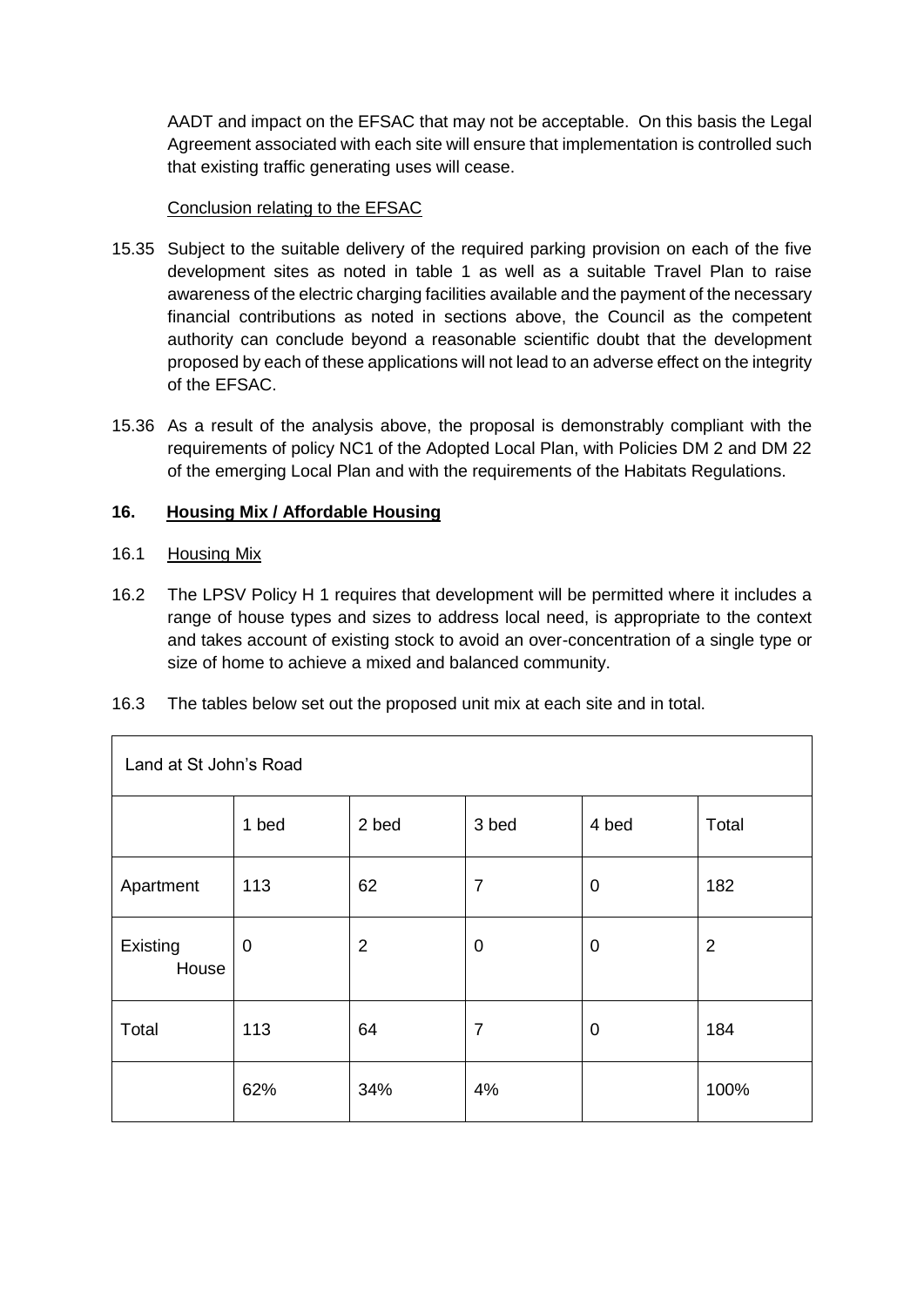| <b>Epping Sports Centre, Hemnall Street</b> |       |             |       |             |       |  |
|---------------------------------------------|-------|-------------|-------|-------------|-------|--|
|                                             | 1 bed | 2 bed       | 3 bed | 4 bed       | Total |  |
| Apartment                                   | 13    | 12          | 4     | 0           | 29    |  |
| House                                       | 0     | $\mathbf 0$ | 11    | $\mathbf 0$ | 11    |  |
| Total                                       | 13    | 12          | 15    | 0           | 40    |  |
|                                             | 33%   | 30%         | 38%   |             | 100%  |  |

| Land and part of Civic Offices |                |       |       |                |       |
|--------------------------------|----------------|-------|-------|----------------|-------|
|                                | 1 bed          | 2 bed | 3 bed | 4 bed          | Total |
| Apartment                      | $\overline{7}$ | 17    | 5     | $\mathbf 0$    | 29    |
| House                          | $\mathbf 0$    | 1     | 13    | $\overline{2}$ | 16    |
| Total                          | $\overline{7}$ | 18    | 18    | $\overline{2}$ | 45    |
|                                | 16%            | 40%   | 40%   | 4%             | 100%  |

| <b>Total New</b> |       |       |       |       |       |
|------------------|-------|-------|-------|-------|-------|
|                  | 1 bed | 2 bed | 3 bed | 4 bed | Total |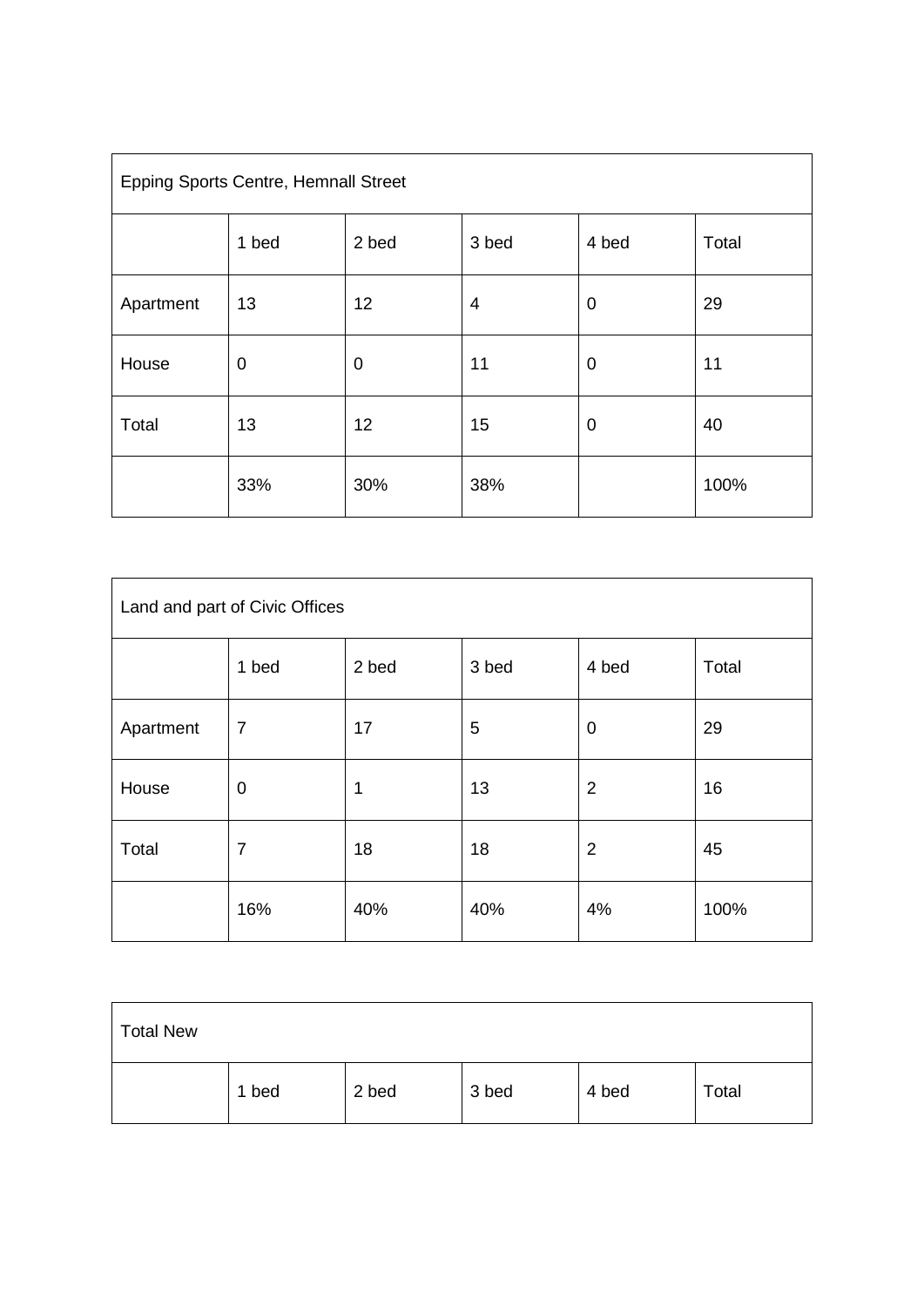| Apartment | 133            | 91  | 16  | 0              | 240  |
|-----------|----------------|-----|-----|----------------|------|
| House     | $\overline{0}$ |     | 24  | $\overline{2}$ | 27   |
| Total     | 133            | 92  | 40  | 2              | 267  |
|           | 50%            | 34% | 15% | 1%             | 100% |

- 16.4 The Strategic Housing Market Assessment 2015 (SHMA) represents the latest evidence in terms of the type and size of housing needed across the District. The applicant recognises that the proposal contrasts with the SHMA which identifies the need as being 74% 3+ bed houses and 24% 1 and 2 beds.
- 16.5 A residential mix justification study was provided with the applications. Analysis has been undertaken by the applicant looking at demographic projections, the existing stock in the settlement and wider district, the local housing market and trends for uptake of Build to Rent (BtR) products. The study submitted by the applicant sets out that there is a low supply of both privately rented and 1 and 2 bed accommodation in Epping, when compared to similar neighbouring districts. It also sets out that due to this lack of supply, access to housing in Epping is relatively unaffordable compared to neighbouring districts. The relatively low proportion of flats in Epping compared with nearby towns such as Loughton and Harlow suggest provision of more flats within Epping town centre would meet need and not result in an overconcentration in the town. The demographic and economic analysis undertaken also points towards a worsening affordability issue.
- 16.6 The delivery of the larger units as identified within the SHMA results in particular approaches to built typology and urban form and that in limited specific town centre locations with close proximity to sustainable transport options require a more nuanced approach to be taken to ensure that the delivery of homes both private and affordable are maximised and that the objective of mixed and balanced communities are achieved on space constrained sites. The proposed housing mix is supported in this location as suitable sites to accommodate a high proportion of 1 and 2 bed units. This will help diversify local housing stock while maximising housing delivery within a sustainable location.

### Build to Rent

16.7 The applicant has proposed that the development at St John's Road will be a Build to Rent (BtR) scheme and operated under a single management company. The applicant would also like the flexibility to provide this product on the Hemnall Street and Civic Office sites. Over the last few years, the BtR model has emerged within the rental sector as a unique type of residential development with its own requirements and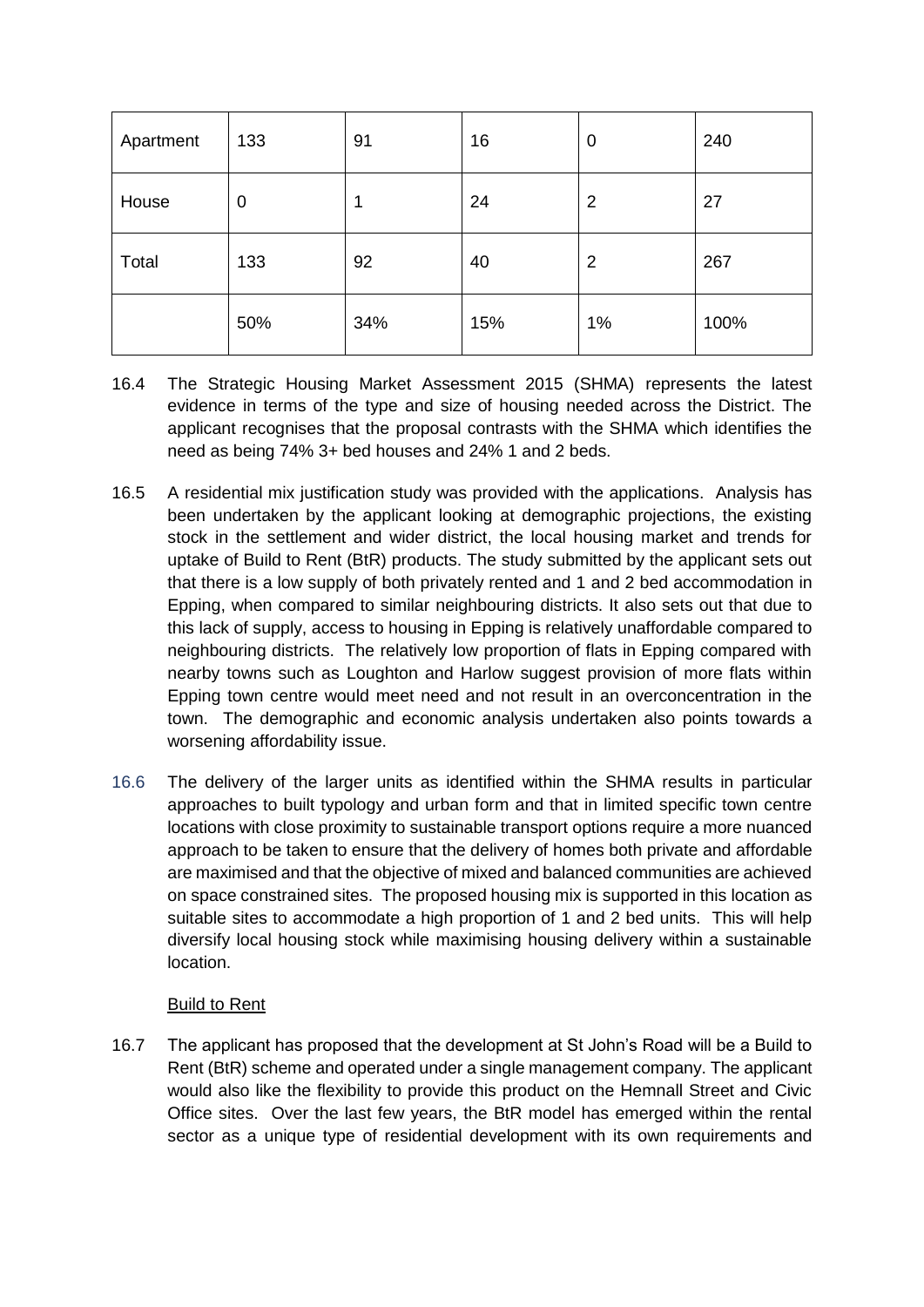specifications. The National Planning Policy Framework 2021 (NPPF) and the Practice Planning Guidance (PPG) provide frameworks for its delivery including the affordable housing need.

- 16.8 The frameworks noted above provide a useful definition for BtR and guidance on how planning authorities should deal with them as follows:
	- They operate under common ownership(s) and management.
	- The affordable housing provided shall be affordable private rent and shall be maintained as such in perpetuity (subject to below).
	- A clawback back mechanism should be included in the Legal Agreement to recoup the value of the affordable housing provision withdrawn or converted into other tenures in the exceptional circumstance where the developer sells all the units or part of the scheme.
	- A clawback mechanism may also be included within a Legal Agreement in the event that the private BtR units are sold off within a covenant period, usually 15 years from first occupation.
	- Eligibility for occupying the affordable housing units should be determined by the scheme operator although working with the local authority on an agreed nomination process.
	- Eligibility should be determined by local household income and local rent levels
	- Tenancies should be for a period of 3 or more years to all tenants in the development, who are eligible to live in the country for that period (under the right to rent). This should apply to all tenants, whether paying market rent or affordable private rent.
	- There is no obligation on customers to take up the offer of a three-year tenancy. They may prefer a tenancy of six months, one year or two years, and companies should offer these as an alternative, if requested.
	- Where the rent or service charges are to be reviewed during the period of the tenancy, the basis for the review and for calculating the increase (whether as a fixed percentage or index linked to inflation) should be clearly set in the tenancy agreement.
	- Periodic rent and service charge reviews will also help to ensure there is an appropriate ongoing match between the occupants of the affordable private rent homes, and their income levels.
	- Tenants should not be locked into longer tenancies for the full period of the agreement. Tenants should have the option to terminate at 1 months' notice, after the first 6 months, without a break fee being payable.
	- There may be periods during the operation of a build to rent scheme when the offer of longer tenancies would interfere with planned refurbishment works. In such circumstances it would be permissible to offer shorter tenancies, running up to the date of the scheme refurbishment.
- 16.9 It is noted that BtR would normally be expected to operate at scale and we note for reference London Plan guidance sets a threshold of 50 units for schemes to qualify for the specific approach to affordable housing this enables.
- 16.10 This unit size mix is largely consistent across both private market homes and affordable homes, which is in line with Policy H 2 of the LPSV which states that 'the Council will generally expect the mix of affordable homes to reflect the mix of the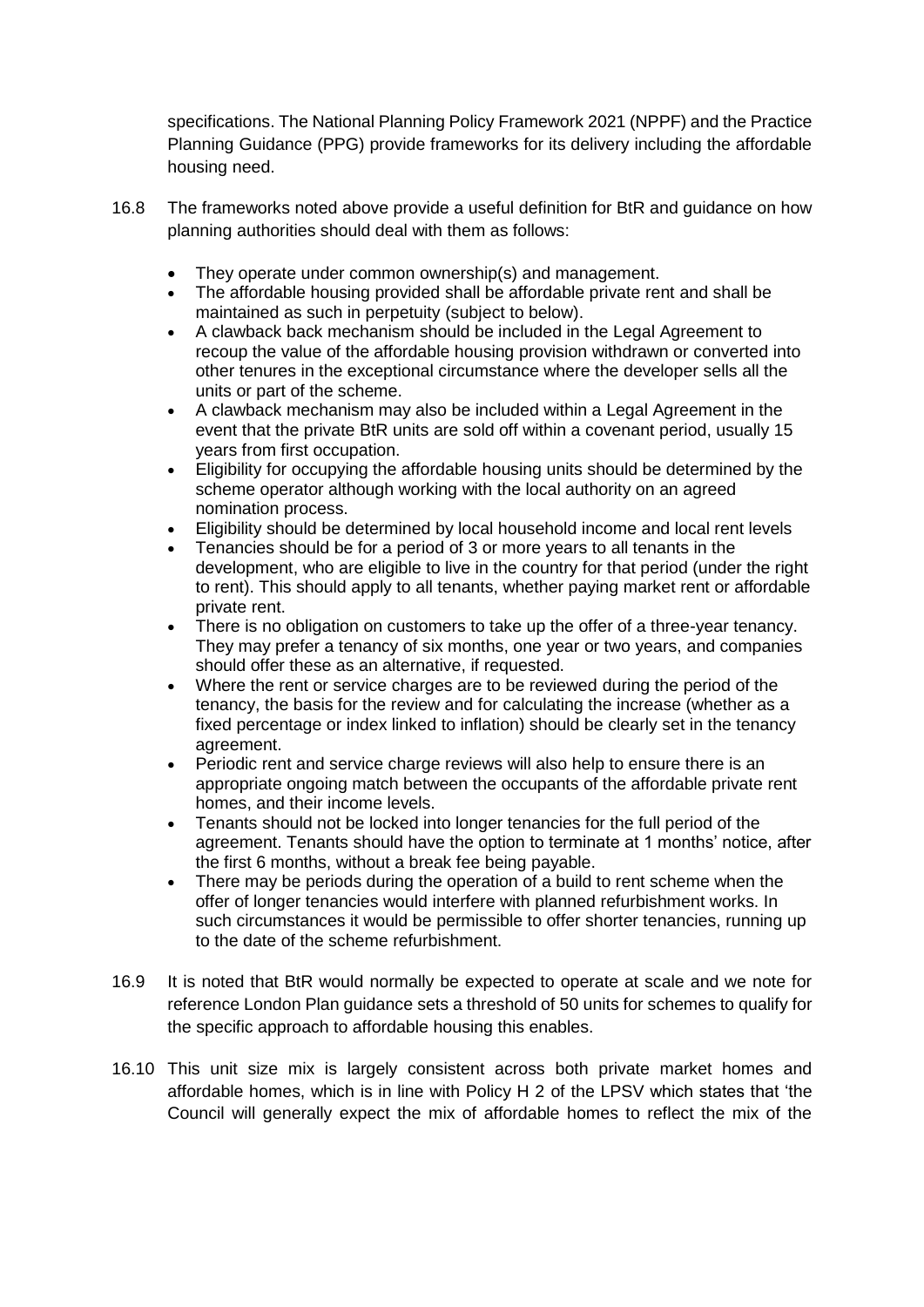market housing in terms of the ratios of types, sizes and overall number of habitable rooms…'.

- 16.11 The NPPF states the following "for Build to Rent schemes, affordable housing for rent is expected to be the normal form of affordable housing provision (and, in this context, is known as Affordable Private Rent")
- 16.12 The Affordable Private Rent indicated above is a type of intermediate affordable housing known as discounted market rent typically at 20% below local open market rent, including service charges, although it is acknowledged that the level of discount offered can vary depending on local circumstances and justified by housing need assessment.
- 16.13 Further, the PPG suggests that eligible names may potentially come from the Authorities statutory housing list, taking into consideration the affordability of the homes to those on the list, however, Authorities should refrain from having direct nomination rights from their housing list. It further sets out that in the absence of an established local intermediate housing list, developers and authorities may consider assembling a unique dataset for the development. In so doing they should have regard to the local authority housing allocation policies and any relevant potential candidates from the Statutory Housing list. The list should also ideally include evidence about peoples' local residence or employment connections.
- 16.14 The PPG also notes:

*"Affordable private rent homes should be under common management control, along with the market rent build to rent homes. They should be distributed throughout the*  development and physically indistinguishable from the market rent homes in terms of *quality and size. They will not need the separate involvement of a registered landlord. Combining the 2 tenures this way improves viability and any alternation of units between affordable private rent and market rent over time is made easier."*

16.15 The affordable housing should therefore be suitably controlled as follows:

- a) Rental value is capped at 80% open market rent including service charges or at the local housing allowance whichever is the lowest, with periodically reviews to ensure these homes remain affordable.
- b) That the affordable housing units provided remain as affordable housing units or % allocation is maintained in perpetuity. A clawback clause as identified in the PPG can be triggered should properties be subject to future sale in exceptional circumstances.
- c) That a tenancy policy is provided which is in alignment with PPG and as identified at paragraph 16.8 above
- d) Approach to tenant nomination for the affordable homes
- 16.16 The Legal Agreement for the St John's Road site shall secure the private and affordable housing at BtR in accordance with those measures summarised at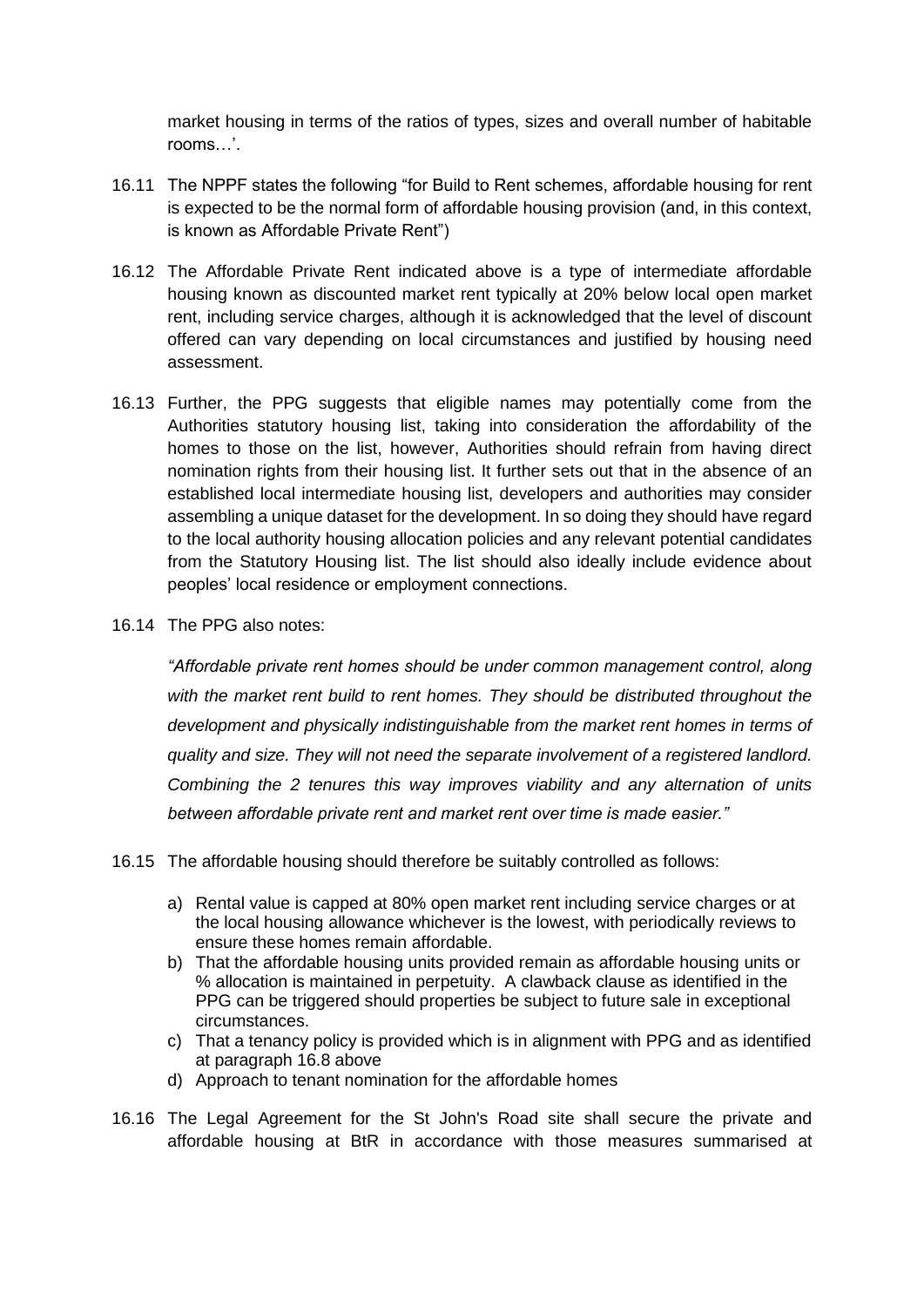paragraphs 16.8 and 16.15 above. Given the restrictions that this would place on the project if an alternative delivery approach is subsequently required, it is proposed that the clauses within the Legal Agreement enable the property to be alternatively delivered as for sale properties (subject to a clawback being paid if such occurs within 15 years of occupation) and the affordable housing delivered via a nominated RSL.

### Affordable Housing

- 16.17 Policy H 2 in the LPSV requires that on development sites which provide for 11 or more homes, or residential floor space of more than 1,000m<sup>2</sup> (combined gross internal area), the Council will require 40% of those homes to be for affordable housing provided on site. The type, design and mix of housing should also reflect that classified as market housing. The affordable housing targets and tenures are however, subject to viability.
- 16.18 During the process of determination, the applicant has indicated that viability pressure means that they are not able to provide a 40% policy compliant level of affordable housing. Policy H 2 of the LPSV requires that proposals that do not accord with the policy must provide a financial and viability appraisal (with supporting evidence), which is transparent and complies with relevant national or local guidance applicable at the time. Viability reports for each of the three residential sites have been provided alongside a combined report considering all three collectively.

#### Vacant Building Credit

- 16.19 It is noted that the buildings on the St John's Road site are currently vacant. The applicant is seeking the application of Vacant Building Credit (VBC) when calculating the level of affordable housing that the scheme should provide.
- 16.20 Paragraph 64 of the NPPF states that to support the re-use of brownfield land, where vacant buildings are being reused or redeveloped, any affordable housing contribution due should be reduced by a proportionate amount. Footnote 30 explains that this credit will be equivalent to the existing gross floorspace of the existing buildings. This does not apply to vacant buildings which have been abandoned.
- 16.21 The NPPG states, in deciding whether a use has been abandoned, account should be taken of all relevant circumstances, such as:
	- the condition of the property
	- the period of non-use
	- whether there is an intervening use; and
	- any evidence regarding the owner's intention
- 16.22 The NPPG emphasises that each case is a matter for the collecting authority to judge. In determining whether the application of VBC is warranted, the NPPG advises that it may be appropriate for authorities to consider: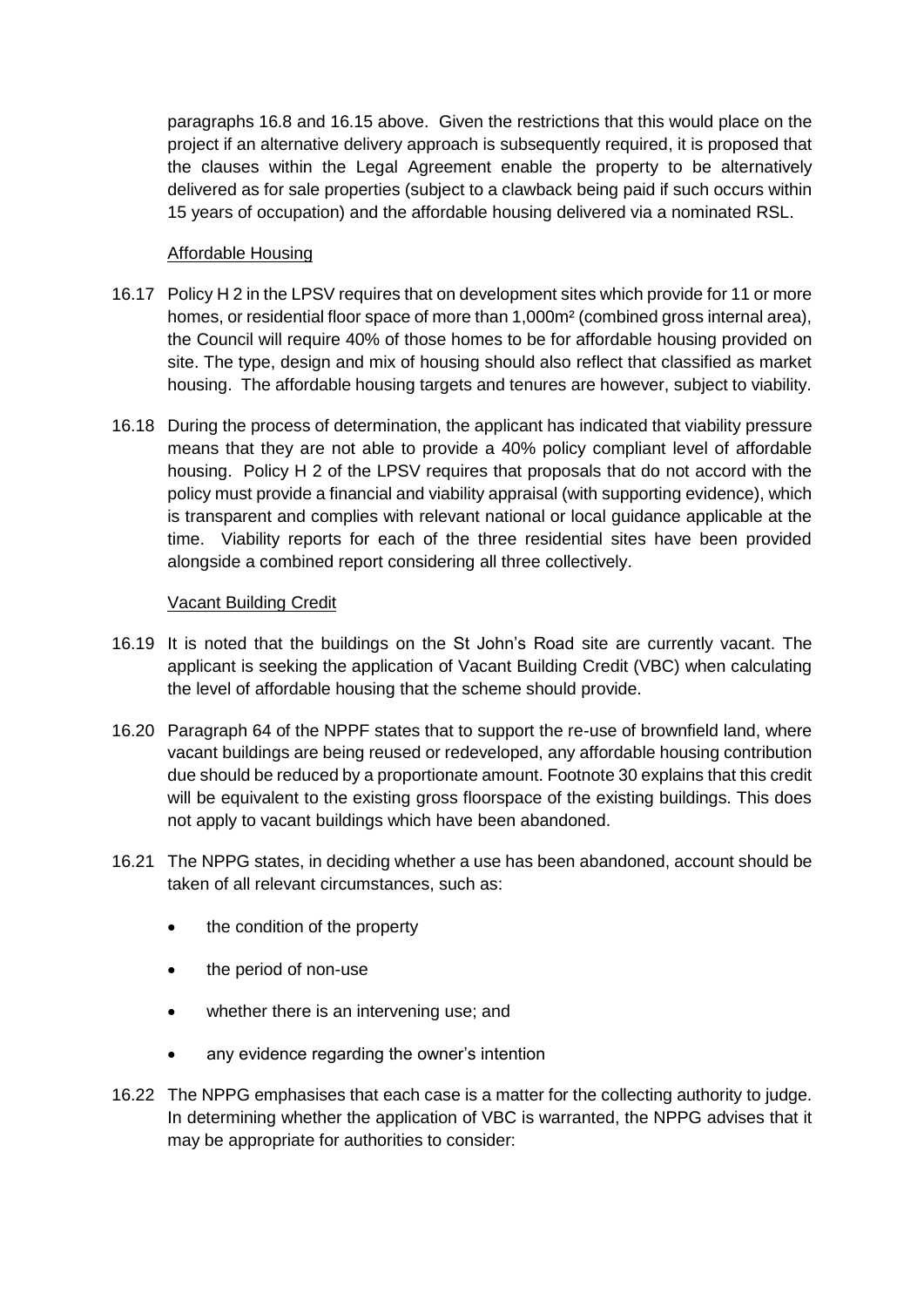- whether the building has been made vacant for the sole purposes of redevelopment
- whether the building is covered by an extant or recently expired planning permission for the same or substantially the same development
- 16.23 EFDC have produced a guidance note relating to VBC. This was last revised in March 2015, thereby pre-dating the latest revision to the NPPF and NPPG. This guidance contains some additional criteria that, according to the guidance note, will be used to assess eligibility for the VBC. These are:
	- i. The whole building needs to be unused.
	- ii. The building must have been vacant for at least 30 months out of the 3 years immediately prior to the date of receipt of the planning application.
	- iii. The building must not have been made or left vacant for the sole purpose of redevelopment.
	- iv. The owner must prove that the building is no longer needed for its current use in its current location. This includes provision of evidence of unsuccessful marketing of the property for let or sale.
	- v. The building must not be covered by a current or recently expired planning permission for the same or substantially the same development.
- 16.24 The applicant has submitted evidence in support of the application of the VBC. The evidence includes an EFDC Report to Cabinet dated March 2008 which states that:

*'The Governing Bodies of the Epping Infant School and the Epping Junior School approved the amalgamation of the two schools to create a new primary school in November 2006. This new school will be constructed on the site of the Epping Infant*  School in Coronation Hill (at the end of St. John's Road). Pending the completion of *the new school, the Epping Centre Point building in St. John's Road is currently being used to temporarily accommodate the Epping Infant School. Once the new primary school is completed, the Junior and Infant schools will move into that building in Summer 2009.'*

16.25 An Essex County Council Report to Cabinet further states that:

*'The former Epping Junior School and adjacent Adult Education and Youth Centre, known locally as Centre Point, in St. John's Road Epping are owned by the Council and vacant and boarded. The site was vacated in April 2010 when the new Epping Primary School was completed. The site has been declared surplus to service requirements and the necessary approvals have been obtained from the DfE for a disposal to take place.'*

- 16.26 The site was sold to EFDC by Essex County Council in 2016, so the building has now been vacant for 11 years.
- 16.27 With regard to the criteria set out in the NPPG, the buildings are in a reasonable condition and have not been abandoned. They have sat vacant for a considerable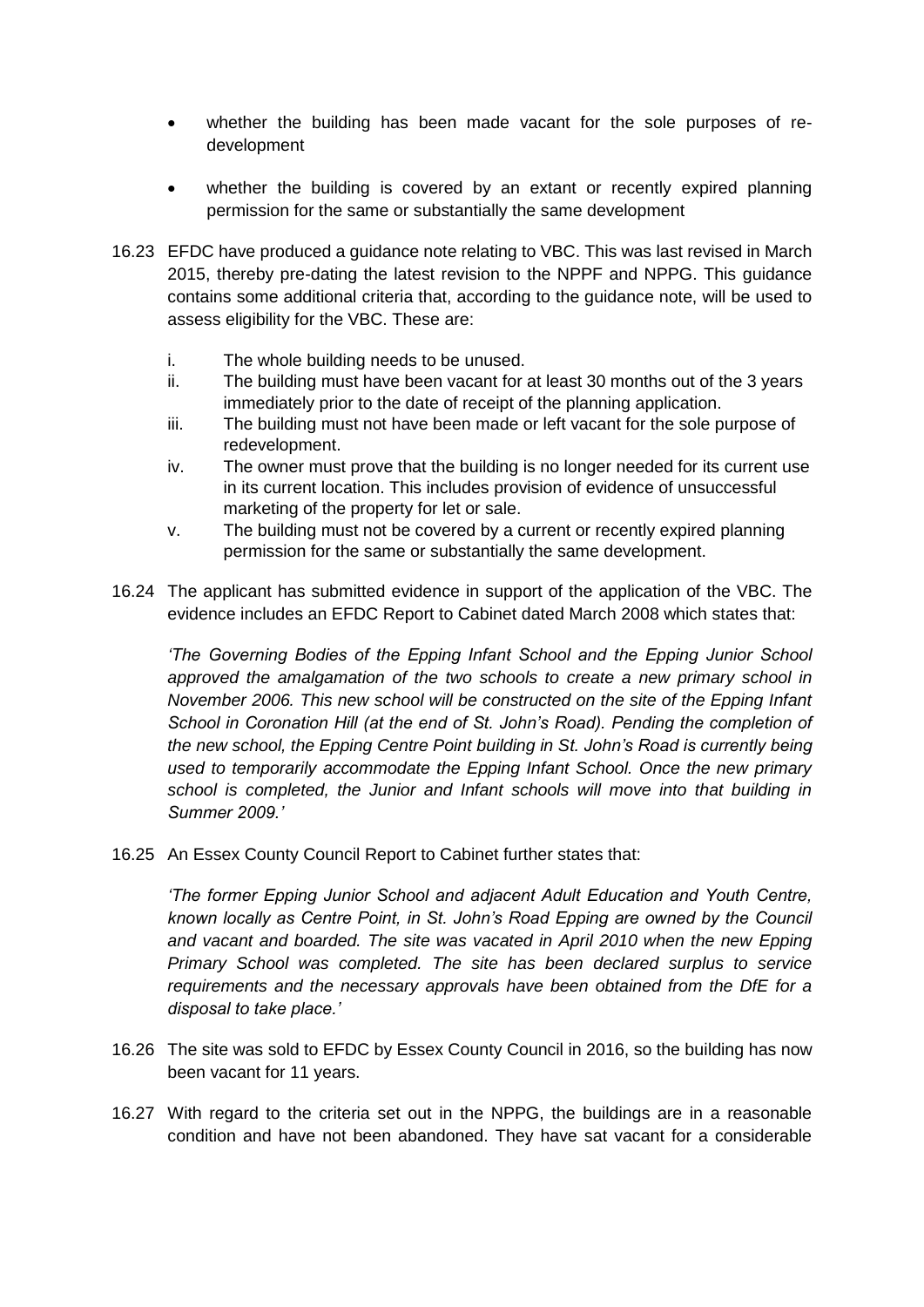length of time, without any intervening use. The evidence put forward by the applicant, sourced from ECC and EFDC's records, demonstrates that the buildings became surplus to education requirements, as educational provision was consolidated elsewhere within the District. The buildings were not vacated with the sole purpose of redevelopment – instead, the buildings became surplus to operational educational requirements.

- 16.28 With regard to the additional criteria contained within the 2015 EFDC guidance note, the evidence put forward shows compliance with all of the criteria apart from the second part of criterion (iv). This criterion requires evidence of unsuccessful marketing of the site for it's current use in its current location. No such marketing has taken place. However, the site has become surplus to the operational requirements of the local authority in terms of education provision. It is noted that the site has not been marketed to alternative education providers.
- 16.29 However, the NPPF explains that the purpose of the VBC provide an incentive for brownfield development on sites containing vacant buildings. Where a vacant building is brought back into any lawful use, or is demolished to be replaced by a new building, the developer should be offered a financial credit. In this case, the VBC offers an incentive for the appropriate redevelopment of the site – a site which has been vacant for a considerable length of time. The re-use of the site brings multiple benefits to the District, including the provision of housing and affordable housing in the context of an acute housing crisis.
- 16.30 In summary, on the basis of the information put forward by the applicant, the application of the Vacant Building Credit is considered appropriate. Officers are confident that the building has not been abandoned or vacated for the sole purpose of redevelopment, and the scheme fulfils the criteria set out within the NPPF and NPPG in relation to VBC.

| <b>Existing vacant building (GIA)</b> | <b>Proposed buildings (GIA)</b>                               |
|---------------------------------------|---------------------------------------------------------------|
| Centrepoint: 603 sq.m                 | Block A: Centrepoint: 1,162.88 sq.m<br>Block B: 3,820.63 sq m |
| Cookery: 183 sq.m                     |                                                               |
| Building 1: 15.7 sq.m                 | Block C: 1,936.74 sq m                                        |
| Building 2: 129.5 sq.m                | Block E: 2,910.40 sq m                                        |
| Building 3: 1,404.6 sq.m              | Block F: 5,568.51 sq m                                        |
|                                       | Block G: 904.16 sq m                                          |
|                                       |                                                               |

16.31 The Vacant Building calculation excludes the former EFDC depot and the existing residential cottages. The calculation is set out as follows: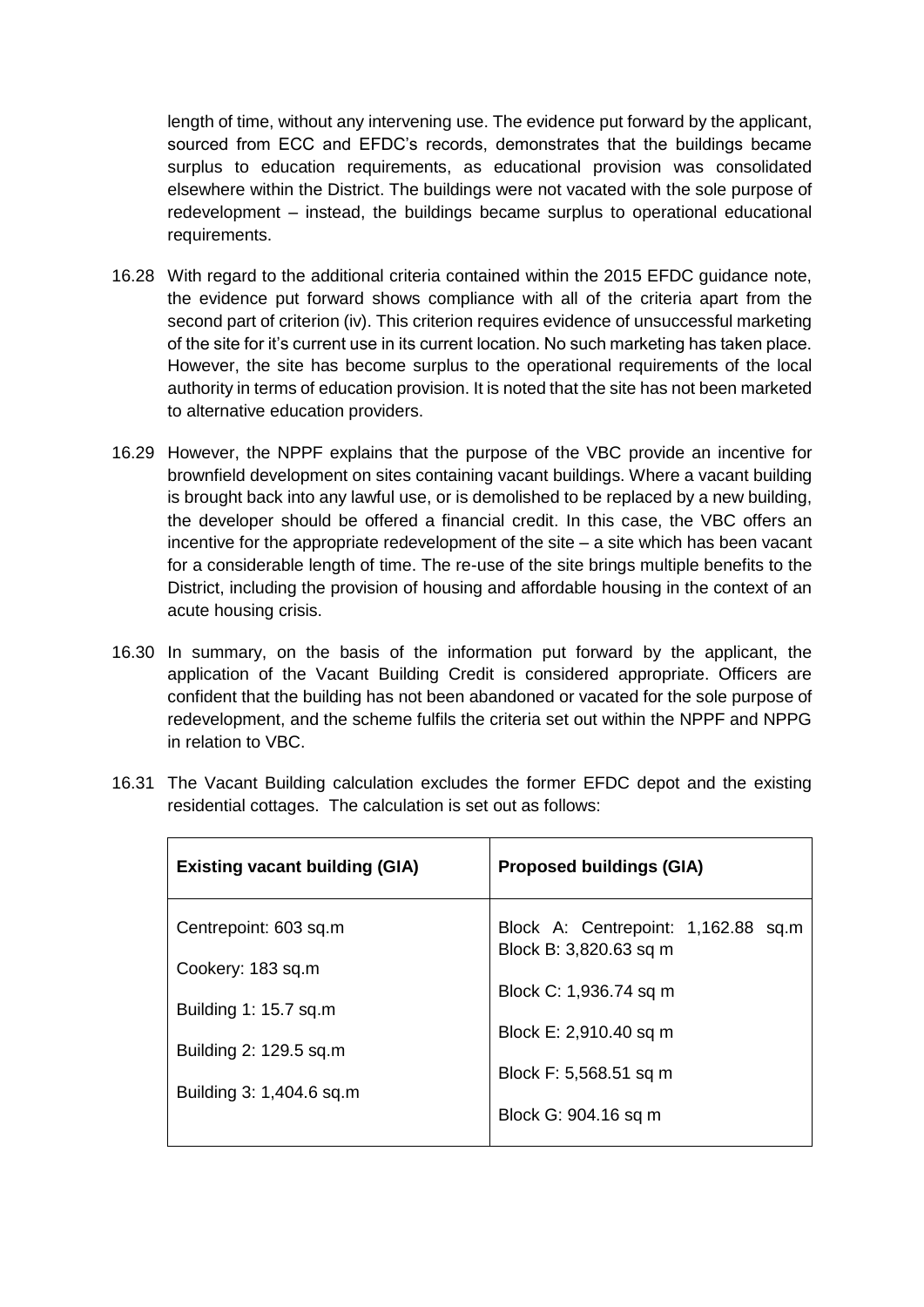|                                                                                                                                                   | Block I: - Cookery: 183 sq.m |  |  |  |
|---------------------------------------------------------------------------------------------------------------------------------------------------|------------------------------|--|--|--|
| Total: 2,335.8 sqm                                                                                                                                | Total: 16,486.32 sq.m        |  |  |  |
| <b>VBC Calculation:</b>                                                                                                                           |                              |  |  |  |
| Difference: 16,486.32 sqm GIA - 2,335.8 sqm GIA = $14,150.52$ sqm                                                                                 |                              |  |  |  |
| Difference as a proportion of proposed: $14,150.52/16,486.32 = 0.8583$ (or 85.83%)<br>Reduction calculation: $0.8583 * 40\% = 0.3433$ or $34.3\%$ |                              |  |  |  |

- 16.32 As a result of the calculation the policy compliant position for St John's Road is reduced to 34.3%. The LPA accept that this calculation is in accordance with the NPPF.
- 16.33 Viability
- 16.34 The level of affordable housing provision deemed viable by the applicant falls below the policy requirements. As such, the application is supported by a Financial Viability Appraisal (FVA), prepared by Carter Jonas. The FVA assesses the viability of each of the three proposed residential sites.
- 16.35 Carter Jonas have reviewed the viability of the three individual residential applications and assessed the viability as a whole to calculate the maximum reasonable affordable housing contribution. Three scenarios have been tested with the FVA, summarised as follows:

| <b>Scenario</b>                          | <b>Surplus/Deficit</b> |
|------------------------------------------|------------------------|
| Scenario 1 (Policy Compliant)            | -£4,384,696            |
| Scenario 2 (nil affordable at two sites) | £131,736               |
| Scenario 3 (25% affordable on each site) | $-E1,472,268$          |

- 16.36 The FVA explains that the applicant is willing to provide 25% on site provision, despite it being unviable.
- 16.37 The Council commissioned BPS to undertake an independent review of the Applicant's FVA. The findings of BPS's review are summarised below: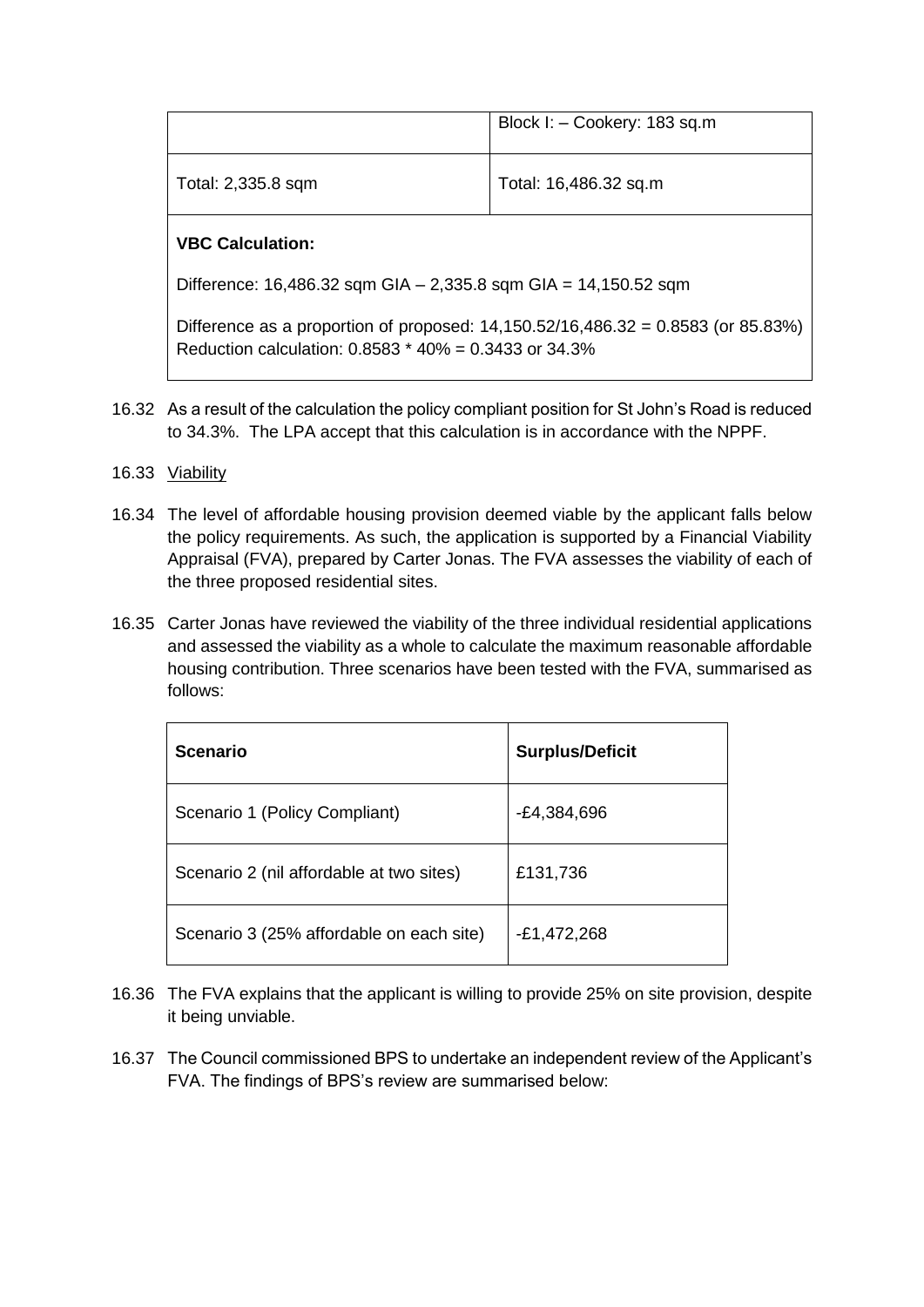| <b>Scenario</b>                          | <b>Surplus/Deficit</b> |
|------------------------------------------|------------------------|
| Scenario 1 (Policy Compliant)            | $-E3,883,000$          |
| Scenario 2 (nil affordable at two sites) | £1,423,000             |
| Scenario 3 (25% affordable on each site) | $-E140,000$            |

- 16.38 The conclusion of BPS's review is that a policy compliant provision of affordable housing would not be financially viable. However, the deficit generated by scenario 3 is considered by BPS to be nominal in terms of the overall viability of the schemes, and effectively represents a breakeven position.
- 16.39 The difference in the projected deficits resulting from Carter Jonas' and BPS's analysis are a product of different methodologies for establishing the Benchmark Land Value (BLV) for the sites.
- 16.40 To calculate the value of any surplus generated above the BLV (and therefore the maximum reasonable amount of affordable housing), the cost of developing the proposed scheme (including construction costs, professional fees, other costs, profit, and finance) is deducted from the Gross Development Value (the total value of the development if built as proposed). Once this has been calculated the Residual Land Value (RLV) remains. Where the RLV is in excess of the BLV, a surplus is generated, and the available surplus would be split between relevant s106 obligations and CIL.
- 16.41 To calculate any surplus generated by the development the applicant and their assessor have suggested a Benchmark Land Value (BLV) for the site based on the Existing Use Value Plus (EUV+) approach. However, the Council's Assessors BPS do not consider this approach to be in accordance with NPPG and consider that Alternative Use Value (AUV) is appropriate in situations such as this, where sites have low Existing Use Value but a significant development potential. When the AUV methodology employed by BPS is used, the resultant BLV is lower for the Condor Site and the Sports Centre site, and marginally higher for St John's Road. Overall, looking at the three sites together, the BLV is lower. The difference in BLV calculations is shown below:

| <b>Site</b> | Applicant's<br>RI V | Council's Independent<br><b>Assessor BPS's</b><br><b>BLV</b> |
|-------------|---------------------|--------------------------------------------------------------|
|             |                     |                                                              |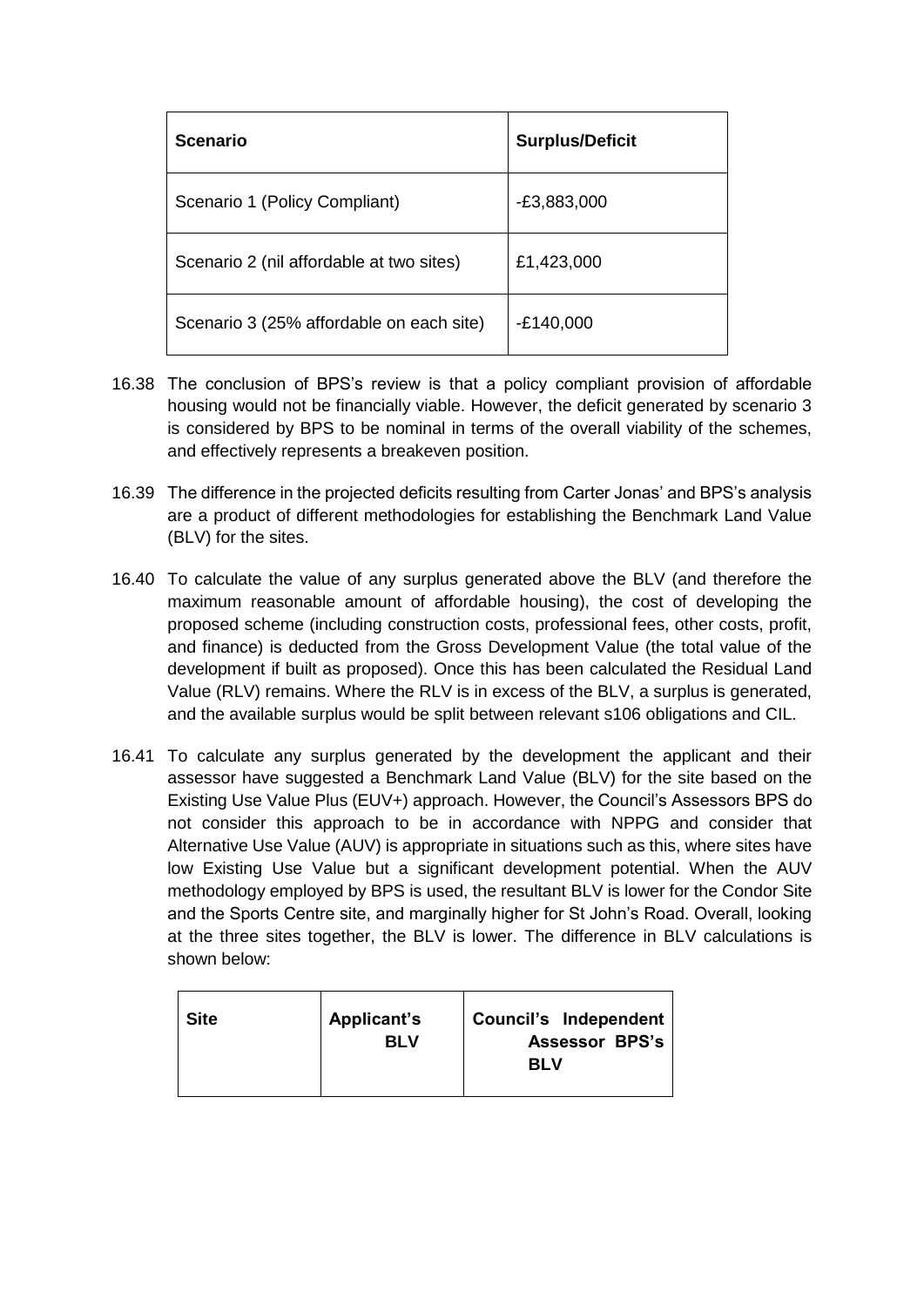| at Civic<br>Land<br>Offices<br>(Conder) | £3,693,061 | £2,028,000 |
|-----------------------------------------|------------|------------|
| <b>Sports Centre</b>                    | £1,797,807 | £1,770,000 |
| St John's Rd                            | £1,217,091 | £1,785,000 |
| <b>TOTAL:</b>                           | £6,707,959 | £5,583,000 |

- 16.42 As a result of a lower BLV, the Council's assessor concludes that the deficit resulting from a 25% provision of affordable housing would be lower than put forward by the applicant. It is considered that this deficit is minimal and represents a break-even position.
- 16.43 Aside from this, the assessors are generally in agreement with regard to sales costs and build costs of the units.
- 16.44 Given the conclusions of BPS in relation to the viability of the scheme, the Council considers the applicant's offer of a 25% on-site affordable housing provision at each of the three sites to be the maximum that can reasonably be provided.
- 16.45 On the basis of affordable provision is provided in accordance with the wider unit mix the affordable provision would consist of approximately that outlined in the following tables. The general build for sale affordable housing should be provided by Registered Social Landlord and the Legal Agreements shall specify the number of affordable housing units, including the tenure split and unit mix.
- 16.46 The 2015 SHMA and 2017 updates provide information about the potential type and tenure of affordable homes to be provided across the District. This evidence indicates the need for the provision of 81% of new affordable homes to be for affordable rent and 19% to be for intermediate housing products. The applicant has adopted a 80% Affordable Social Rent and 20% Shared Ownership in the submitted FVA. In accordance with LPSV Policy H 2 this proposed mix is supported.

| Land at St John's Road - Affordable Private Rent @ 25% |       |       |       |       |       |  |
|--------------------------------------------------------|-------|-------|-------|-------|-------|--|
|                                                        | 1 bed | 2 bed | 3 bed | 4 bed | Total |  |
| Apartment                                              | 28.25 | 15.5  | 1.75  | U     | 45.5  |  |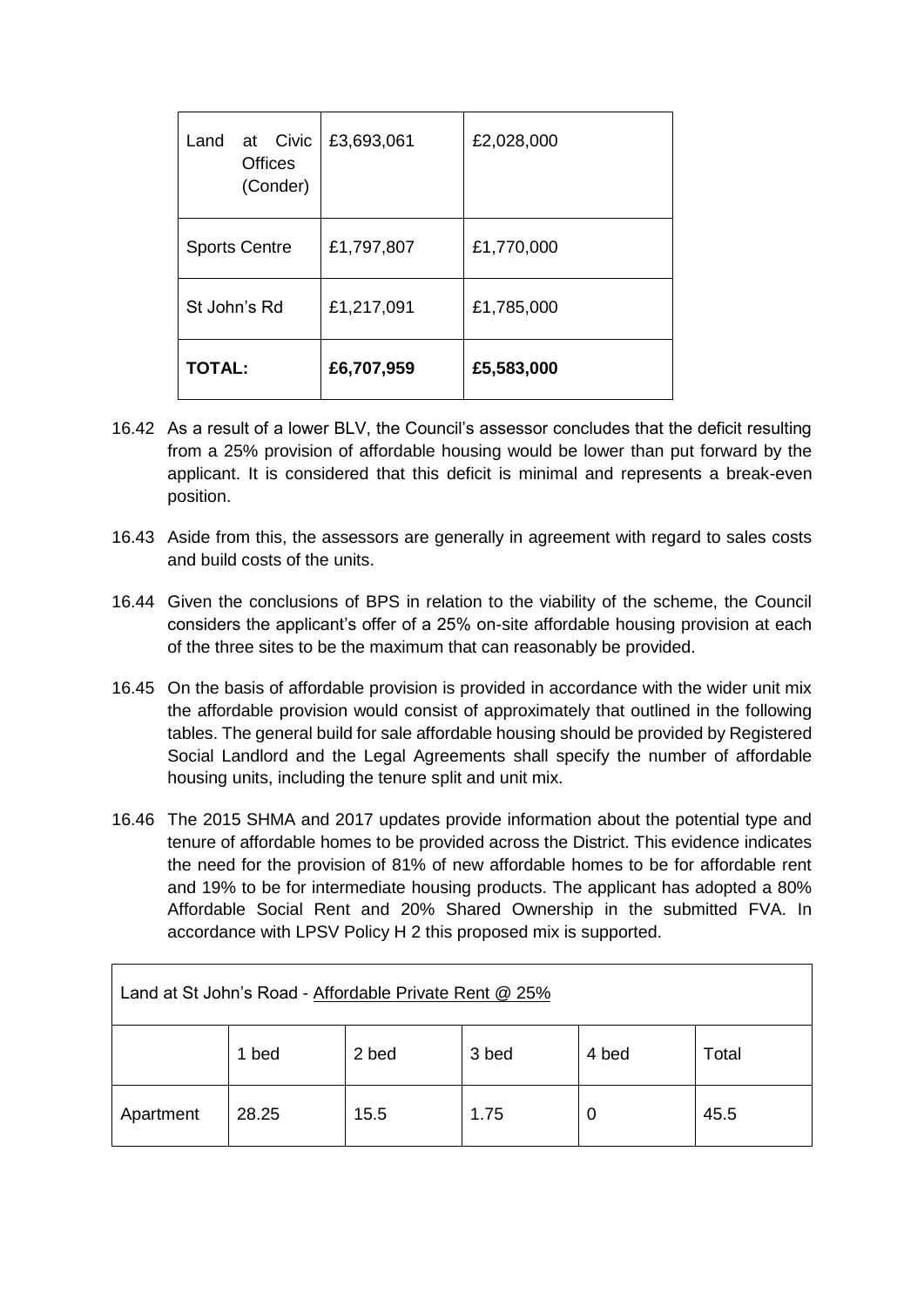| 62% | 34% | 4% | 100% |
|-----|-----|----|------|
|     |     |    |      |

| Epping Sports Centre, Hemnall Street - 80% Affordable Social Rent 20% Shared<br>Ownership @ 25% |       |             |       |             |       |
|-------------------------------------------------------------------------------------------------|-------|-------------|-------|-------------|-------|
|                                                                                                 | 1 bed | 2 bed       | 3 bed | 4 bed       | Total |
| Apartment                                                                                       | 3.25  | 3           | 1     | $\mathbf 0$ | 7.25  |
| House                                                                                           | 0     | $\mathbf 0$ | 2.75  | 0           | 2.75  |
| Total                                                                                           | 3.25  | 3           | 3.75  | 0           | 10    |
|                                                                                                 | 33%   | 30%         | 38%   |             | 100%  |

Land and part of Civic Offices – 80% Affordable Social Rent / 20% Shared Ownership @ 25%

|           | 1 bed       | 2 bed | 3 bed | 4 bed       | Total |
|-----------|-------------|-------|-------|-------------|-------|
| Apartment | 1.75        | 4.25  | 1.25  | $\mathbf 0$ | 7.25  |
| House     | $\mathbf 0$ | 0.25  | 3.25  | 0.5         | 4     |
| Total     | 1.75        | 4.5   | 4.5   | 0.5         | 11.25 |
|           | 16%         | 40%   | 40%   | 4%          | 100%  |

16.47 Paragraph 3.14 of LPSV Policy H 2 explains that, for larger-scale development proposals for new housing development to be delivered on a phased basis, the Council will require Legal Agreements to include mechanism for viability reviews and 'clawback'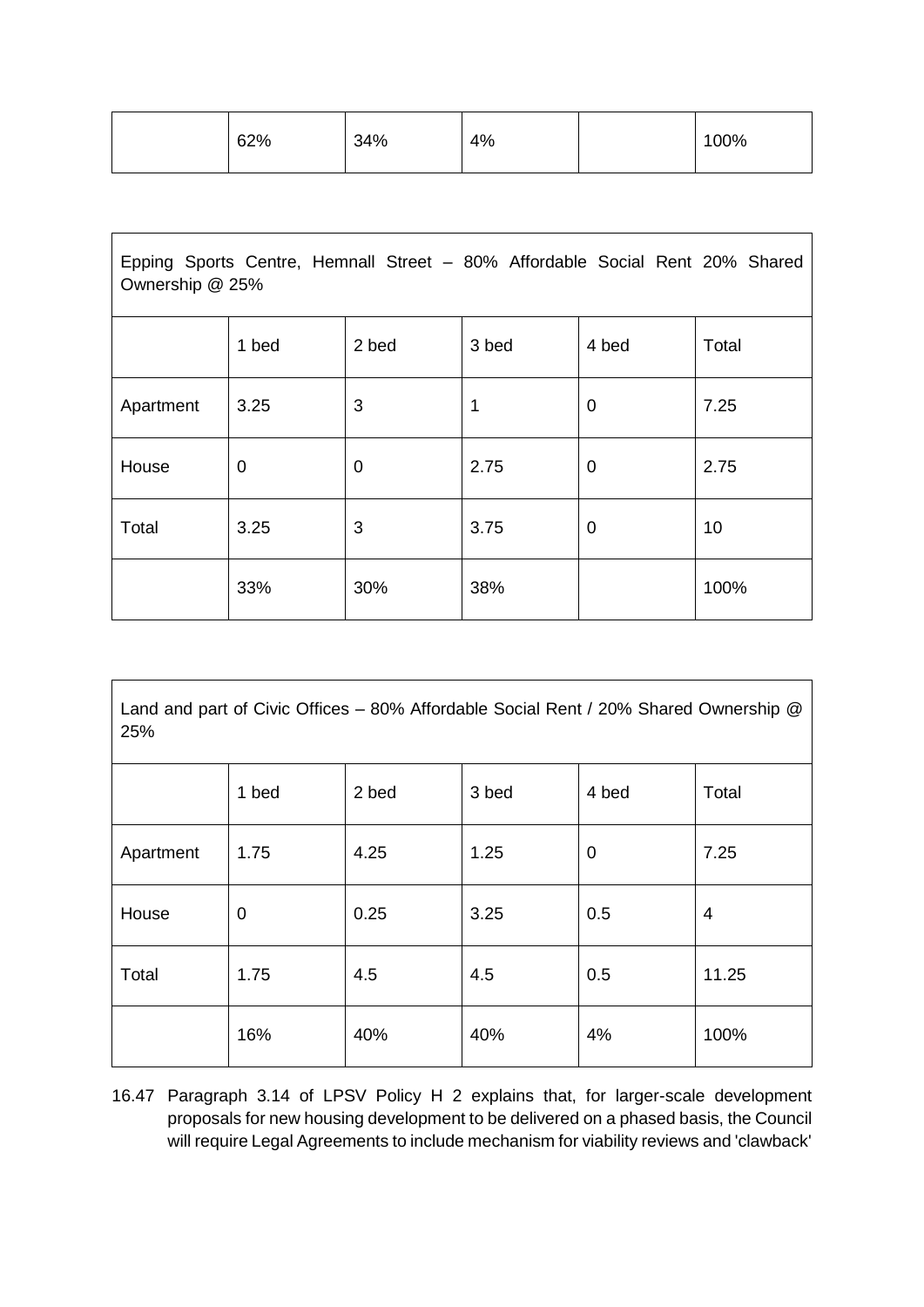clauses (or similar) to ensure the fullest possible compliance with Local Plan policy is achieved where the viability of the scheme improves before completion. The proposals are linked and their delivery shall be phased in order to ensure general compliance with the LPSV site allocations. Given this phasing, and the time period over which the developments will be constructed, viability review mechanisms shall be included within the Legal Agreements for the residential properties. These review mechanisms shall allow for viability to be re-assessed at various stages of the development process, to allow any improvements in viability to be captured by the Council. This is particularly important in light of current high build costs – the review will capture any improvements in sales values relative to costs.

16.48 In summary, the applicant's FVA has been scrutinised by an independent assessor working on behalf of the Council. The conclusion of this assessment is that a policy compliant provision of affordable housing would not be viable. The applicant has put forward an offer of 25% provision on each site which the Council's assessors consider would represent a break-even position. Given this, the provision of 25% of units on site as affordable would be acceptable. Review mechanisms will be included within the Legal Agreement to ensure that any improvement in viability is secured by the Council.

## **17. Design**

- 17.1 The LPSV is clear that the Council is committed to ensuring that all new development in the District is of the highest design standards in their broadest sense. Good design should ensure that new forms of development function well within the surrounding area and result in buildings which are durable and adaptable within their context.
- 17.2 The LPSV emphasises that good design is not solely a visual concern, but actually has social and environmental elements such as the potential to create high quality public realm, improving quality of life for local communities and contributing to the sustainability agenda.
- 17.3 This approach follows the NPPF requirement for Local Planning Authorities to require new forms of development to recognise local context and set out the quality of development expected within the District.
- 17.4 Policy SP 3 sets out that the Council seeks to ensure that development proposals accord with exceptional place making principles. Place making is a holistic approach to planning which brings together all component parts of a successful place.
- 17.5 Policy DM 9 sets out the policy requirements based on the overall design approach contained within the LPSV.
- 17.6 Similarly to Policy DM 9 of the LPSV, Saved Policy DBE1 of the ALP requires that new development is of high quality design. Development proposals are expected to be respectful to their setting, adopt a significance in the street scene which is appropriate to their function and use high quality external materials. In addition to high quality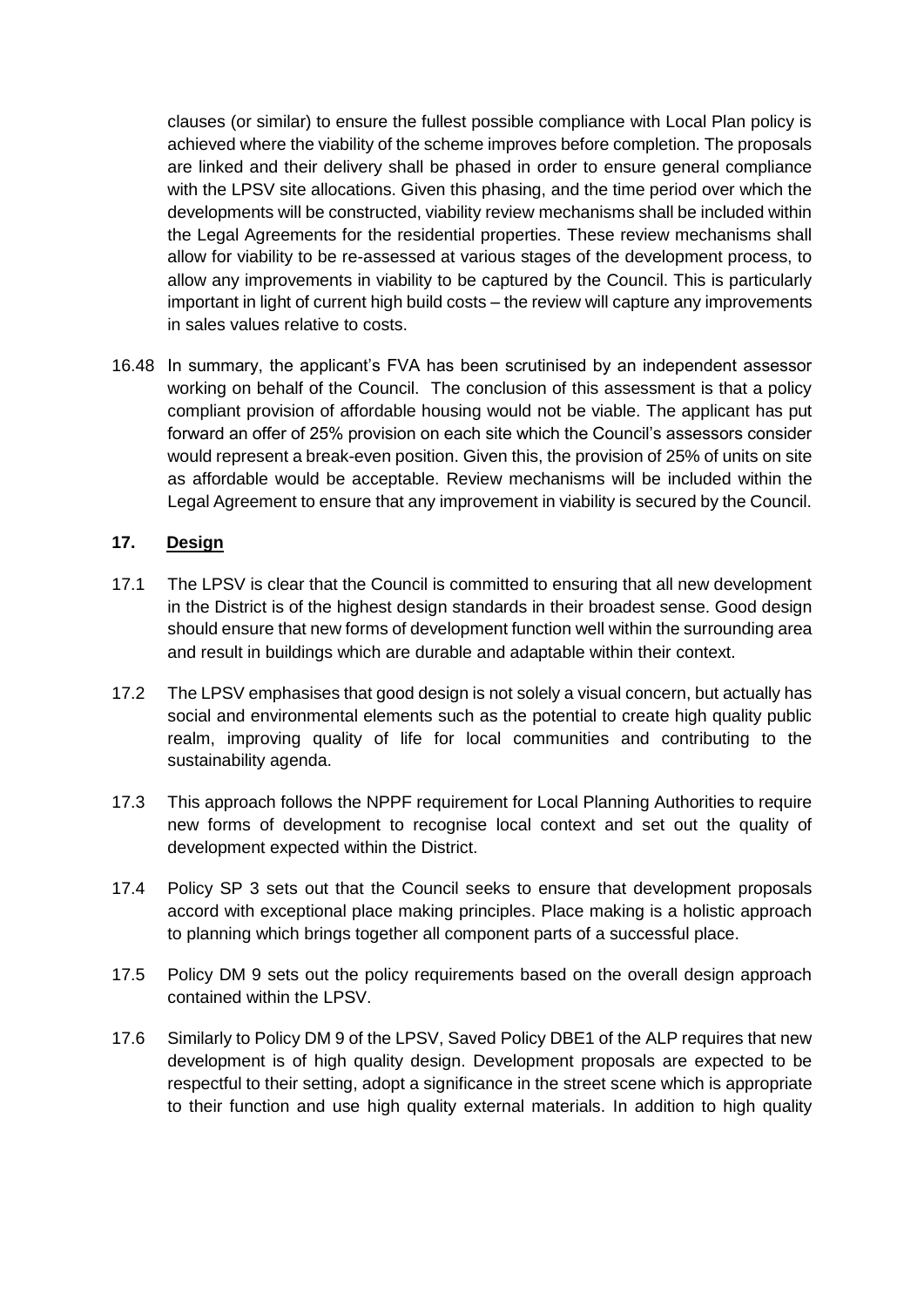design standards required, Policy CP2 of the ALP seeks to preserve the rural environment, including landscape character and protecting the countryside.

- 17.7 In order to achieve the outstanding design as required by the LPSV, the Council has established a Quality Review Panel (QRP) to act as a 'critical friend' to both the Council and applicants.
- 17.8 The QRP consists of an independent, multidisciplinary group of experts who are suitably trained and highly experienced individuals in their fields and the Panel has the overarching ambition of assisting the Council with ensuring that new development achieves the high-quality design as required by the LPSV.
- 17.9 The proposed development on the application site has been the subject of several reviews by the QRP. The comments received following each review has been taken into account when considering the various elements of design in the following section.

### 17.10 Scale, form and massing

- 17.11 Policy DM9 of the LPSV notes that developments must relate positively to their context (Part A (i)), having regard to the form, scale and massing prevailing around the site (Part D (ii)), active frontages (Part D  $(v)$ ), and respond to natural features of the site and surroundings (Part E). Policy DM 9 also notes that proposals should not result in an over-bearing or overly enclosed form of development (Part H (iii)) and consider microclimate conditions (Part H (iv)).
- 17.12 Paragraph 130 of the NPPF notes that development should be visually attractive as a result of good architecture, layout and appropriate and effective landscaping, and be sympathetic to the surrounding built environment and landscape character
- 17.13 The current leisure centre building occupies a large proportion of the total site area and presents a solid, expansive mass to both of the site's street frontages. In terms of height of the proposed scheme, the terrace fronting onto Nicholl Road would reflect the height of existing two and a half storey houses along Nicholl Road, and would not appear overly dominant in the street scene. When viewed from Hemnall Street, the apartment block would be taller than the existing properties.
- 17.14 Whilst the proposed scheme is, overall, taller than the existing leisure centre, the mass has been broken down reducing the overall visual impact of the building. This has been achieved by incorporating steps in the building elevations, flat roofs and recessed pitched roofs, set behind parapet walls, on the apartment block building and gable fronted designs with saw-tooth pitched roofs to the terraced houses. Furthermore, the apartment block and the terraced houses are set in from the site boundaries, and over 12 metres from each other, which allows space for meaningful landscaping and ensures the proposal does not appear cramped within the site and reducing the visual impact when viewed from the street.
- 17.15 The general building height and massing strategy is therefore acceptable.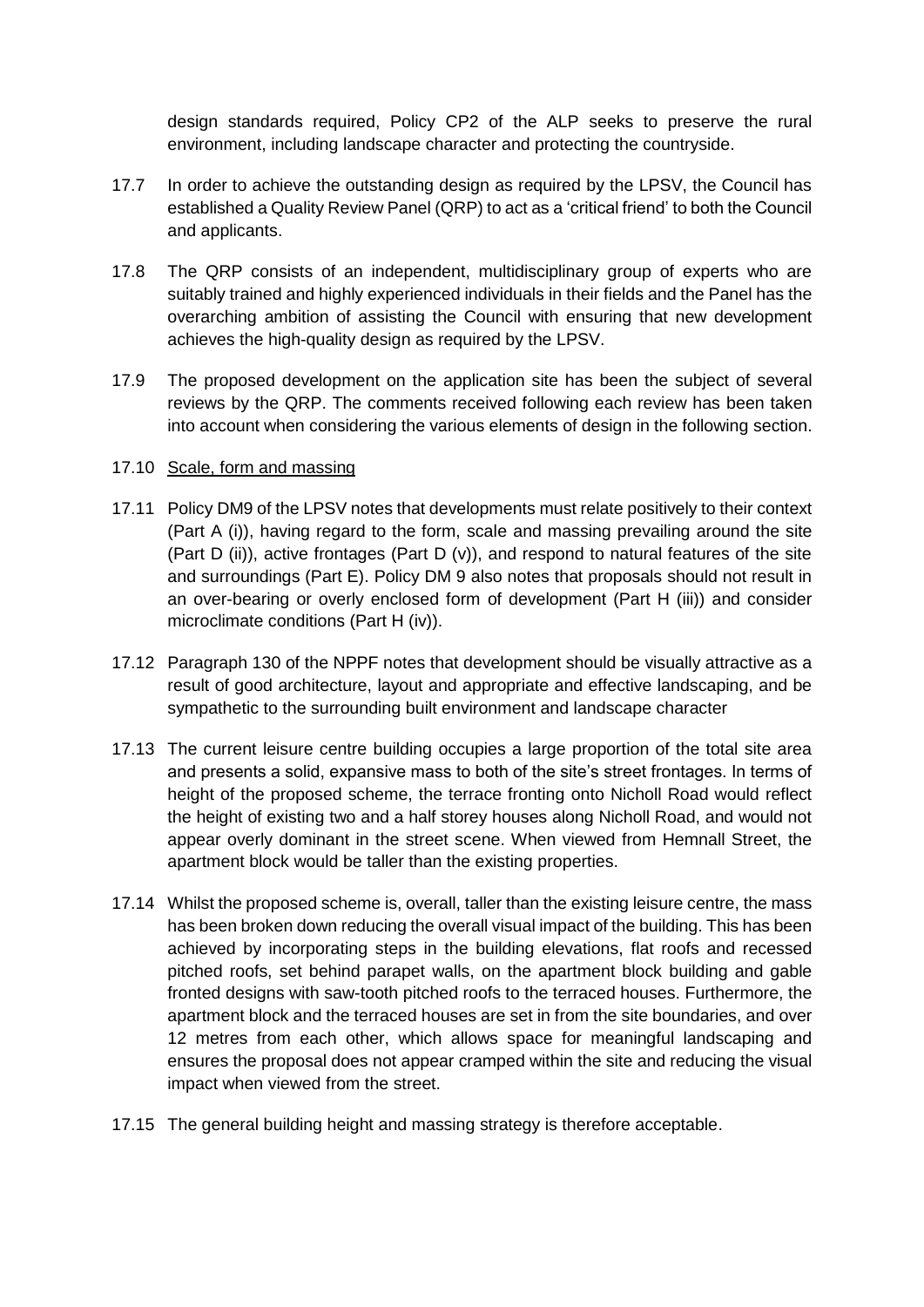### 17.16 Layout

- 17.17 Policy SP 3 of the LPSV notes that development proposals must demonstrate strong vision, leadership and community engagement (i), extend, enhance and reinforce strategic green infrastructure and public open space (vii), ensure positive integration and connection with adjacent rural and urban communities thereby contributing to the revitalisation of existing neighbourhoods (x) provide for sustainable movement and access to local and strategic destinations (including rail, bus and pedestrians, cycling) (xiii).
- 17.18 Policy DM 9 notes that development proposals must have regard to the framework of routes and spaces connecting locally and more widely (Part D (iii)).
- 17.19 Policy T 1 notes that development proposals will be permitted where they provide safe, suitable and convenient access for all potential users (Part C (i)) and provide a coordinated and comprehensive scheme that does not prejudice future provision of transport.
- 17.20 Policy DM 9 Part A (v) notes developments must incorporate design measures to reduce social exclusion, the risk of crime, and the fear of crime. Policy DM 9 part A also notes proposals should relate positively to their context, and Policy DM 21 notes that the local environmental impacts, including light pollution, of all development proposals after mitigation must not lead to unacceptable impacts on the health, safety, wellbeing and amenity of existing and new users or occupiers of the development site, or the surrounding land.
- 17.21 The siting of the apartment blocks and terrace in relation to each other allows for an acceptable amount of amenity space and landscaping to be incorporated into the scheme. There is a clear distinction between the public and private spaces within the site, with appropriately sited fencing and gates to aid legibility and site security.
- 17.22 The visual presence of the car parking area is softened by the presence of the landscaping buffer between the car park and the apartment block. Conditions are recommended to ensure that appropriate boundary treatments are installed, to ensure residents within the apartment block are not unduly impacted by noise, light or air quality arising from the use of the car park.

## 17.23 Landscaping

17.1 Policy DM 3 of the LPSV seeks to ensure that new development will not directly, indirectly or cumulatively cause significant harm to landscape character, the nature and physical appearance of ancient landscapes or geological sites of importance. Proposals should be sensitive to their setting in the landscape and have due regard for local distinctiveness and characteristics. Policy DM 5 of the LPSV seeks that developments retain and enhance existing green infrastructure including trees, use native species and enhance the public realm through the provision of trees.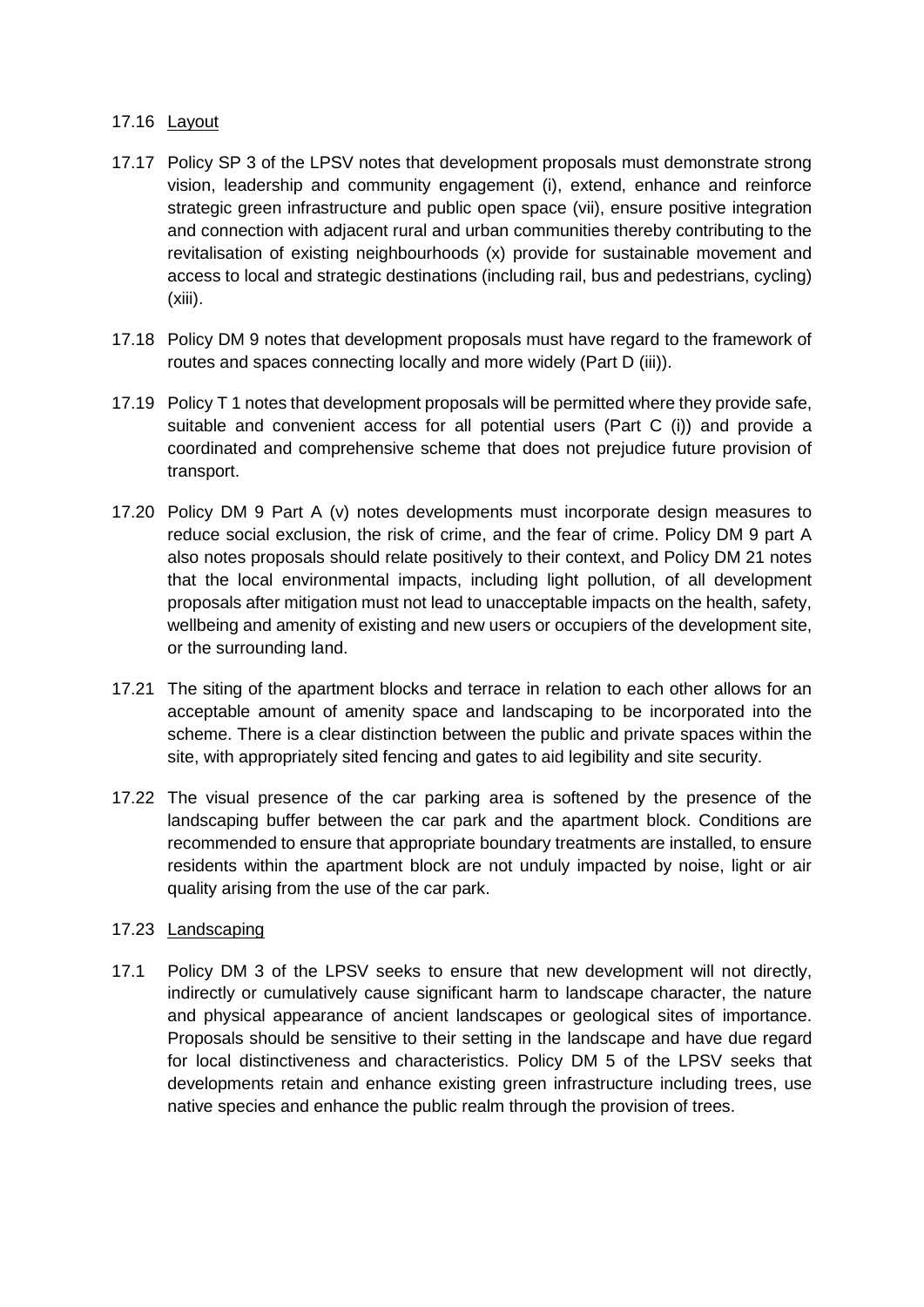- 17.2 The existing trees along Hemnall Street are to be retained as part of the landscaping masterplan, along with trees along the north-east boundary of the site. These trees provide the context for the 'woodland walk', a publicly accessible route running through the site from Hemnall to Nicholl Street which improves the permeability of the site when compared to the existing situation. The design of the apartment block ensures sufficient natural surveillance and activation onto this route through the site. Planting and rain gardens are to be provided across the site, including a landscaping buffer surrounding the parking area which reduces the visual impact of the hardstanding.
- 17.3 However, the following trees are shown to be removed to facilitate development London Plane (T1) ; Black Pine (T7) ; and the mixed evergreen boundary along Nicholl Road (G21). The Trees and Landscape Team have stated that there is no arboricultural justification for the removal of these and the replacement landscaping is an insufficient replacement. This objection is noted. The loss of the trees is regrettable, but the retention of the trees would significantly limit the extent of development that could take place on the site. Given the acute housing need within the District and the need to optimise the density of development on the site, the benefit arising from the removal of the trees outweighs the harm in this instance.
- 17.4 The scheme incorporates a central landscaped courtyard, which is accessible by all residents within the site. There is a physical connection between the rear gardens of the terraced houses and the courtyard area. A revised approach to the landscape treatment of the courtyard has been submitted during the course of the application. The proposal now represents an interesting, high-quality and sustainable scheme with a distinct character. The revised layout, along with high-quality precedents shown, provide reassurance that the courtyard has been designed in a meaningful and appropriate way, benefiting residents and those using the 'woodland walk'. An acceptable level of play, planting, seating and artwork provision has been considered and is to be provided as part of the overall landscaping strategy.
- 17.5 In terms of the detail of the planting scheme proposed, subject to conditions, the species selection and mix is considered acceptable.
- 17.6 Boundary treatments are generally supported, with high-quality brickwork proposed to all boundaries visible from the public realm. A change to the brick colour/ texture could help the boundary walls to be viewed as part of the landscape design and help to soften the edges – a condition is therefore recommended to secure this alternative arrangement.

### 17.7 Appearance and materials

17.8 Policy DM 9 of the LPSV notes that development proposals are required to incorporate sustainable design and construction principles (Part A (iii)) and relate positively to their locality having regard to distinctive local architectural styles, detailing and materials (Part D (vi)).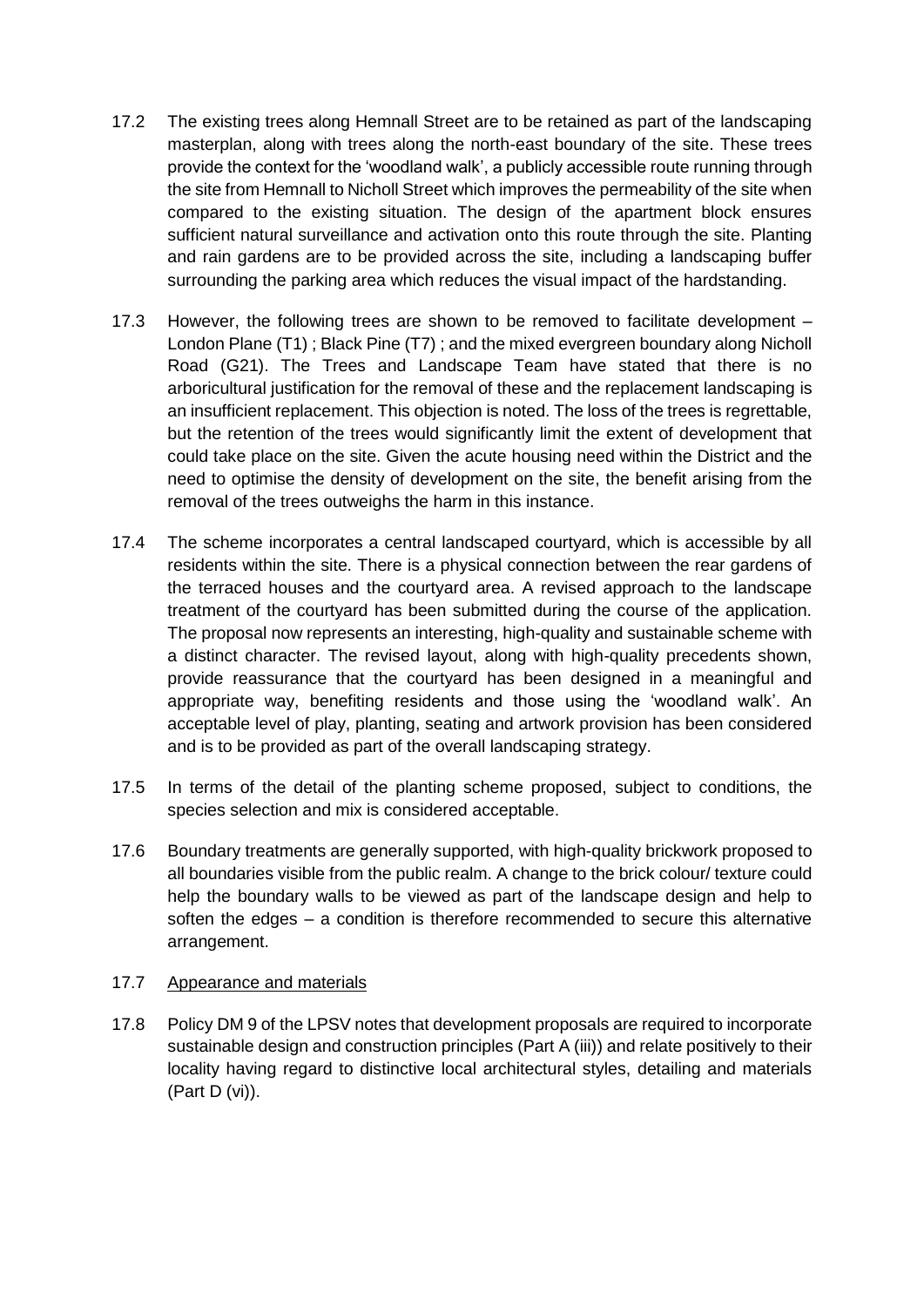- 17.9 The NPPF paragraph 130 notes that developments must be visually attractive as a result of good architecture, layout and appropriate and effective landscaping, establish a strong sense of place, and be sympathetic to local character and history while not preventing or discouraging appropriate innovation or change.
- 17.10 The design, appearance and materiality of the terraced houses fronting onto Nicholl Road appears as a contemporary, yet respectful, addition to the street scene. Appropriate materials and finishes will be secured by the recommended conditions. In particular, detailed elevation/ junction information is required to be submitted, particularly with regards to depths of reveals, rainwater goods, copings, door/ window details and balconies. To note, balcony design shown on bay studies still differ from precedent images and CGI perspectives, however the precise detail of these can be secured by condition.
- 17.11 As noted above, the use of solid brick matching the building brickwork to ground floor private amenity should be reviewed to relieve the dominance of a single brick type and to soften the edges of the communal amenity. This is to be secured by the recommended conditions.

### 17.12 Amenity for future residents

- 17.13 In terms of the layout of the flats within apartment block A, these are in line with NDSS, fire strategy and Part M4(2) Accessibility standards. Layouts are carefully considered. For accessibility and fire considerations this will be further reviewed by Building Control to ensure all technical requirements are met. The requirement for Part M4(2) is included within the recommended conditions but appears achievable through the design.
- 17.14 Similarly, house layouts are rational and provide an acceptable quality of accommodation. Whilst the arrangement of WC rather than habitable room at ground floor frontage limits activity and overlooking, there are two bedrooms and a study space on the frontage at upper levels and therefore this arrangement is acceptable. It is noted that Part M4(2) requires a shower room on the entrance level of 3-bed+ properties, and this will be secured by condition.
- 17.15 The cycle parking to houses is located at the front of the property and this allows for convenient access, therefore encouraging active travel in line with policy T1 and DM9. There does not appear to be any detailed information provided on the design of these however the plan information in conjunction with visuals provides sufficient information so that the detail can be secured by condition.
- 17.16 The cycle store to Block A is also conveniently located for all residents of the flats.
- 17.17 With regard to overlooking, the distance between windows of habitable rooms and their siting ensures that there is an acceptable level of privacy for all homes. A condition is recommended to ensure appropriate screens are installed on balconies to prevent overlooking of the private amenity areas of some of the ground floor flats.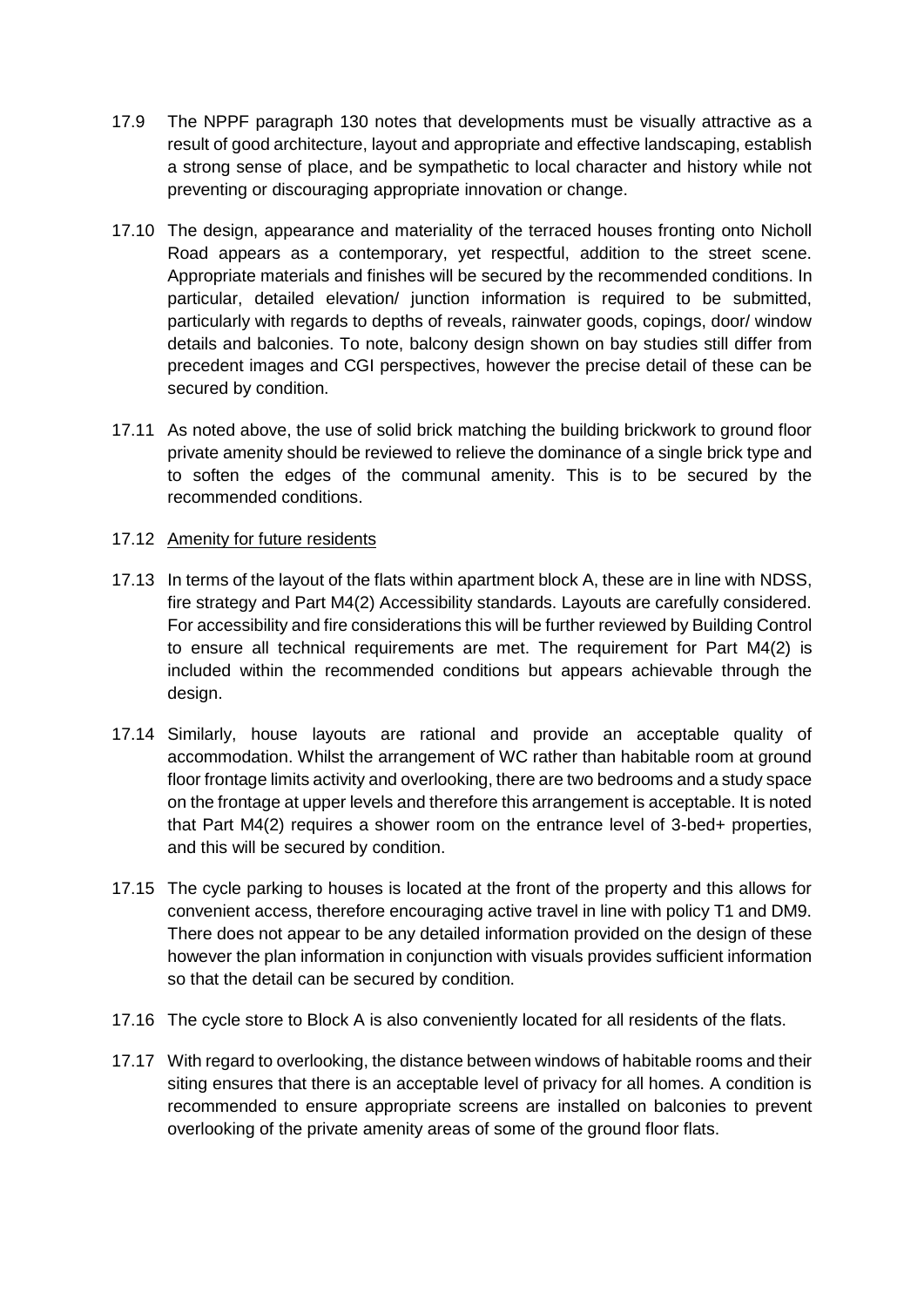- 17.18 An updated Daylight, Sunlight, Overshadowing Report (Aug 2021) was submitted, which assessed the internal light levels to the proposed homes. This report shows that 88% of windows comply with daylight at 2% Average Daylight Factor (ADF) for Living/Kitchen/ Dining rooms (LKDs) and 96% comply at 1.5% for LKDs. Given the highly sustainable location, the need to make efficient use of the site and the highquality amenity proposed, the figures acceptable in this context.
- 17.19 Whilst a number of rooms would not meet the BRE recommendations for sunlight/ Annual Probable Sunlight Hours (APSH), it is noted that most of the rooms that transgress the recommendations are bedrooms and/or north-facing. The fact that most of the proposed dwellings are dual aspect means that it is more likely the overall light quality internally will be better than for single aspect dwellings, with more choice of aspect. On this basis, the arrangement is acceptable.
- 17.20 Therefore, overall in terms of design, the proposal would be of an acceptable scale, height and massing. The site layout and the detailed design of the buildings reduces the overall visual mass, ensuring the scheme sits comfortable within the plot and does not appear visually dominant within the wider street scene. The proposed appearance, materiality and landscaping is acceptable subject to conditions requiring further details. The proposed homes have been carefully designed in terms of layout and would provide a good level of amenity for future residents. Subject to conditions, there would be adequate privacy to each home and external amenity spaces. Each home would benefit from an acceptable level of daylight, sunlight and outlook. In addition, parking and cycle parking provision is easily accessible and would promote the use of active travel.

## 17.21 **Density**

- 17.22 The proposal is for 40 dwellings across a site area of 0.41 hectares, resulting in a density of 98 dph.
- 17.23 Policy H3A of the adopted Local Plan states that new housing developments will achieve a net site density of at least 30 - 50 dwellings per hectare. In the LPSV, policy SP3 states that the Council will normally expect densities above 50 dwellings per hectare in towns. Therefore, there is general support for higher density residential developments in sustainable town centre locations. The policy does not provide an upper limit on the density for each site.
- 17.24 Paragraph 122 of the NPPF states that planning decisions should support developments that makes efficient use of land. Paragraph 125 further states that where there is an existing or anticipated shortage of land for meeting identified housing needs, it is especially important that planning policies and decisions avoid homes being built at low densities and ensure that developments make optimal use of the potential of each site. The NPPF advises that density standards should seek a significant uplift in the average density of residential development within these areas, unless it can be shown that there are strong reasons why this would be inappropriate.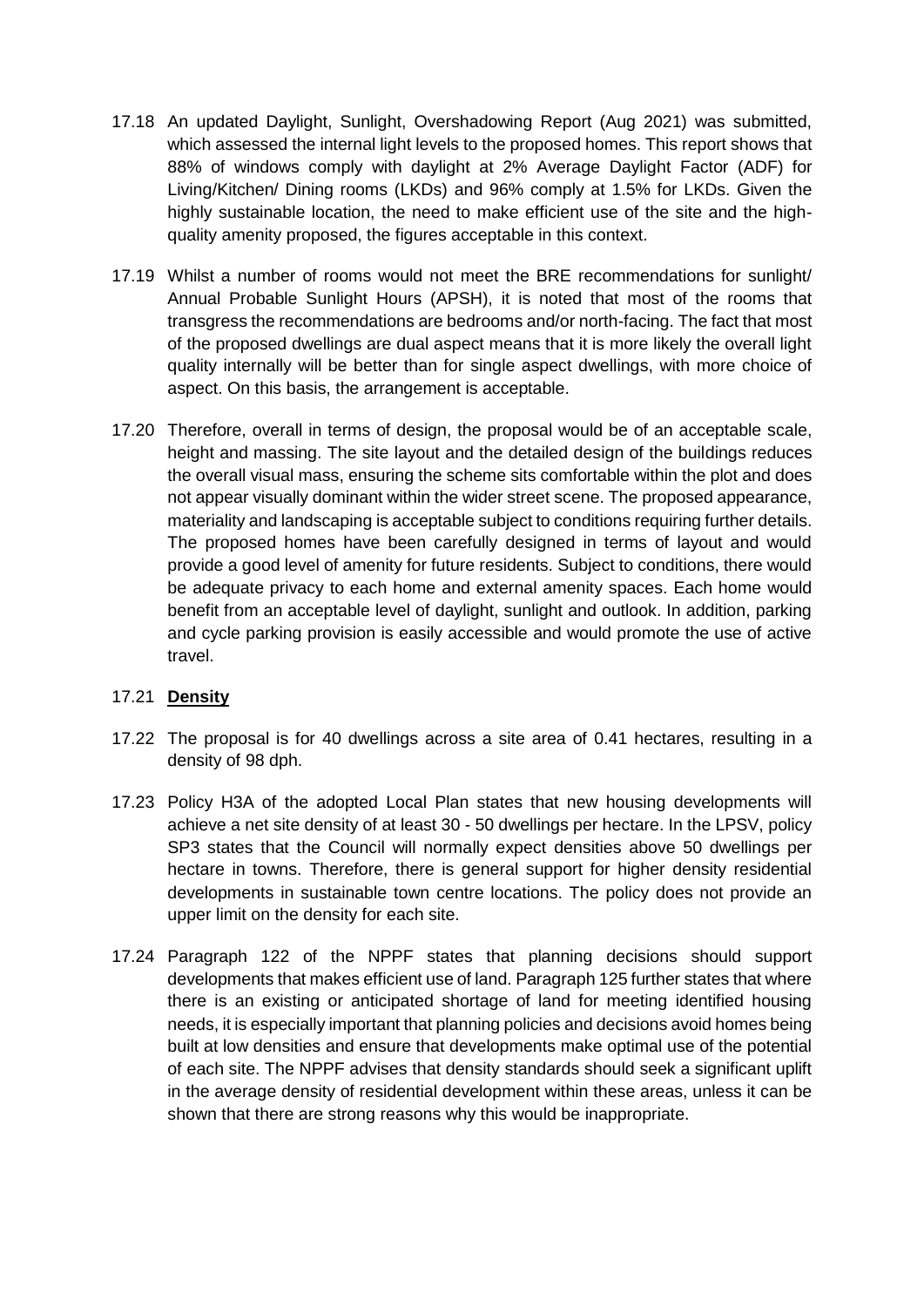17.25 The LPSV allocates the site for the provision of approximately 43 homes. The number of homes proposed falls below that expected within the site allocation and therefore the density is lower. Having regard to the density within the site allocation and the town centre location, the proposed density is acceptable.

### **18. Impacts on neighbouring amenity**

- 18.1 Paragraph H of Policy DM 9 requires development proposals to take account of the privacy and amenity of the users of a development as well as that of neighbours. Policy DBE9 of the ALP contains the same objective by seeking to safeguard the living conditions of neighbouring properties. Paragraph H of Policy DM 9 is further split into subsections  $(i - iv)$  and the report will consider these issues in turn.
- 18.2 When considering privacy and amenity issues in relation to existing residents, it is important to understand the context of the application site in relation to the nearest of these neighbours.

## 18.3 Sunlight and Daylight

- 18.4 Part (i) of paragraph H seeks to ensure that adequate levels of sunlight/daylight and open aspects are provided to the users of the development and nearby neighbouring residents.
- 18.5 The application was accompanied with a Daylight, Sunlight and Overshadowing Report (updated Aug 2021) prepared by Avison Young (AY) on behalf of the applicant. Officers has reviewed the report and assessed the application.
- 18.6 As a result of the proposal, a single property would be affected beyond the recommended BRE levels – no. 23a Hemnall Street. Given the windows affected serve a small study and utility space and are located on a flank wall facing the site, the overall level of light to the main habitable rooms of this property would remain acceptable.

## 18.7 Overlooking / loss of privacy

- 18.8 Part (ii) seeks to ensure that existing neighbours will not be overlooked by users of new development.
- 18.9 At present, the properties on the northern side of Amesbury Road are sited in close proximity to the flank walls of the existing sports centre building. There are only a few windows facing these residential dwellings at present. The proposed apartment block would introduce a greater number of windows facing the Amesbury Close properties, However, the apartment block would be sited at a greater distance from the site boundary than the existing sports centre, creating a separation distance of at least 22 metres. This separation distance is sufficient to ensure that there will not be an unacceptable level of overlooking between the apartment block and the Amesbury Road properties.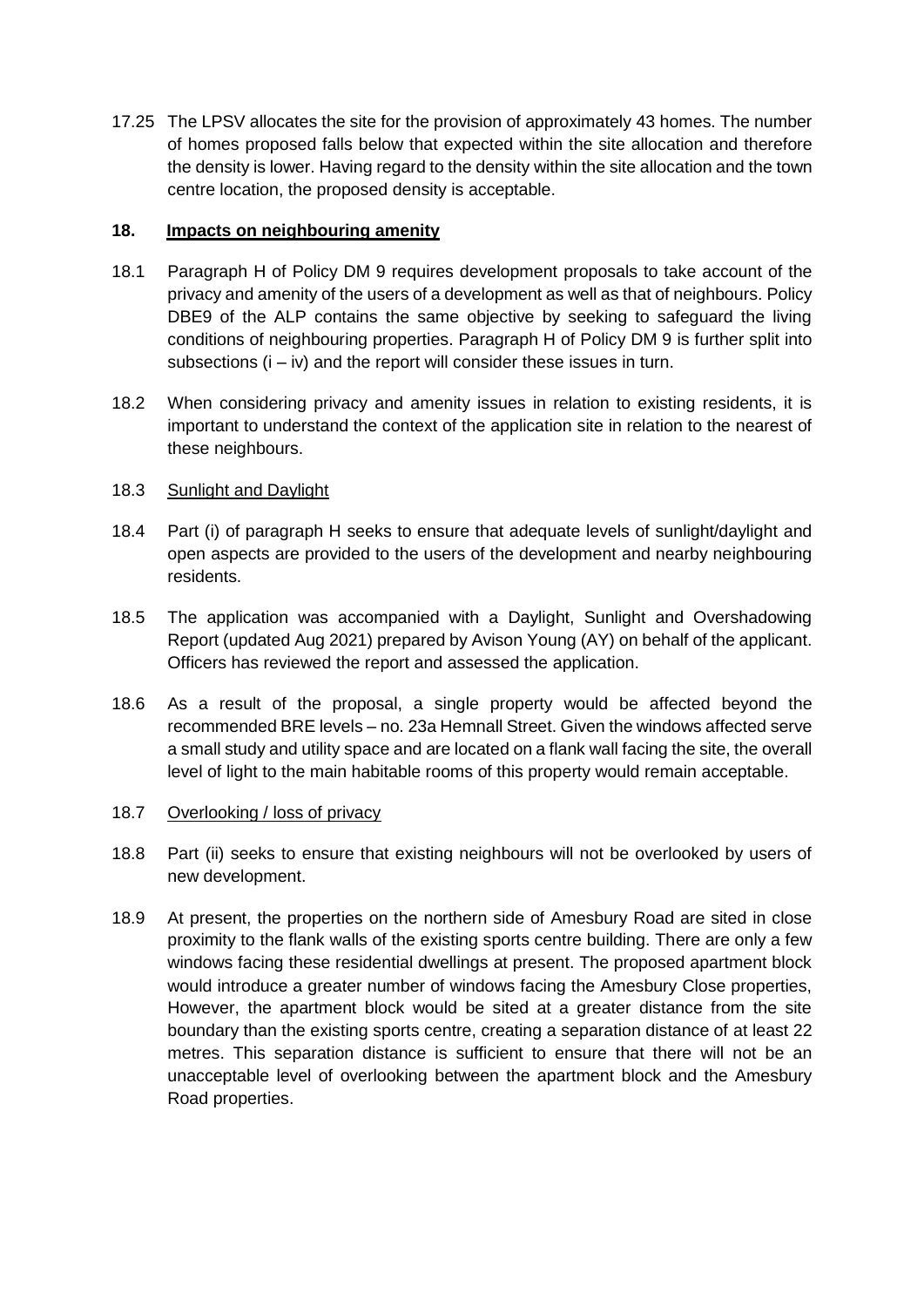- 18.10 The proposed terraced houses would be sited closer to the boundary with 12 and 12a Amesbury Close. The front elevations would not extend beyond the side/front of 12b, which does not have any windows in the flank elevation. As such, there would be no overlooking or loss of privacy to this building. The end of terrace house only includes one ground floor window in the flank elevation. This, combined with its siting in relation to 12 Amesbury Close, is sufficient to ensure that an acceptable level of privacy remains to this property.
- 18.11 The apartment block would be sited at least 12 metres from the rear garden of 27 Hemnall Street, which is sufficient and would ensure an acceptable level of privacy remains. No 25a Hemnall Street is located in closer proximity to the apartment block, but is not a residential property and therefore the level of retained privacy is acceptable for its use.
- 18.12 With regard to the neighbours on the north-eastern side of the site, No. 23a has two ground floor flank windows, but the distance between the windows and the apartment block, along with the presence of the existing boundary fence and hedge, would ensure no direct overlooking between these buildings. The apartment block would incorporate upper storey flank windows facing No. 23a, but these would face onto the front car parking area and not the main garden area to the rear. At the rear, the siting of the rear building line in relation to No. 23a prevents any overlooking. A condition is recommended to secure an acceptable screen to the north-eastern side of the balconies to prevent any perceived loss of privacy to the rear garden of No. 23a.
- 18.13 No. 20 Nicholl Road is a dormer bungalow, with side facing windows within the roof. Again, the flank wall of the proposed end-of-terrace house only contains a ground floor level window in the flank elevation. The window is sited at sufficient distance from the boundary and there are intervening trees, such that there would not be any overlooking of No. 20 Nicholl Road. The row of terraces are set further forward in the site than No. 20, such the privacy of the garden of this property would also be retained.

### 18.14 Outlook

- 18.15 Part (iii) seeks to ensure that new development is not overbearing and would not cause significant harm to the outlook of occupiers of neighbouring properties.
- 18.16 As set out above, the existing sports centre building is sprawling in form, and sits tight to the boundaries of the plot. Although the proposed buildings would, at some points, be taller in height than the existing building, the overall footprint would be less sprawling and the distance from the site's boundaries increased in most areas of the site. In particular, the outlook from the Amesbury Close properties will be retained, by moving the built form more centrally into the site. The siting of the proposed buildings relative to 23a Hemnall Street and 20 Nicholl Road has been carefully considered and adequate outlook will be retained from the main habitable rooms of these properties.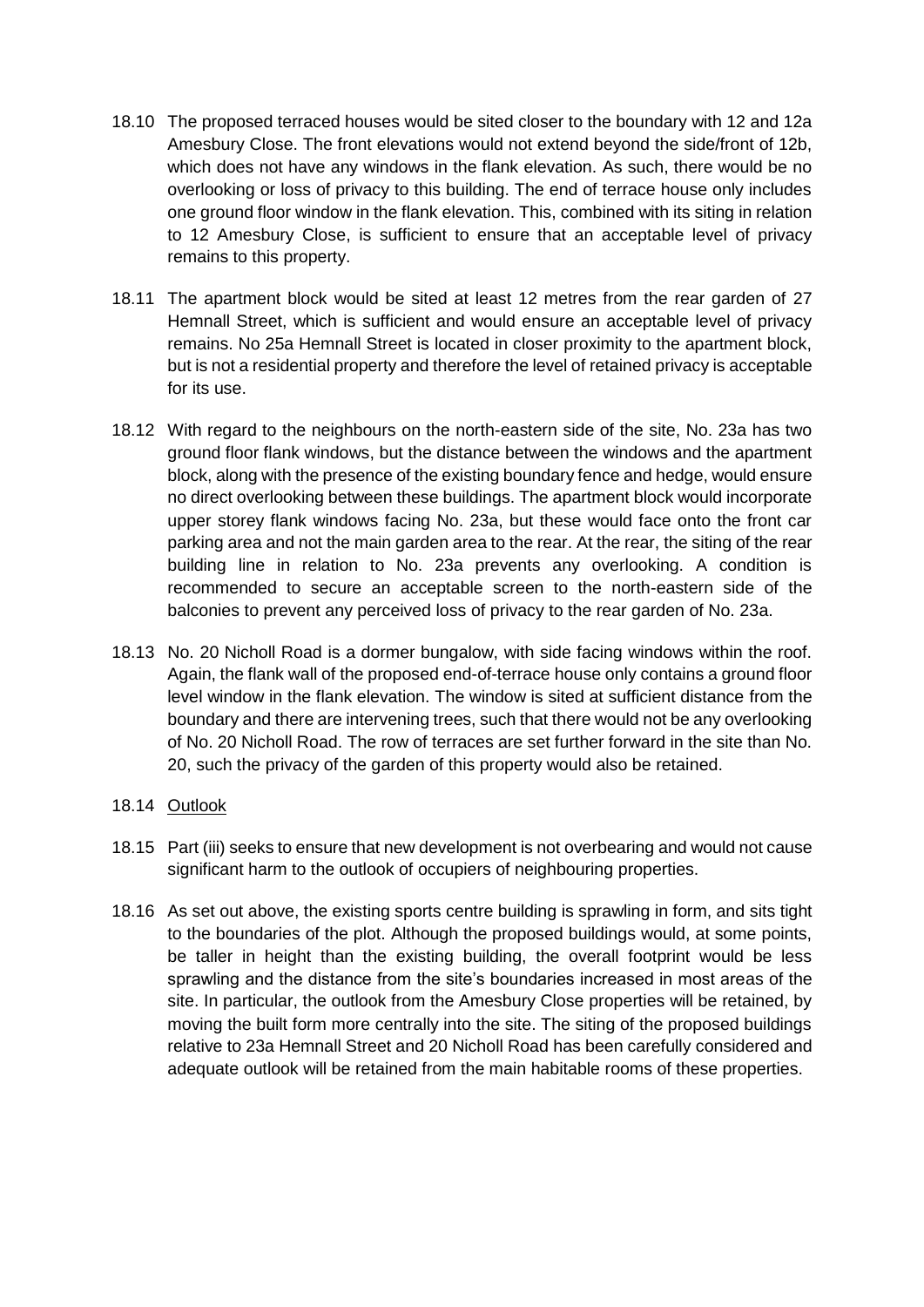18.17 Overall, the proposal is considered acceptable with regard to any impact on the surrounding residential properties in terms of privacy, overlooking, daylight, sunlight and outlook and is therefore compliant with paragraph H of Policy DM 9.

### 18.18 Noise, vibration, fumes, light pollution and air quality

- 18.19 Part (iv) requires that issues of noise, vibration, fumes, light pollution and air quality are properly addressed when considering an application to ensure that none would cause significant harm to the amenity of existing residents or new users of the proposed development.
- 18.20 The report will now consider each of these aspects in turn.
- 18.21 With regard to noise, the proposed residential use, and the siting of the buildings in relation to the neighbouring properties, is such that there would not be an unacceptable increase in noise experienced by the neighbouring properties.
- 18.22 Additionally parking provision on the site will be significantly reduced and thus any noise generated from vehicles is likely to be less than that of which the occupants of the surrounding properties currently experience with the leisure centre use, and associated servicing. As such, the proposal is acceptable with regard to noise impacts.
- 18.23 A lighting impact assessment was submitted with the application which indicates that the upward light ratio (ULR) would not exceed the maximum permissible level of 5% for an E3 environmental zone. The report concludes finding that any residual effects of lighting from the proposed development will be negligible. Officers have reviewed the application and the lighting assessment report and are satisfied that there will be no undue harm caused to the amenity of the occupants of the surrounding properties as a result of lighting, subject to the recommended conditions.
- 18.24 The application has been accompanied by an Air Quality Assessment (AQA) which considers the potential impacts of the construction phase of the development as well as the operational phase.
- 18.25 The Council's Environmental Health Officer (EHO) has considered the AQA and has commented that the proposed mitigation measures have been taken from appropriate guidance and if suitably implemented, will ensure that there will not be significant harm caused to sensitive receptors. These measures can be secured through the recommended condition. Given the proximity of residential properties and the phased nature of development on this, and the nearby linked sites, conditions recommending real time dust monitoring are recommended also.
- 18.26 Based on the evidence provided by the applicant and subject to the recommended conditions, the proposal will not cause significant harm to air quality in relation to human health.
- 18.27 Summary relating to design and neighbouring amenity issues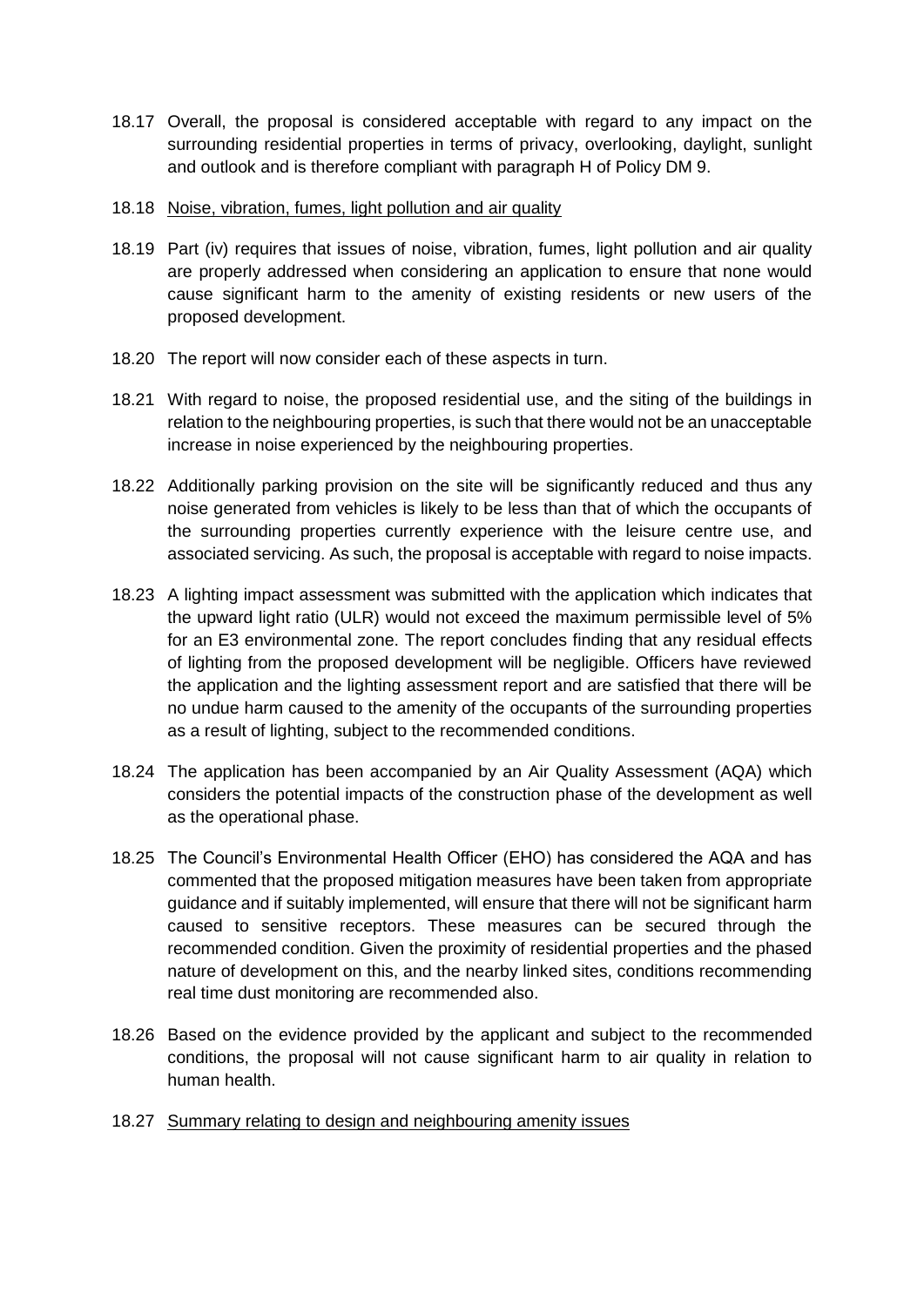- 18.28 Drawing all the strands together in relation to design and neighbouring amenity issues, the analysis conducted through this report has concluded that the proposed development fulfils the Council's overall vision and policies of ensuring that new development is comprised of high quality design, subject to the imposition of adequately worded planning conditions/obligations.
- 18.29 It has further been concluded that there would not be any significant harm caused to the living conditions of any of the existing residents who live in the area and that the development will ensure a good level of amenity to staff and visitors, subject to the imposition of suitably worded conditions / planning obligations.
- 18.30 The proposal is therefore compliant with the requirements of Policies SP 3, DM 9 and T 1 Part C and Part D of the LPSV and with Policies CP2, DBE1, DBE4 and DBE9 of the ALP.

### **19. Highways and Transport**

- 19.1 The submitted Transport Assessment (TA) assesses the potential impacts of the proposed development on the local and strategic highway network.
- 19.2 The TA has been reviewed by Essex County Council Highways, who conclude that it is a robust assessment of the traffic impacts of the proposal.
- 19.3 The application proposes 248 cycle parking spaces (224 long-stay and 24 short-stay).
- 19.4 The application proposes 20 car parking spaces, including 3 blue-badge parking spaces. Of these spaces, 11 will be allocated with the remainder for visitor parking. Policy T 1 of the emerging Local Plan requires that any development which proposes vehicle parking spaces must ensure that those spaces have direct access to an electric charging point. All parking spaces are to be active Electrical Vehicle Charging Points (EVCP), in compliance with this policy.
- 19.5 The residential Travel Plan submitted includes detailed measures for the applicant to implement in order to reduce reliance on the private car. These include providing Residential Travel Information Packs, cycle parking provision, encouraging car share platforms, free membership and £50 credit for a car club for residents, and the provision of electrical vehicle car charging. The site is well located, close to other accessible modes of sustainable travel. Given the scale of the development and proximity to existing transport modes, these measures are sufficient.
- 19.6 The applicant is committed to delivering the Travel Plan and monitoring its implementation. Implemented alongside the low level of parking provision on site, the proposed Travel Plan will help reduce reliance on the private vehicle.
- 19.7 In summary, given the existing use as an office and car park, and the low parking provision, the proposal will generate fewer trips than the existing use, resulting in a negligible impact on traffic and congestion on the local highway network.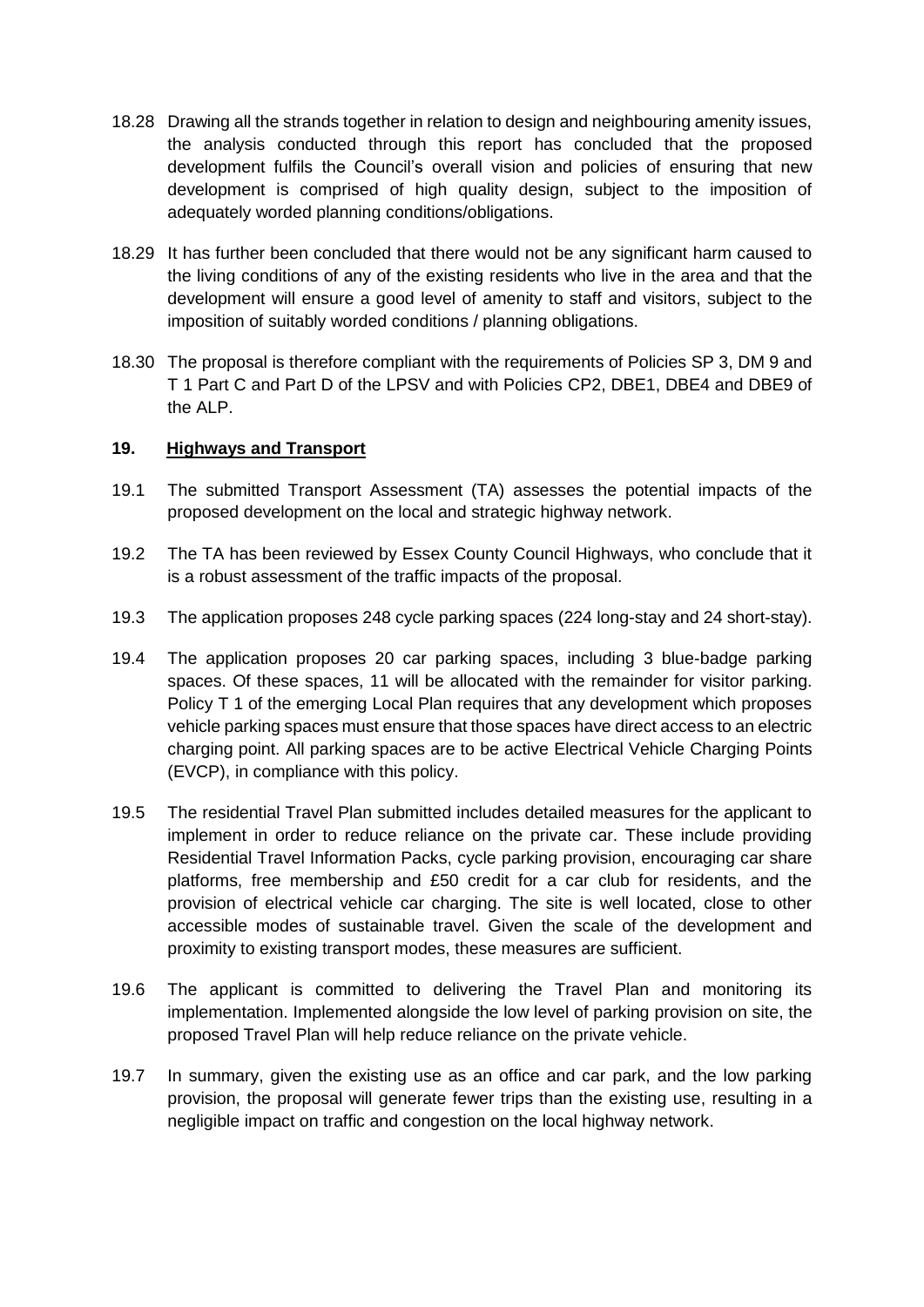19.8 Overall, the proposals will not result in an unacceptable impact on highway safety and would not have a severe residual cumulative impact on the road network in accordance with paragraph 111 of the NPPF, as well as ST4 of the adopted Local Plan and policy T1 of the LPSV.

### **20. Sustainability, Energy and Climate Change**

20.1 The NPPF sets out that the overall purpose of the planning system is to contribute to the achievement of sustainable development which is defined as:

*Meeting the needs of the present generation without compromising the ability of future generations to meet their own needs* 

- 20.2 In order to achieve sustainable development, the NPPF sets out three overarching objectives:
	- *An economic objective;*
	- *A social objective; and*
	- *An environmental objective*
- 20.3 The NPPF is clear that each of these objectives are interdependent and need to be pursued in mutually supportive ways.
- 20.4 The LPSV sets out that the Council is committed to providing proactive strategies with regard to climate change resilience. This approach is based on the NPPF which encourages Local Planning Authorities to adopt a proactive strategy with regard to sustainable development and climate change.
- 20.5 On 19th September 2019 the Council declared a climate emergency for the District and set out a pledge that the Council will do everything in its power to make the District carbon neutral by 2030.
- 20.6 This approach is encapsulated within Policy DM 20 of the LPSV which seeks to encourage new developments to be of a low carbon energy use. Renewable energy measures in new and existing development is also to be encouraged as far as possible. The policies in the LPSV have been added to via the adoption in March 2021 EFDC Sustainability Guidance and Checklist as supplementary planning guidance. The purpose of this guidance is to help applicants meet EFDC's goals of becoming net zero carbon by 2030.
- 20.7 In support of the application, a Sustainability Statement and Energy Strategy have been submitted along with a completed EFDC Sustainability Checklist which presents the sustainable aspects of the proposed development.
- 20.8 The Sustainability Statement highlights a number of aspects of the scheme which contribute to the sustainability credentials of the development. In short these are: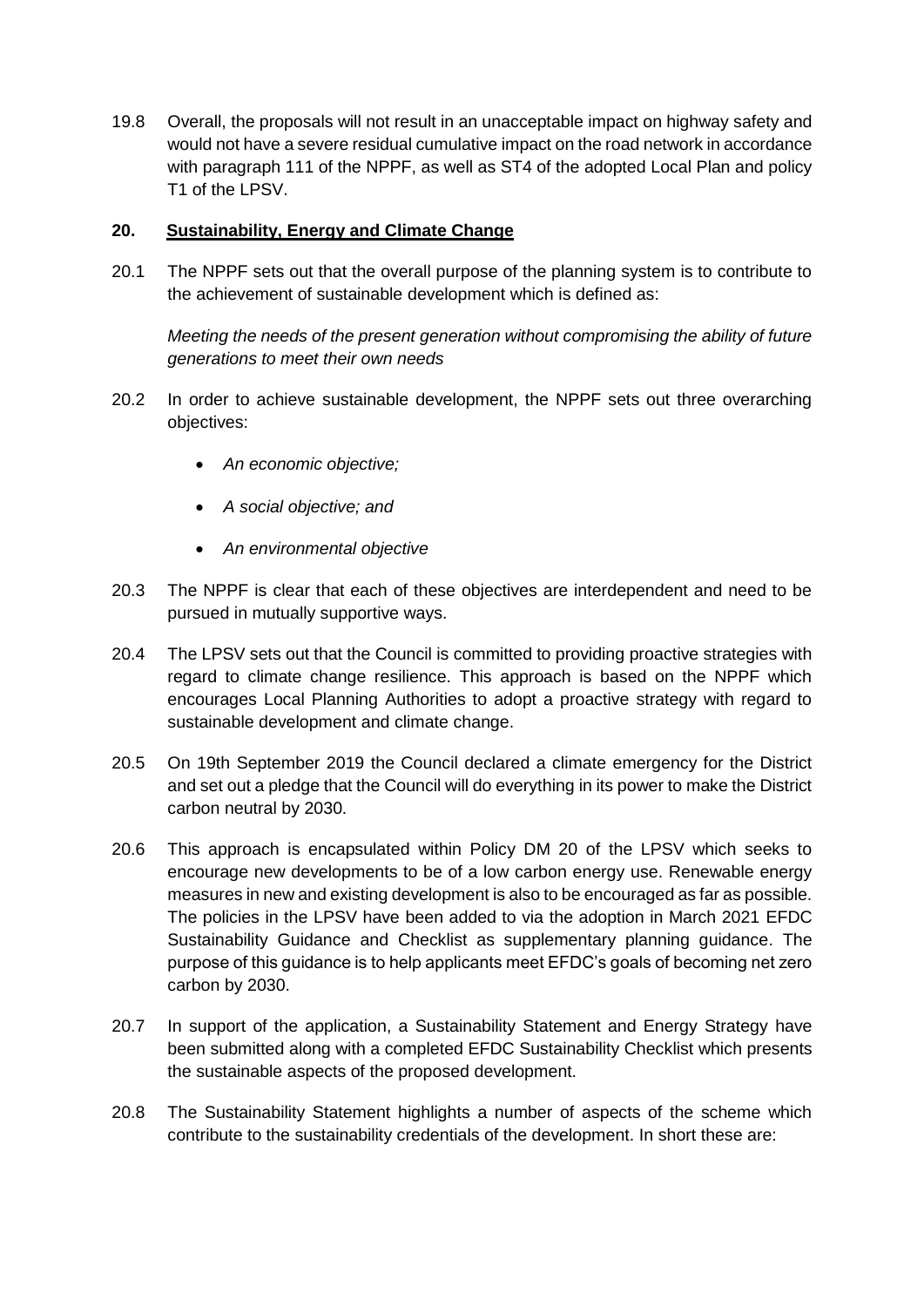- A fabric first approach to reducing carbon emissions
- The development resulting in an annual 51% reduction in C02 emissions over the requirements of Building Regulations Part L.
- High efficiency air source heat pumps;
- Installation of electric charging points for all of the car parking spaces on the site and provision of bicycle storage.
- Installation of new green and active spaces.
- Adopting measures for waste reduction during construction.
- Using embodied carbon studies to guide design.
- 20.9 Generally, the scheme is compliant with the sustainability policies in the emerging Local Plan. However, the scheme is not particularly innovative or proactive in addressing Climate Change and could be more ambitious in aligning with the Council's Climate Emergency declaration. It is noted in the DAS addendum that operational carbon, energy strategy, embodied carbon, water management, circular economy/ waste management and socio-economic aspects will be addressed in more detail during future design stages. Whilst it is acknowledged that some of the details of the scheme can only be developed at later design stages, many of the principles need to be in place at an early stage of design to enable this to be possible.
- 20.10 Specifically, the potable water target aligns with the Checklist's 2050 targets. Rainwater and greywater harvesting have been explored following initial Officer comments but deemed not viable for the scheme.
- 20.11 The submission states 'permeable surfaces will be included wherever practical to do so', but no percentage figure has been provided as asked by the Sustainability Checklist. The proposal should target 75% of hard surfaces being permeable.
- 20.12 The applicant has addressed previous comments with regards to Circular Economy principles by providing further detail on responsible sourcing of materials, use of recycled, reusable or local materials, and adaptable design.
- 20.13 The scheme appears to be meeting the highest targets of the Sustainability Checklist in terms of waste management. The responses to the Checklist suggest that 95% of the construction waste produced during the demolition, excavation and construction processes will be recycled or reused. This approach is welcomed, and the 95% target will be secured through the recommended condition.
- 20.14 The project is targeted to be an Air Quality neutral development and mitigation measures as described in the District's Air Pollution Mitigation Strategy are being adhered to.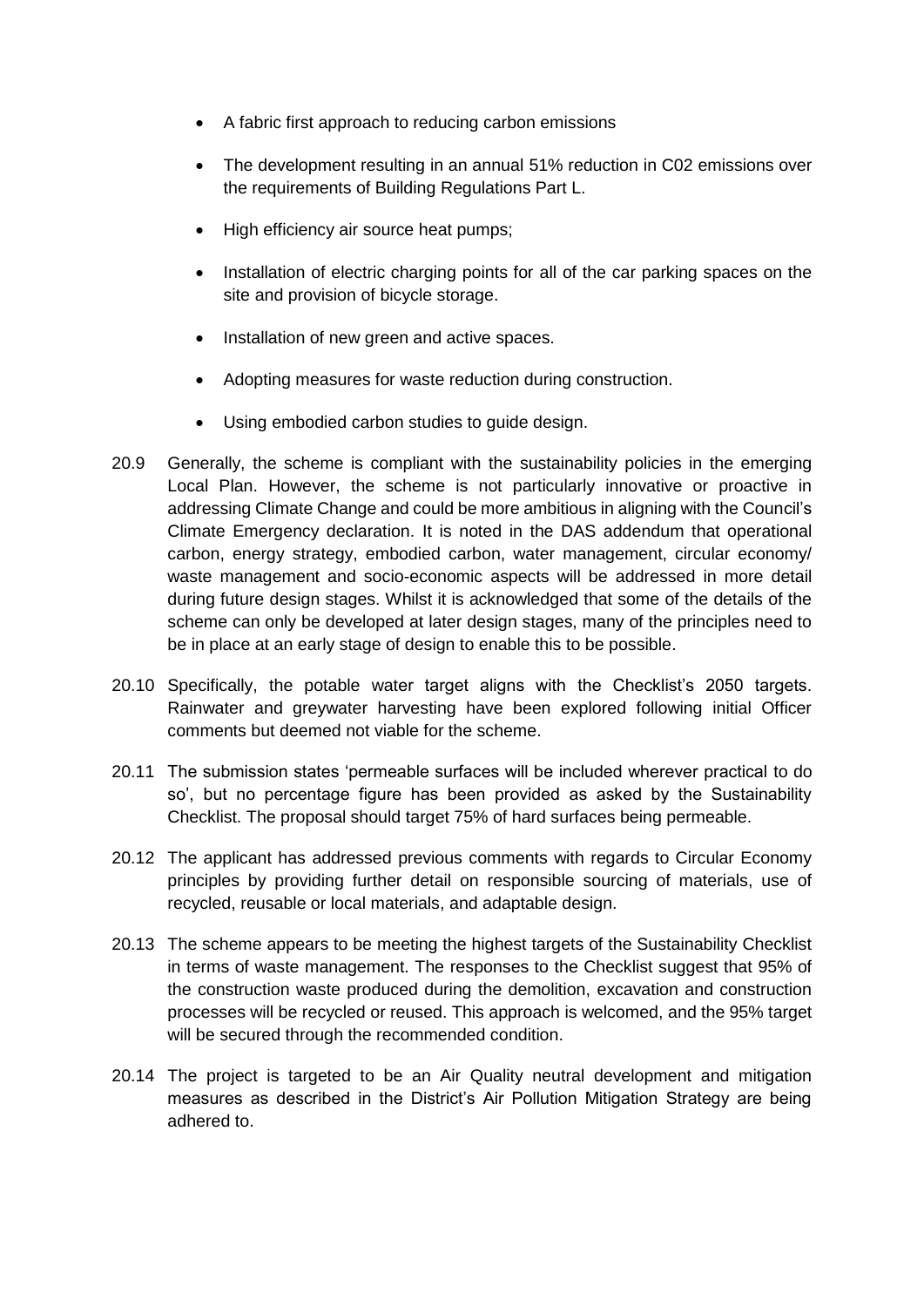20.15 Therefore, whilst not overly ambitious, the proposal is considered to be a sustainable form of development and is therefore compliant with Policy SP 1 and Policy DM 20 of the LPSV and Policy CP5 of the adopted Local Plan. The applicant is encouraged, through the recommended conditions, to enhance the sustainability credentials of the development through the next stages of design.

## **21. Flood Risk and SuDs**

- 21.1 There is a clear need to ensure that surface and foul water drainage and treatment occur effectively and for the protection of both human health and the environment. This includes the need to ensure that development will not cause pollution to water bodies or controlled water, including ground water.
- 21.2 Policy DM 18 of the LPSV sets out that it is expected that applications for planning permission will ensure that there is adequate surface water, foul drainage and treatment capacity to serve their development. This requirement is also reflected in Policy U2A of the ALP.
- 21.3 The application has been accompanied by a Flood Risk Assessment (FRA) and a Below Ground Drainage Strategy. Further information was submitted by the applicant during the course of the application in relation to the greenfield run-off rate, water quality and landscape features, following concerns raised by EFDC and ECC.
- 21.4 The EFDC Land Drainage Team has reviewed the information and has no objection in principle, subject to the recommended condition requiring the approval of a detailed surface water drainage scheme, prior to commencement.
- 21.5 The ECC SuDS Team acts as the Lead Local Flood Authority. Similarly to the EFDC Land Drainage Team, based on the FRA and the surface water drainage strategy the team has no objection to the application subject to the imposition of planning conditions.
- 21.6 Thames Water has been consulted as part of this application as a key utilities provider. In terms of foul water disposal, Thames Water has raised no objection to the application.
- 21.7 Subject to the imposition of appropriately worded planning conditions the proposal is compliant with Policy DM 18 of the LPSV and with Policy U2A of the ALP.

### **22. Ground contamination**

22.1 The LPSV seeks to ensure that new forms of development avoid unacceptable risks from pollution to humans and other species. Paragraph C of Policy DM 21 of the LPSV requires that potential contamination risks are properly considered and adequately mitigated before development proceeds. Policy RP4 of the ALP is consistent with this approach, whereby potential contaminants are required to be identified and if necessary, appropriately mitigated.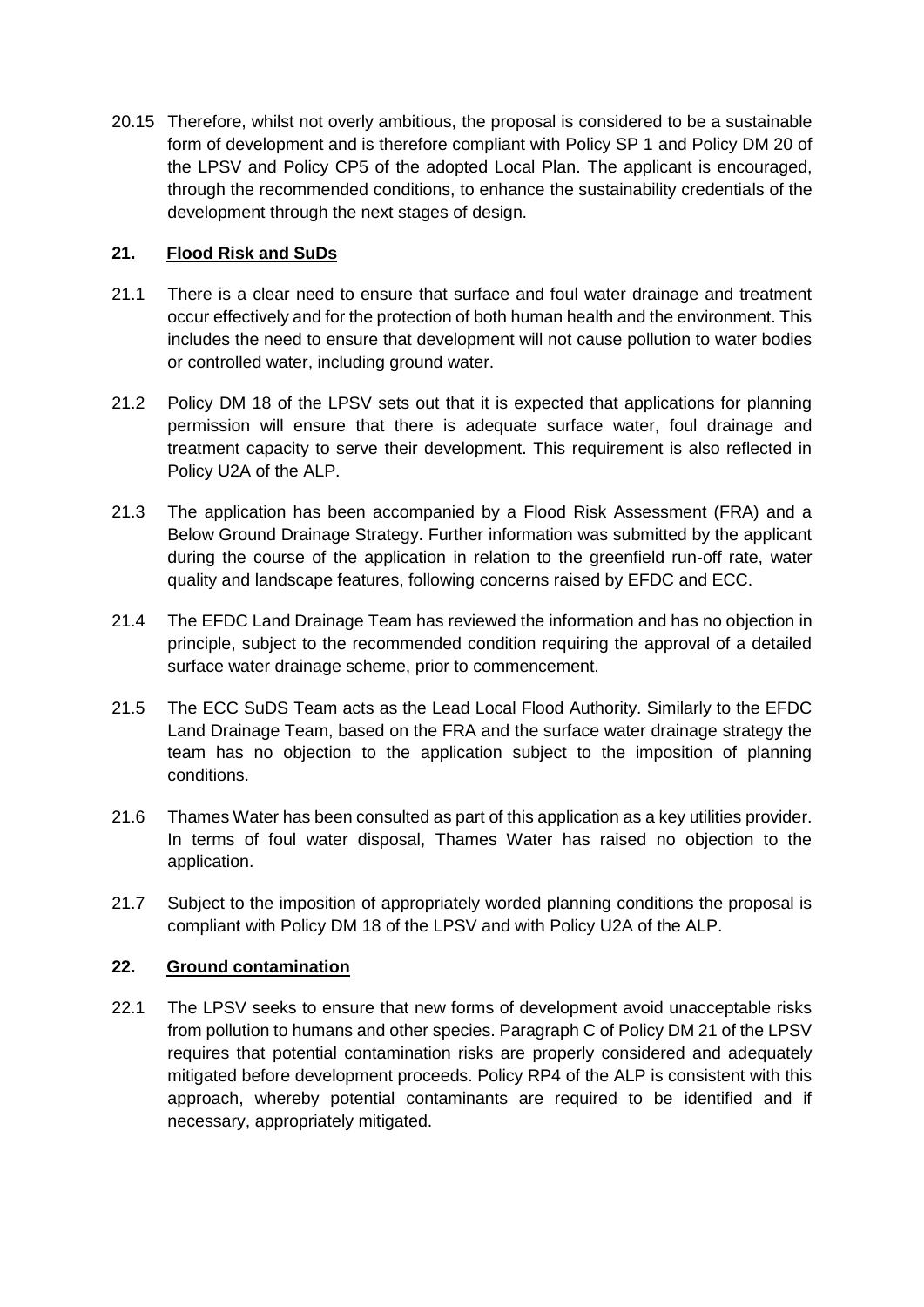- 22.2 The application is accompanied by a ground investigation report, which considers the potential contamination risks present on the site.
- 22.3 The reports conclude that no elevated concentrations of contaminations have been found and the works are unlikely to present a potentially significant risk to human health. Furthermore, monitoring has not indicated any abnormal concentrations of ground gas, therefore no gas protection measures are considered necessary.
- 22.4 The Councils Geo-technical Team have considered the reports and agree with their findings in principle. The team have added that imported soils are likely to be required to provide suitable growing conditions for landscaped areas – these soils must be tested. A condition is therefore recommended to secure Remediation Method Statements and Verification reports.
- 22.5 The standard condition suggested by the Geo-technical Team seeks to ensure that if discoloured or odorous soils are encountered on the application site, or if hazardous materials or significant quantities of non-soil forming materials found during development works, then development will cease until the risks are fully investigated and evaluated. If necessary, an appropriate scheme to mitigate the potential risks will be submitted to and approved in writing by the Local Planning Authority.
- 22.6 The proposed condition will ensure compliance with the provisions of paragraph C of policy DM 21 of the LPSV and with Policy RP4 of the ALP.
- 22.7 Following this advice and on the basis of the evidence submitted by the applicant, the proposal is compliant with paragraph C of Policy DM 21 of the LPSV and with Policy RP4 of the ALP.

### **23. Historic Environment – Archaeology**

- 23.1 The LPSV recognises that Epping Forest District benefits from a rich and varied historic environment, including historic remains. Where proposals could potentially affect archaeological remains, preference is given to their preservation since these remains are finite and irreplaceable.
- 23.2 Policy DM 7 of the LPSV seeks to ensure that heritage assets (including archaeological remains) are conserved or enhanced in a manner appropriate to their significance.
- 23.3 To investigate potential impacts on the historic environment the application is supported by a Heritage Statement which assess the potential for archaeological deposits within the site.
- 23.4 The historic maps have shown that some buildings were evident within the site on the Tithe Map of 1838 and that there was a standing historic building within the site visible on the First Edition Ordnance Survey Map. Given these findings, the Historic Environment Team at ECC have recommended a further scheme of archaeological investigation be secured by condition.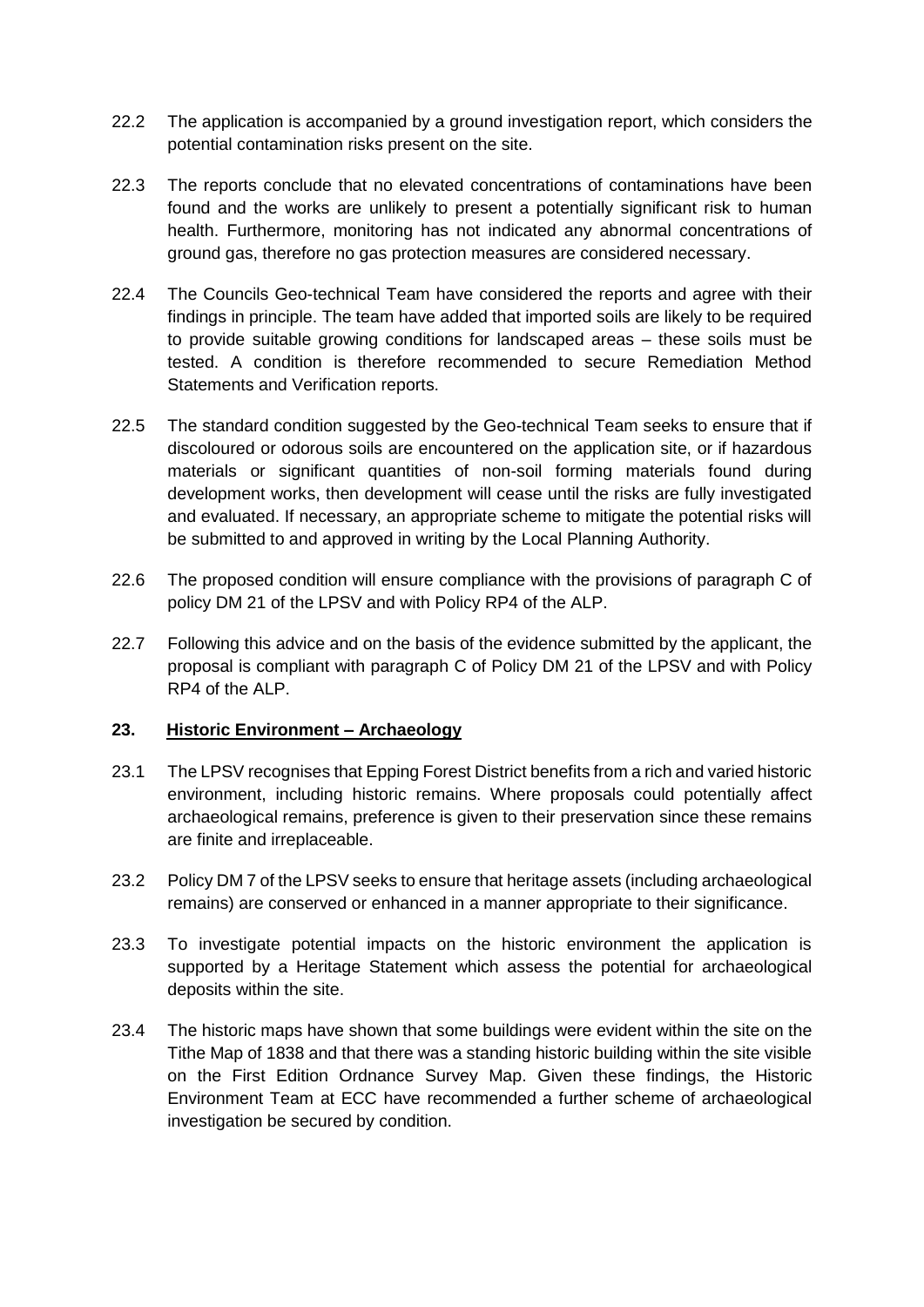23.5 Subject to these conditions, the proposed development is compliant with policy DM 7 of the LPSV and the proposals would conserve any heritage assets of archaeological significance.

## **24. Ecology**

- 24.1 The LPSV sets out that new development proposals should seek to deliver a net biodiversity gain in addition to protecting existing habitats and species. This approach is set out in Policy DM 1 of the LPSV. Policy NC3 of the adopted Local Plan is broadly consistent with this approach, whereby development proposals which may cause harm to established habitats are required to provide a replacement, alternative habitats of at least equivalent wildlife value. Additionally, Policy CP1 of the adopted Local Plan seeks to avoid or to minimise potential environmental impacts of development proposals.
- 24.2 The application is accompanied by an Ecological Assessment which sets out the baseline ecology of the application site and assesses the potential impacts of the development and mitigation and enhancement measures which may be required.

### 24.3 Baseline ecological surveys

- 24.4 The findings of the Habitats Survey demonstrate that, due to the footprint of the building and the extent of hardstanding, the habitats are of negligible ecological importance. The existing hedgerows and trees are non-native and have no intrinsic ecological value.
- 24.5 The site was found to have low suitability for roosting bats. A very low level of foraging activity by common pipistrelle was recorded during the emergence/ re-entry surveys. The site has the suitability to support nesting birds, and although records of hedgehog in the surrounding area exist, the site is unlikely to provide a significant resource for this species.

### 24.6 Impacts, mitigation and enhancement measures

- 24.7 The construction of the development proposal has the potential to cause harm to existing habitats on the site and therefore it is recommended that a planning condition is attached to the application to ensure that a Construction Environment Management Plan (CEMP) is submitted to and approved in writing by the Local Planning Authority prior to the commencement of works.
- 24.8 Similarly to the construction phase, the operational phase of the development and its potential impacts on habitats will need to addressed in a Landscape and Ecology Mitigation and Management Plan (LEMP). This can be secured through the use of a planning condition.
- 24.9 The mitigation measures identified in the Environmental Impact Assessment should be secured and implemented in full, to conserve and enhance protected and Priority Species. This includes precautionary measures for Hedgehogs (including Hedgehog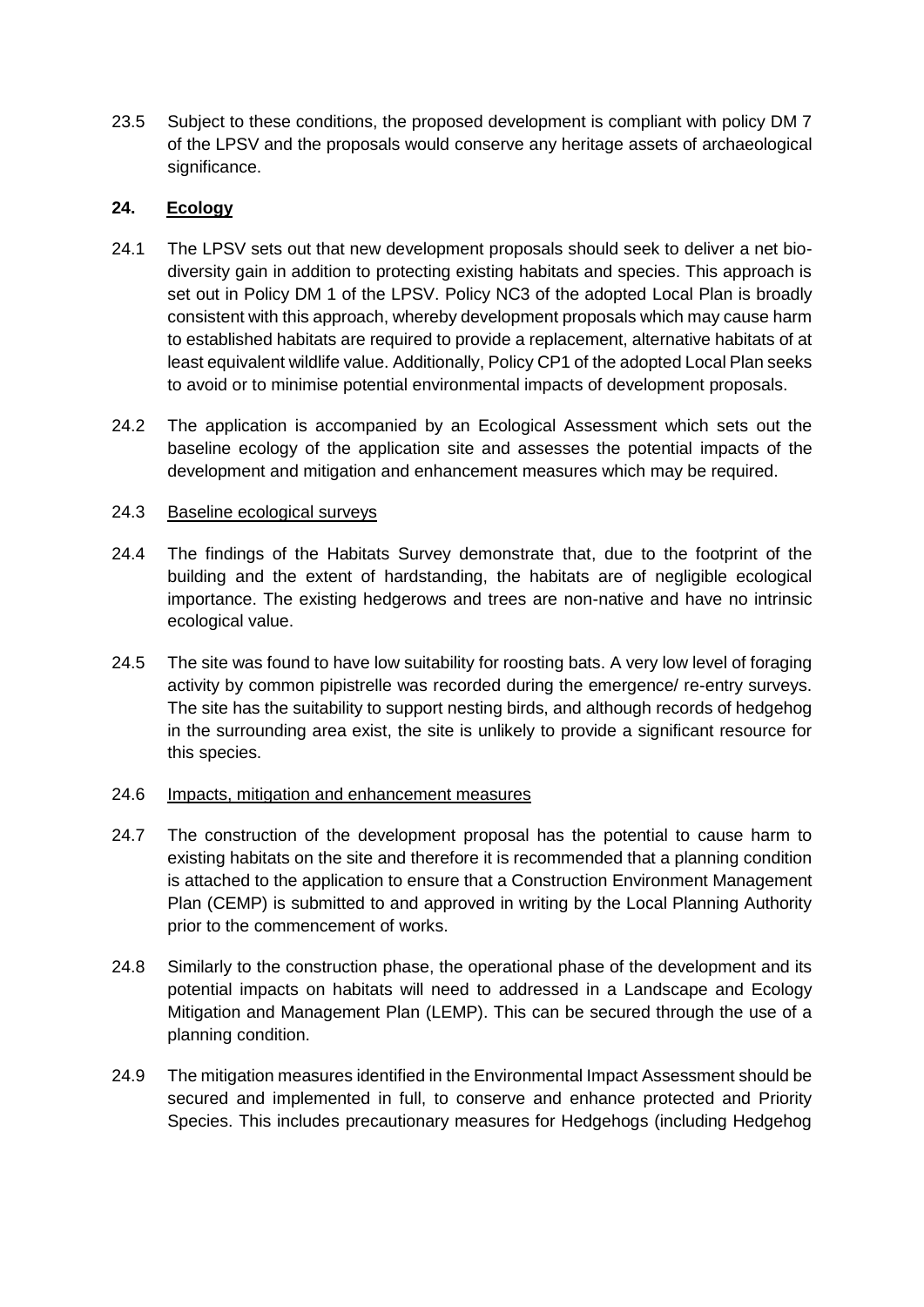Holes) and Nesting birds. Therefore, a condition is recommended requiring the mitigation measures to be implemented on site.

- 24.10 Furthermore, the mitigation measures identified in the Epping Forest Environmental Impact Assessment should be secured and implemented in full. This is necessary to conserve and enhance protected and Priority Species. This includes precautionary measures for common toad, hedgehogs (including gaps in fencing), and nesting birds.
- 24.11 The ES demonstrates that a biodiversity net gain will be achieved through five bird nesting boxes, neutral grassland (referred toas 'woodland groundcover mix' in the landscape plan), and a biodiversity roof. A condition is recommended to ensure that enhancement measures are to be outlined and secured through the approval of a Biodiversity Enhancement Strategy.
- 24.12 Overall, in terms of ecology, the proposal would be in accordance with policy DM 1 of the LPSV is also compliant with Policies NC3 and CP1 of the ALP

### **25. Infrastructure**

In order to deliver the sustainable and balanced growth which has been identified in the LPSV, significant investment in infrastructure is required to meet the needs of residents and businesses.

- 25.1 Infrastructure includes a wide variety of elements including transport, utilities, flood and surface water management, open space and social and community infrastructure.
- 25.2 To outline the infrastructure requirements which are necessary to meet the needs of the growth outlined in the Plan, the Council has complied an Infrastructure Delivery Plan (IDP). The IDP identifies:
	- The organisation responsible for delivering each piece of infrastructure;
	- The period over which the relevant investment will be required; and
	- The cost of each item and how it is going to be funded.
- 25.3 The IDP has been developed in consultation and cooperation with infrastructure providers and will ensure that infrastructure is delivered in a timely, predictable and effective manner. The IDP has also considered high level issues of viability and therefore delivery of policy compliant new development.
- 25.4 The IDP is split into development areas and identifies the various interventions necessary within each area.
- 25.5 A number of Active Transport Improvements i.e cycle and footpath improvements are identified within the IDP and the value of these have been apportioned between proposed developments within Epping. The value of these works is £70,360.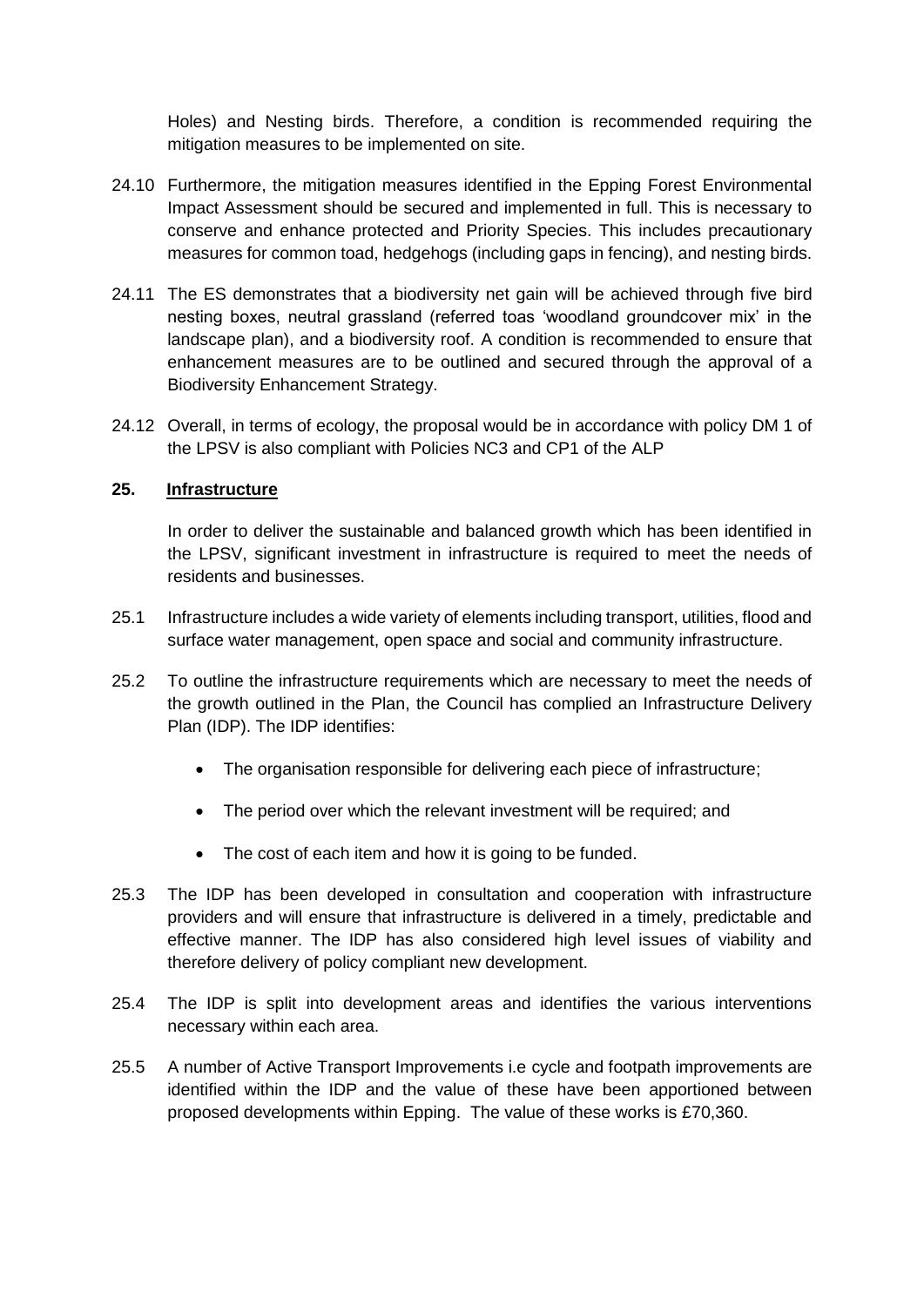- 25.6 Potential Highway Works are identified within the IDP for Epping with a site apportionment detailing how the cost will be spread over a number of schemes. In this case given the scale of the proposal, low level of car parking provided and indirect link to the scheme the cost of potential highway works are not sought.
- 25.7 Open Space and Green Infrastructure requirements are identified in the IDP alongside the deficient in local park provision set out within the Epping Forest Open Space Strategy 2017. The identified projects have been apportioned using the same method as the Active Transport Improvements. A contribution value of £258,851 has been identified.
- 25.8 ECC Infrastructure Planning confirmed the following requirements to mitigate the impact of the increase resident population:
	- $\bullet$  Early Years and Childcare £29,528
	- Primary Education £98,428
	- Secondary Education  $-$  £90,345
	- $\bullet$  Libraries £3,112
- 25.9 NHS West Essex Clinical Commissioning Group undertook a Healthcare Impact Assessment to provide the basis for a developer contribution towards capital funding to increase capacity within the GP Catchment Area. The developments would have an impact on primary healthcare provision in the area and a contribution towards the required funding for the provision of capacity to absorb the patient growth generated by these developments will mitigate this. A contribution of £19,740 has been calculated.
- 25.10 Subject to the infrastructure interventions as noted in the previous section being secured through appropriate planning obligations, the proposal is compliant with policy D<sub>1</sub> of the LPS<sub>V</sub>.

## **26. Employment and skills**

- 26.1 Part (v) of paragraph F of Policy SP 2 of the LPSV seeks to ensure that suitable training and skills development opportunities are provided for local residents to equip them with the skills they need to access future employment opportunities.
- 26.2 The Council is committed to ensuring that local residents get the best possible opportunities for training and employment in relation to this development proposal and as such an employment and skills plan (ESP) is proposed to be secured via legal obligation. The ESP will ensure liaison with the Council on employment opportunities, provide training opportunities and seek appropriate level of apprentices are provided as part of the construction works.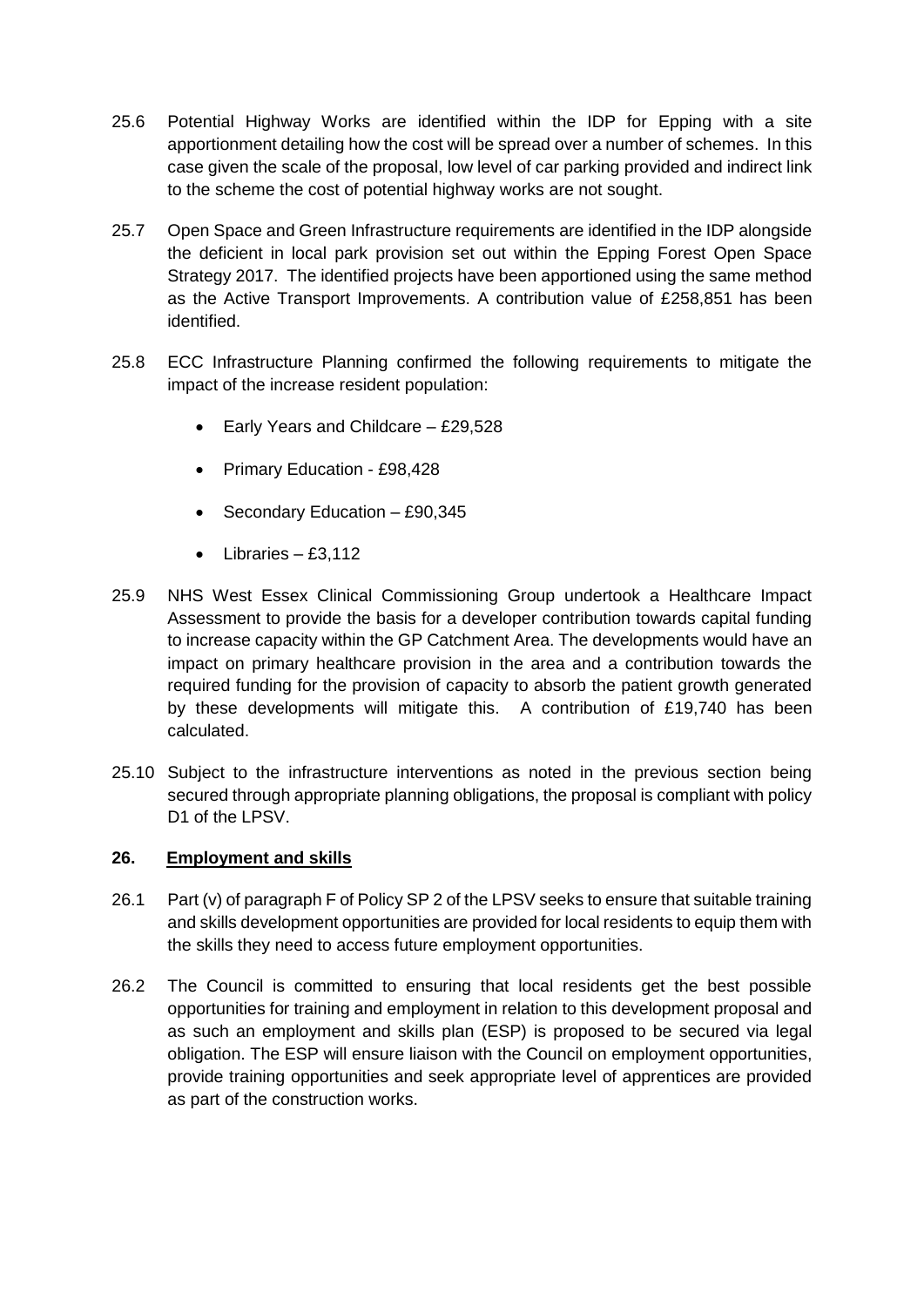- 26.3 Subject to the delivery of the measures identified in the ESP, Officers consider that the development proposal will provide for significant opportunities for new jobs, apprenticeships and training for the local community.
- 26.4 The precise details of these schemes can be secured through a planning obligation as part of the section 106 legal agreement. Subject to the inclusion of the proposed planning obligation, the proposal will be compliant with Part (v) of Paragraph F of Policy SP 2 of the LPSV and will provide significant economic benefits to the local area.

# **27. EQUALITY DUTIES AND HUMAN RIGHTS**

- 27.1 Section 149 of the Equality Act 2010 requires that a public authority must exercise its functions having due regard to the need to eliminate discrimination and advance equality of opportunity between persons who share a relevant protected characteristic (age; disability; gender reassignment; pregnancy and maternity; race; religion or belief; sex; and sexual orientation) and persons who do not share it, and foster good relations between persons who share a relevant protected characteristic and persons who do not.
- 27.2 In making this recommendation, due regard has been given to this Public Sector Equality Duty and the relevant protected characteristics. It is considered that there will be no specific implications and that, if approving or refusing this proposal, the Council will be acting in compliance with its duties.
- 27.3 The Human Rights Act 1998 makes it unlawful for a public authority to act in a way which is incompatible with any of the Convention rights protected by the Act unless it could not have acted otherwise. Careful consideration has been given to the rights set out in the European Convention on Human Rights, in particular Article 6 (right to a fair trial); Article 8 (right to respect for private and family life; Article 14 (prohibition of discrimination); and Article 1 of the First Protocol (right to peaceful enjoyment of possessions).
- 27.4 The Council is of the opinion that the recommendation does not interfere with any such rights except insofar as is necessary to protect the rights and freedoms of others. The Council is permitted to control the use of property in accordance with the public interest and the recommendation is considered a proportionate response to the submitted application based upon the considerations set out in this report.

## **28. CONCLUSION**

28.1 In conclusion, the starting point for determining this application is development plan. Determinations must be made in accordance with the development plan unless material considerations indicate otherwise. The tilted balance identified in Para 11(d) of the NPPF is engaged, which provides that permission should be granted unless the adverse impacts of doing so would significantly and demonstrably outweigh the benefits when assessed against the policies in the NPPF taken as a whole.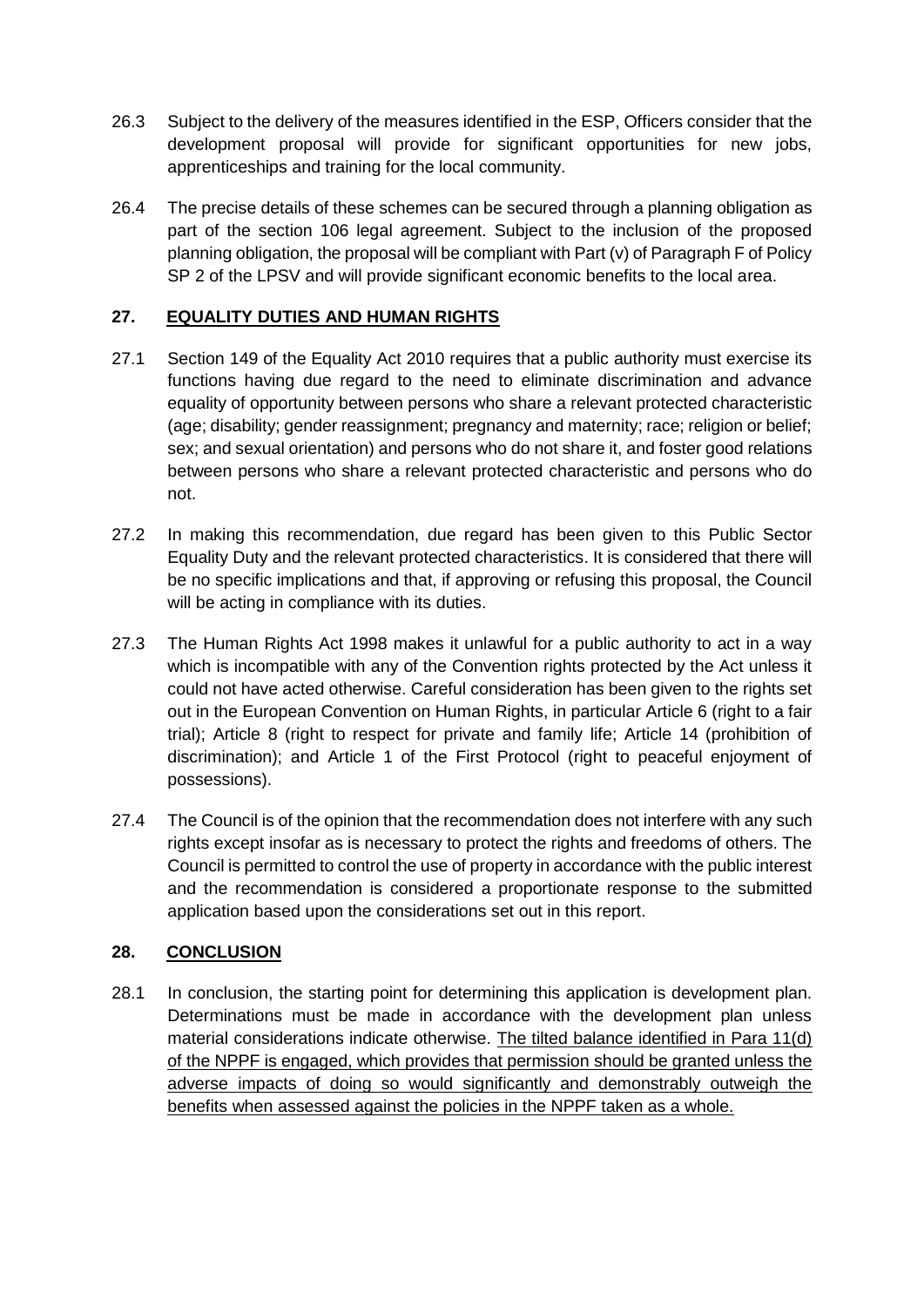- 28.2 In assessing the principle of the development against the adopted and emerging Development Plan, the scheme proposes the re-use of brownfield land, within an accessible and highly sustainable town centre location. The site is located within Flood Zone 1 and is at low risk from all sources of flooding.
- 28.3 The site allocation EPP.R5 within the LPSV identifies the site for residential development on the basis that a replacement sports centre is provided. The site allocation EPP.R5 specifically requires that 'Closure of the existing Epping Sports Centre and the re-development of this site should not take place until a suitable replacement sports/leisure facility is delivered and is operational.' The principle of the loss of the existing leisure centre is acceptable only if a replacement is secured and provided prior to the redevelopment of the current centre, to ensure that the public have uninterrupted access to sports/leisure facilities in the local area. As set out elsewhere in this report, the provision of a replacement leisure centre on the St John's site is acceptable. The use of the Hemnall Street site for residential purposes is in compliance with the site allocation and is acceptable in principle.
- 28.4 Looking at the wider context, the three residential and two commercial developments proposed by the Applicant are to be phased to enable the sequential delivery of the required facilities to enable wider development. The first phase will see the MSCP constructed on Cottis Lane, thus releasing Bakers Lane for redevelopment. The new Epping Leisure Centre can then be constructed on Bakers Lane releasing the existing Sports Centre site for residential development.
- 28.5 On the basis of this assessment, it is considered that proposed development is compliant with the requirements of the Development Plan and the LPSV in relation to the principle of use proposed on each site
- 28.6 Turning to other relevant material considerations, it is recognised that under the Habitats Regulations, the Epping Forest SAC ("EFSAC) is classified as a 'European Site' and applications for planning permission that are likely, either alone or in combination with other plans or projects, to have a significant effect on the EFSAC must be subject to an assessment, known as an Appropriate Assessment ("AA"). Harm can result from recreational pressure, resulting from additional residential units, and atmospheric pressure, arising from increased vehicular movements.
- 28.7 The proposed residential development on Land at St John's Road, Epping Sports Centre and Land and part of Civic Offices which propose residential development, will pay a financial contribution of £352 per dwelling as noted in the SAMM strategy, secured through the S106 agreement. It can therefore be concluded, beyond a reasonable scientific doubt, that there will be no harm to the integrity of the EFSAC as a result of recreational pressure.
- 28.8 In terms of atmospheric pressure, there is difference between the traffic generation assumed through the Local Plan allocations and the development proposals advanced through these applications, in an unmitigated scenario. The Annual Average Daily Traffic has been modelled for the proposed scenario and considered through the Local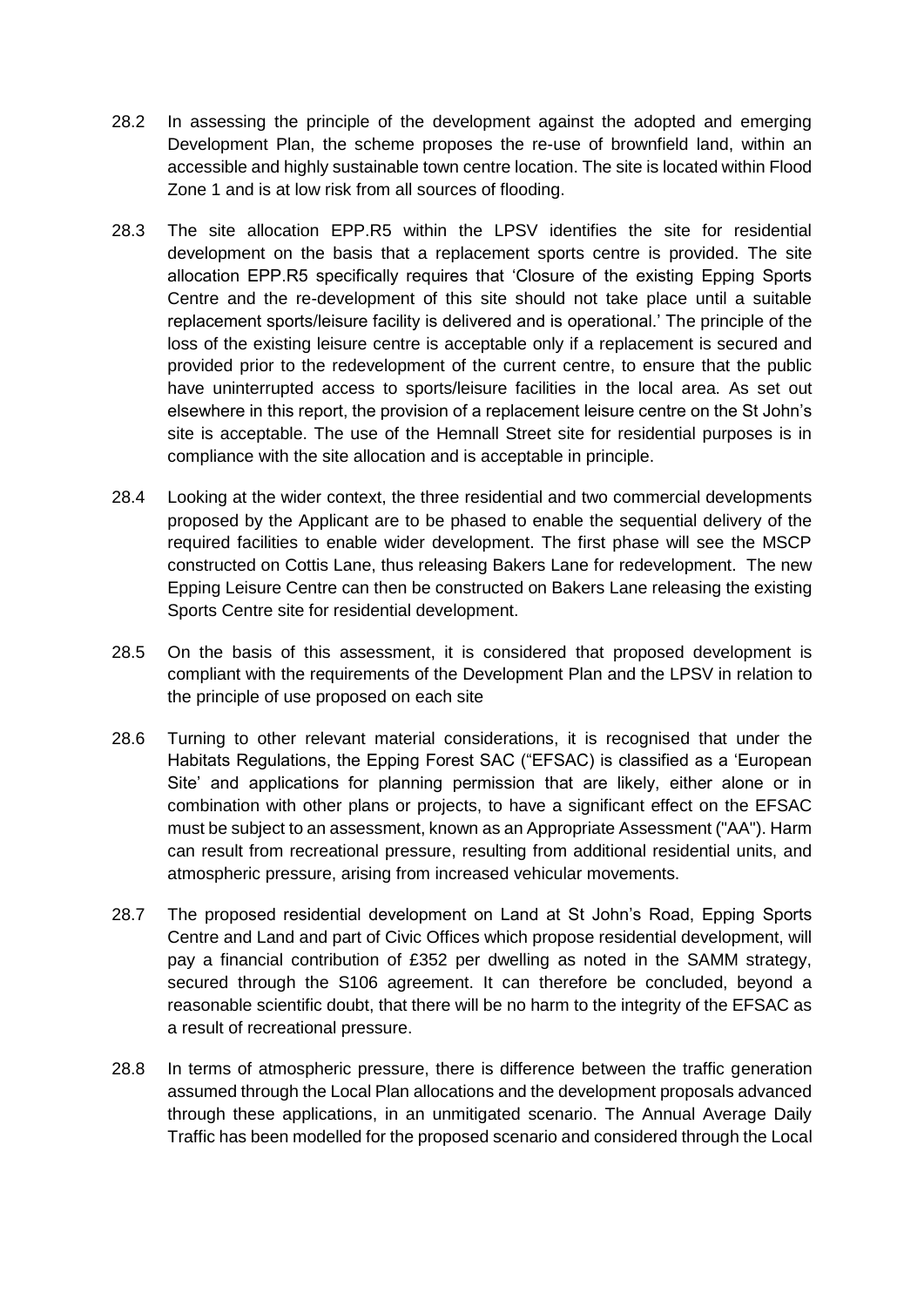Plan air quality model for the EFSAC, so that a direct comparison can be made with the modelling undertaken for the Air Pollution Mitigation Strategy. It has been concluded that, subject to the suitable delivery of the required parking provision on each of the five development sites as well as a suitable Car Park Management Plan to raise awareness of the electric charging facilities available and the payment of the necessary financial contributions, the Council as the competent authority can conclude beyond a reasonable scientific doubt that the development proposed by each of these applications will not lead to an adverse effect on the integrity of the EFSAC.

- 28.9 Each of the five applications include an Environmental Statement (ES). The ESs set out a baseline for the existing environmental conditions in the areas affected and then identify likely significant effects (including possible cumulative effects) and mitigation. Significant effects on climate change are identified, which is to be addressed via embedded and operational mitigation to reduce carbon emissions. Significant beneficial effects arise from new employment opportunities and the provision of new and improved sports facilities. Other residual effects are to be addressed via Construction Management Plans, Landscape and Ecological Management Plans secured by planning condition. Overall, subject to the appropriate mitigation secured via condition and the S106 agreement, the environmental impact of the schemes is acceptable.
- 28.10 In terms of the proposed housing mix, the delivery of the larger units as identified within the SHMAA would result in a particular approach to built typology and urban form. In limited specific town centre locations with close proximity to sustainable transport options, such as this, a more nuanced approach should to be taken to ensure that the delivery of homes both private and affordable are maximised and that the objective of mixed and balanced communities are achieved on space constrained sites. The proposed housing mix is supported in this location as suitable sites to accommodate a high proportion of 1 and 2 bed units. This will help diversify local housing stock while maximising housing delivery within a sustainable location. The proposed tenure, including Built to Rent at St John's, are acceptable.
- 28.11 The applicant has put forward an offer of 25% provision of on-site affordable housing at each of the residential sites. As this falls below the policy requirement of 40%, a Financial Viability Assessment (FVA) has been submitted, which has been scrutinised by an independent assessor g on behalf of the Council. The conclusion of the independent assessment is that a policy compliant provision of affordable housing would not be viable. The Council's assessors consider that a 25% provision would represent a break-even position. Given this, the provision of 25% of units on site as affordable would be acceptable. A review mechanism will be included within the S106 agreement to ensure that any improvement in viability is secured by the Council.
- 28.12 In terms of design quality, the existing leisure centre building occupies a large proportion of the total site area and presents a solid, expansive mass to both of the site's street frontages. The proposed terrace fronting onto Nicholl Road would reflect the height of existing two and a half storey houses along Nicholl Road, and would not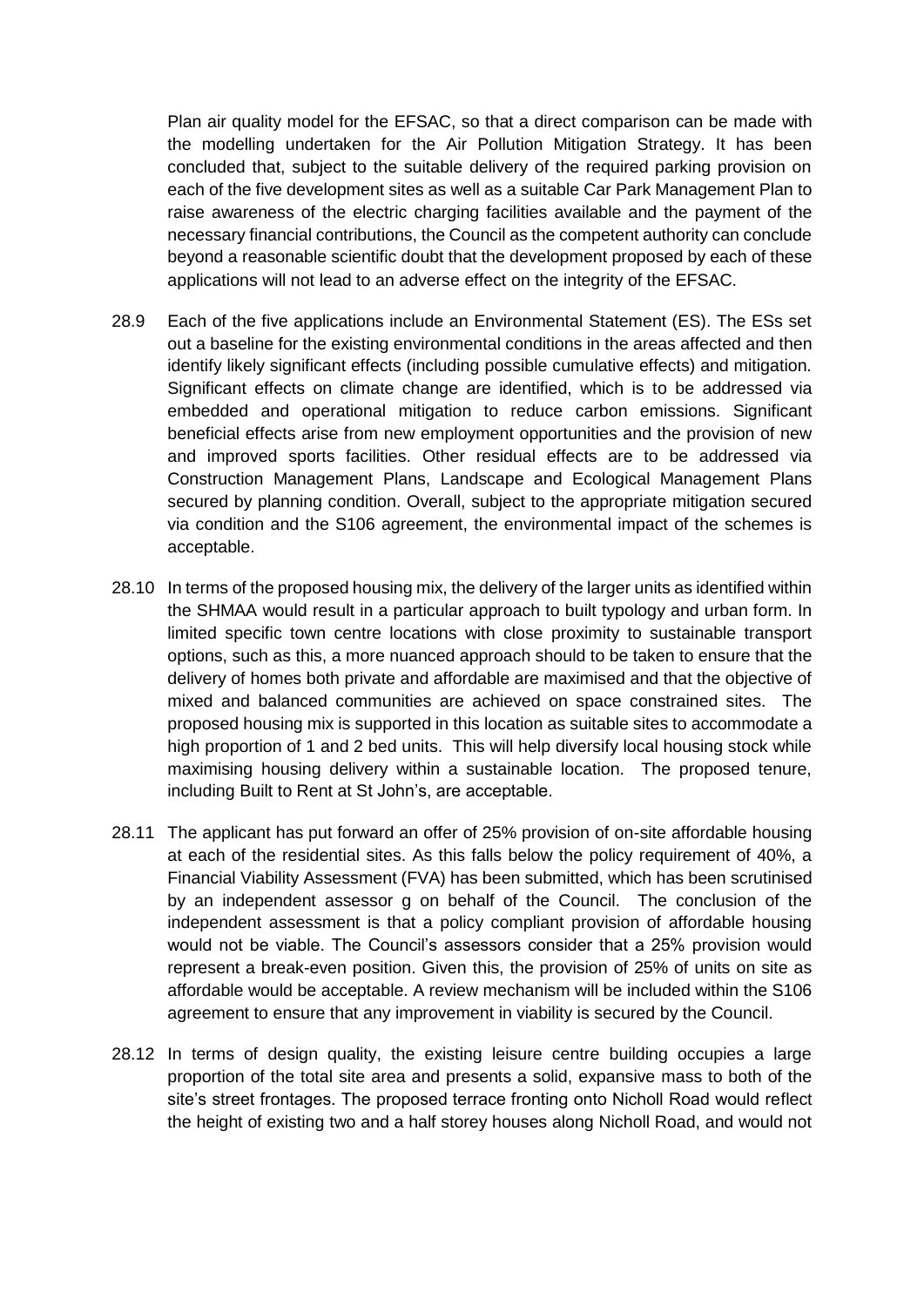appear overly dominant in the street scene. When viewed from Hemnall Street, the apartment block would be taller than the existing properties but the mass has been satisfactorily broken down, reducing the overall visual impact of the building. The built form is set in from the site boundaries which allows space for meaningful landscaping and ensures the proposal does not appear cramped within the site and reducing the visual impact when viewed from the street. The proposed materials are acceptable, subject to further details to be secured by condition.

- 28.13 The proposed landscaping is sufficient to soften the visual impact of the buildings and the associated hardstanding, whilst providing high quality and varied play space throughout the site in accessible and attractive locations. The Trees and Landscape Team have raised objection to the removal of two protected trees. The loss of the trees is regrettable, but the retention of the trees would significantly limit the extent of development that could take place on the site. Given the acute housing need within the District and the need to optimise the density of development on the site, the benefit arising from the removal of the trees outweighs the harm in this instance.
- 28.14 Each new home provided as part of the proposal would benefit from an acceptable level of privacy internally and externally, adequate outlook, and an acceptable level of light. Layouts of the homes are rational and useable. Subject to conditions relating to bin storage arrangements and cycle parking, the proposed servicing arrangements are acceptable and would encourage a shift to sustainable modes of transport.
- 28.15 With regard to the impact on surrounding residential properties, an acceptable level of daylight and sunlight would be retained for all surrounding residential properties. Whilst some of the surrounding properties are in close proximity to the site, the siting of windows to habitable rooms, the presence of the existing boundary fencing and vegetation and the use of obscure glazing (secured by condition) would be sufficient to prevent any loss of privacy or outlook. The proposal is therefore compliant with paragraph H of Policy DM 9.
- 28.16 Furthermore, the proposed residential use, and the siting of the buildings in relation to the neighbouring properties, is such that there would not be an unacceptable increase in noise experienced by the neighbouring properties. In addition, there will be no undue harm caused to the amenity of the surrounding properties as a result of lighting, subject to the recommended conditions. Based on the evidence provided by the applicant and subject to the recommended conditions, the proposal will not cause significant harm to air quality in relation to human health.
- 28.17 The predicted traffic generation resulting from the proposal would not have a significant impact on the local highway network and is acceptable. The extent of car and cycle parking is acceptable and, in combination with the submitted Travel Plan, would help reduce reliance on the private car and transition to sustainable modes of travel.
- 28.18 Generally, the scheme is compliant with the sustainability policies in the emerging Local Plan. The design incorporates a 'fabric-first' approach to sustainability, potable water targets are acceptable, 95% of construction waste will be recycled or re-use and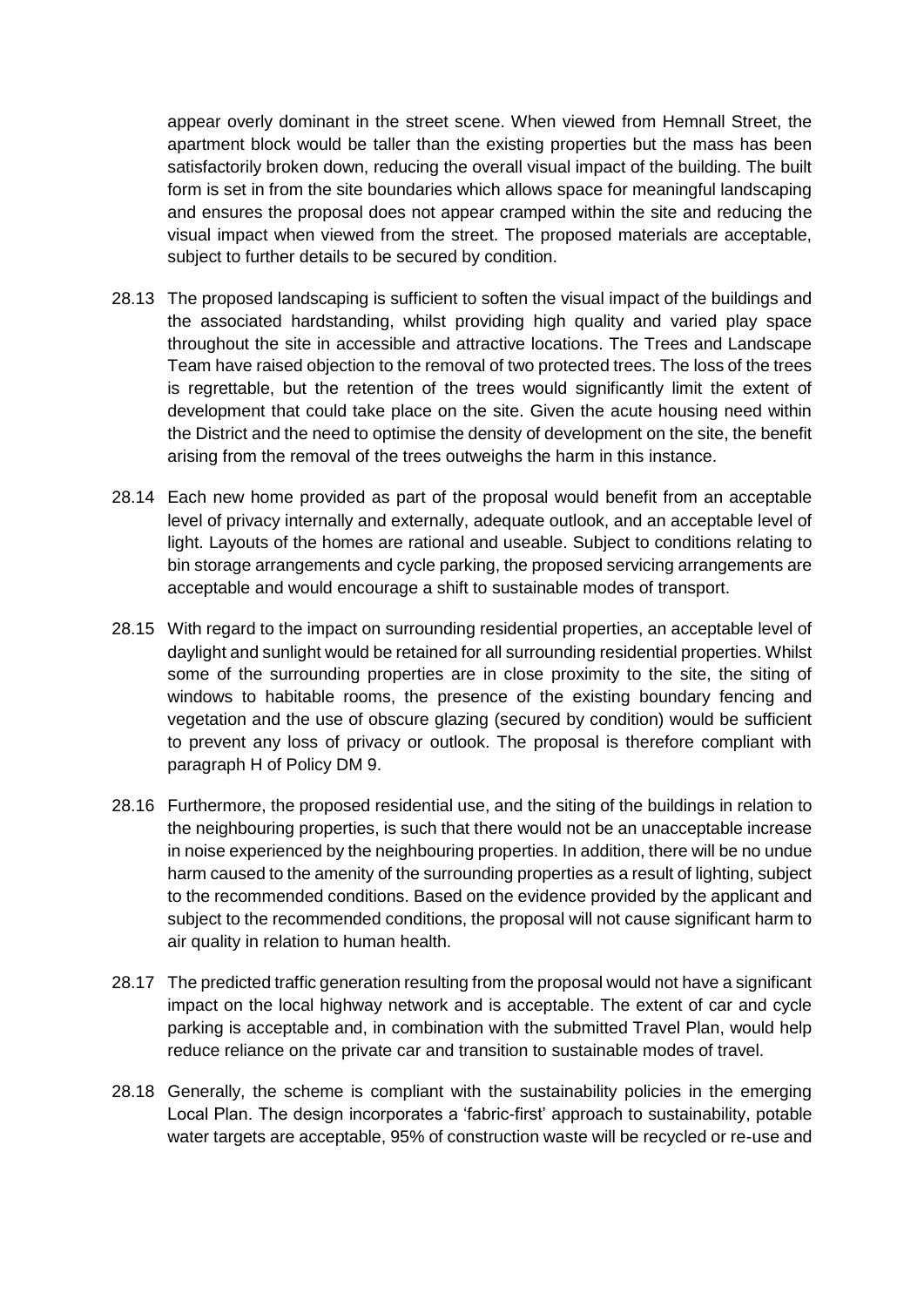the project will be air quality neutral. Therefore, whilst not overly ambitious, the proposal is considered to be a sustainable form of development and is therefore compliant with Policy SP 1 of the LPSV and Policy CP5 of the adopted Local Plan. In addition, in terms of energy consumption and C02 emissions, the proposal is compliant with Policy DM 20 of the LPSV.

- 28.19 The application has been accompanied by a Flood Risk Assessment (FRA) and a Below Ground Drainage Strategy. Further information was submitted by the applicant during the course of the application in relation to the greenfield run-off rate, water quality and landscape features, following concerns raised by EFDC and ECC. The EFDC Land Drainage Team and the ECC SuDS Team have reviewed the information and have no objection, subject to the recommended condition requiring the approval of a detailed surface water drainage scheme. The proposal is therefore compliant with Policy DM 18 of the LPSV and with Policy U2A of the ALP.
- 28.20 A ground investigation report has been submitted with the application, which considers the potential contamination risks present on the site. The Council's Geotechnical Team have considered the reports and agree that there will be no significant risk to human health as a result of the proposal. A condition is recommended to secure Remediation Method Statements and Verification reports.
- 28.21 The application is also supported by a Heritage Statement which assess the potential for archaeological deposits within the site. Subject to conditions requiring a further scheme of archaeological investigation, the proposals would conserve any heritage assets of archaeological significance and are compliant with Policy DM 7 of the LPSV.
- 28.22 The Ecological Assessment within the submitted ES sets out the baseline ecology of the application site and assesses the potential impacts of the development and mitigation and enhancement measures which may be required. Overall, in terms of ecology, subject to conditions, the proposal would be in accordance with policy DM 1 of the LPSV and Policies NC3 and CP1 of the ALP.
- 28.23 Suitable contributions have been secured to meet the needs for education and health facility capacity improvements alongside funding for a range of sustainable transport measures.
- 28.24 Overall, the proposal is for the sustainable re-use of brownfield land, in general accordance with the site allocations within the LPSV. The proposal would provide additional housing which is a benefit that should be afforded significant weight in the planning balance, particularly in light of the acute housing shortage within the District. The scheme would also provide a significant amount of affordable housing, albeit noting that full policy compliance would not be viable. In terms of the quality of the proposed homes, these would meet prescribed space standards, accessibility standards, benefit from amenity space and include a large proportion of dual aspect flats.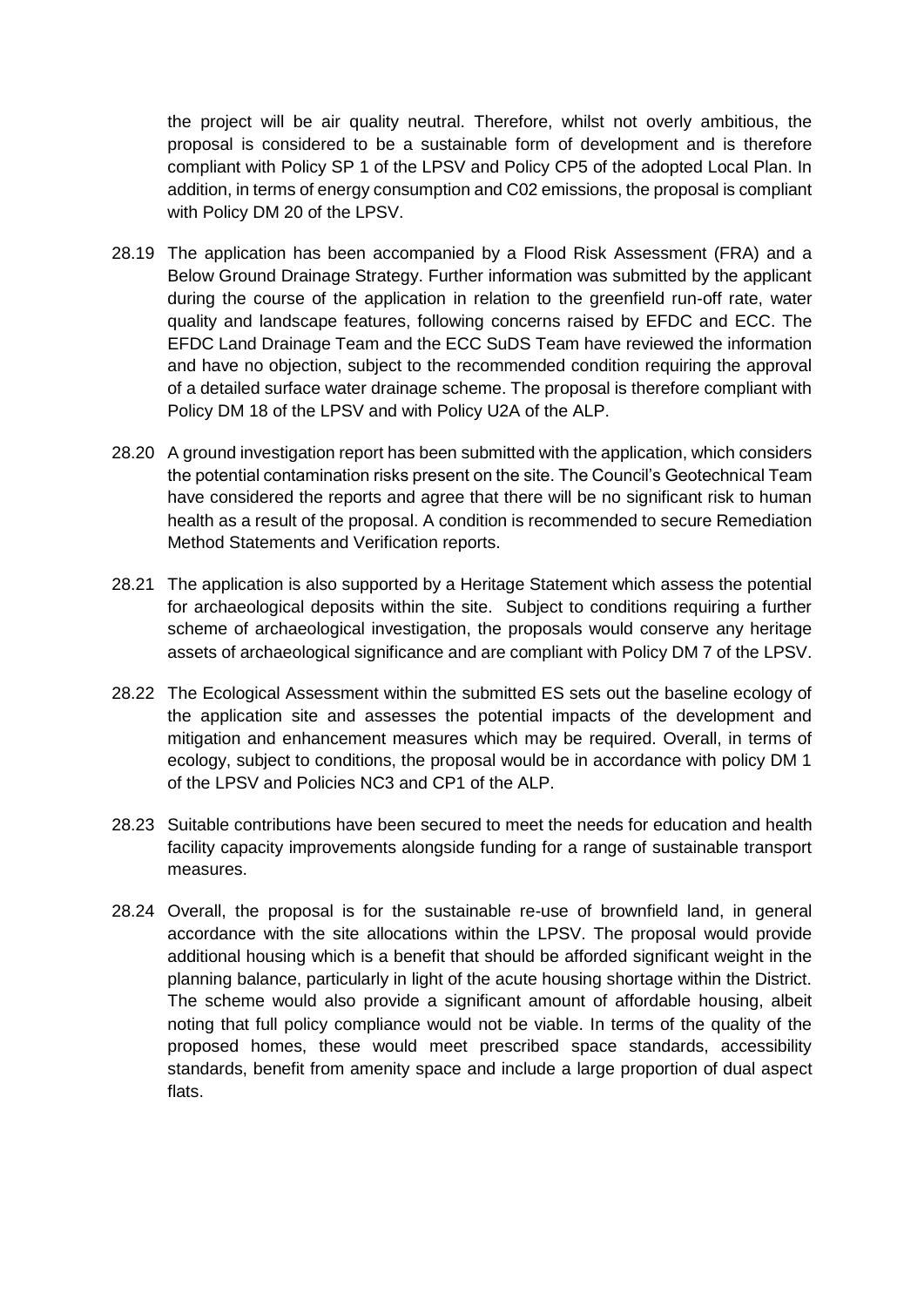- 28.25 The proposals would integrate satisfactorily with the surrounding townscape in terms of scale, massing and overall design. The proposals would have an acceptable impact on the living conditions of neighbouring properties in terms of light, privacy and outlook. Furthermore, no undue harm would arise from noise or light emitted from the development.
- 28.26 In terms of transport, the extent of car and cycle parking is acceptable and, in combination with the submitted Travel Plan, would help reduce reliance on the private car and the transition to sustainable modes of travel. The sustainability aspects of the proposal are in compliance with policy.
- 28.27 The application demonstrates that the environmental impact of the proposal would be acceptable, subject to appropriate mitigation. There would be no adverse effect on the integrity of the EFSAC, no air quality degradation, no increased flood risk and no significant risk to human health from contamination. Archaeological and ecological assets would be safeguarded as a result of the proposal, and biodiversity net gain secured.
- 28.28 Taken together, the application has demonstrated its compliance with the requirements of the LPSV, the Adopted Local Plan and the NPPF. It is therefore recommended that planning permission is granted subject to the imposition of suitably worded planning conditions and obligations.

*Should you wish to discuss the contents of this report item please use the following contact details by 2pm on the day of the meeting at the latest:*

*Planning Application Case Officer: Nick Finney*

*Direct Line Telephone Number: 01992 564 371*

*or if no direct contact can be made please email: contactplanning@eppingforestdc.gov.uk*